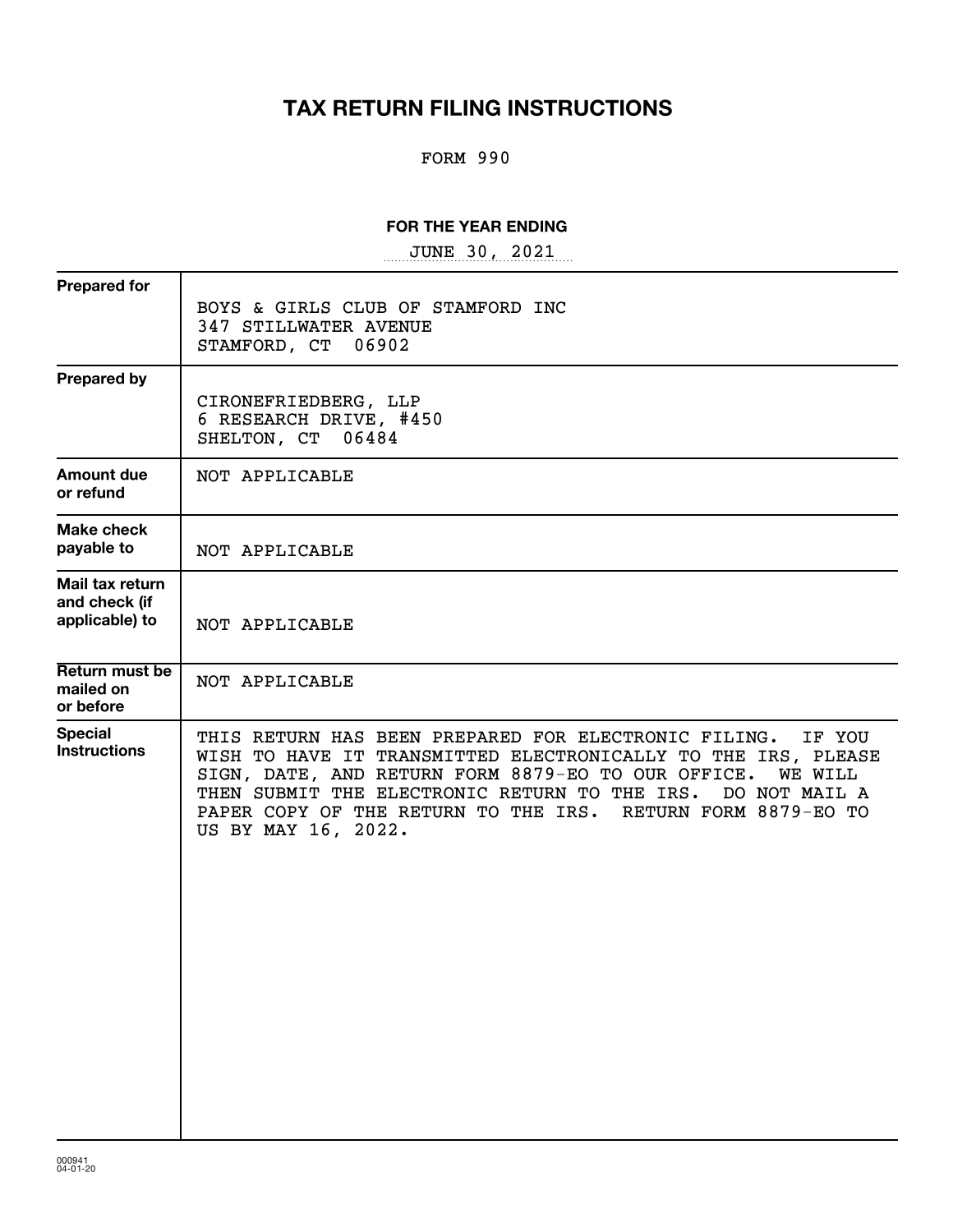|                                                                    | <b>IRS e-file Signature Authorization</b><br>for an Exempt Organization                                                                                                                                                                                                                                                                                                                                                                                                                                                                                                                                                                                                                                                                                                                                                                                                                                                                                                                         |                                       |                            | OMB No. 1545-0047                                 |
|--------------------------------------------------------------------|-------------------------------------------------------------------------------------------------------------------------------------------------------------------------------------------------------------------------------------------------------------------------------------------------------------------------------------------------------------------------------------------------------------------------------------------------------------------------------------------------------------------------------------------------------------------------------------------------------------------------------------------------------------------------------------------------------------------------------------------------------------------------------------------------------------------------------------------------------------------------------------------------------------------------------------------------------------------------------------------------|---------------------------------------|----------------------------|---------------------------------------------------|
| Form 8879-EO                                                       | For calendar year 2020, or fiscal year beginning $JUL$ $1$ , 2020, and ending $JUN$ $30$ , 2021                                                                                                                                                                                                                                                                                                                                                                                                                                                                                                                                                                                                                                                                                                                                                                                                                                                                                                 |                                       |                            |                                                   |
| Department of the Treasury<br>Internal Revenue Service             | Do not send to the IRS. Keep for your records.<br>Go to www.irs.gov/Form8879EO for the latest information.                                                                                                                                                                                                                                                                                                                                                                                                                                                                                                                                                                                                                                                                                                                                                                                                                                                                                      |                                       |                            | 2020                                              |
| Name of exempt organization or person subject to tax               |                                                                                                                                                                                                                                                                                                                                                                                                                                                                                                                                                                                                                                                                                                                                                                                                                                                                                                                                                                                                 |                                       |                            | <b>Taxpaver identification number</b>             |
|                                                                    |                                                                                                                                                                                                                                                                                                                                                                                                                                                                                                                                                                                                                                                                                                                                                                                                                                                                                                                                                                                                 |                                       |                            |                                                   |
|                                                                    | BOYS & GIRLS CLUB OF STAMFORD INC                                                                                                                                                                                                                                                                                                                                                                                                                                                                                                                                                                                                                                                                                                                                                                                                                                                                                                                                                               |                                       | 06-0646911                 |                                                   |
| Name and title of officer or person subject to tax<br>ROWENA TRACK |                                                                                                                                                                                                                                                                                                                                                                                                                                                                                                                                                                                                                                                                                                                                                                                                                                                                                                                                                                                                 |                                       |                            |                                                   |
| CHIEF EXECUTIVE OFFICER                                            |                                                                                                                                                                                                                                                                                                                                                                                                                                                                                                                                                                                                                                                                                                                                                                                                                                                                                                                                                                                                 |                                       |                            |                                                   |
| Part I                                                             | Type of Return and Return Information (Whole Dollars Only)                                                                                                                                                                                                                                                                                                                                                                                                                                                                                                                                                                                                                                                                                                                                                                                                                                                                                                                                      |                                       |                            |                                                   |
|                                                                    | Check the box for the return for which you are using this Form 8879-EO and enter the applicable amount, if any, from the return. If you<br>check the box on line 1a, 2a, 3a, 4a, 5a, 6a, or 7a below, and the amount on that line for the return being filed with this form was<br>blank, then leave line 1b, 2b, 3b, 4b, 5b, 6b, or 7b, whichever is applicable, blank (do not enter -0-). But, if you entered -0- on the<br>return, then enter -0- on the applicable line below. Do not complete more than one line in Part I.                                                                                                                                                                                                                                                                                                                                                                                                                                                                |                                       |                            |                                                   |
| 1a Form 990 check here $\blacktriangleright \boxed{X}$             |                                                                                                                                                                                                                                                                                                                                                                                                                                                                                                                                                                                                                                                                                                                                                                                                                                                                                                                                                                                                 |                                       |                            |                                                   |
| 2a Form 990-EZ check here $\blacktriangleright$                    |                                                                                                                                                                                                                                                                                                                                                                                                                                                                                                                                                                                                                                                                                                                                                                                                                                                                                                                                                                                                 |                                       |                            |                                                   |
| 3a Form 1120-POL check here                                        |                                                                                                                                                                                                                                                                                                                                                                                                                                                                                                                                                                                                                                                                                                                                                                                                                                                                                                                                                                                                 |                                       |                            | 3b                                                |
| 4a Form 990-PF check here                                          |                                                                                                                                                                                                                                                                                                                                                                                                                                                                                                                                                                                                                                                                                                                                                                                                                                                                                                                                                                                                 |                                       |                            |                                                   |
| 5a Form 8868 check here<br>6a Form 990-T check here                |                                                                                                                                                                                                                                                                                                                                                                                                                                                                                                                                                                                                                                                                                                                                                                                                                                                                                                                                                                                                 |                                       |                            |                                                   |
| 7a Form 4720 check here                                            |                                                                                                                                                                                                                                                                                                                                                                                                                                                                                                                                                                                                                                                                                                                                                                                                                                                                                                                                                                                                 |                                       |                            |                                                   |
| Part II                                                            | Declaration and Signature Authorization of Officer or Person Subject to Tax                                                                                                                                                                                                                                                                                                                                                                                                                                                                                                                                                                                                                                                                                                                                                                                                                                                                                                                     |                                       |                            |                                                   |
|                                                                    | Under penalties of perjury, I declare that $ X $ I am an officer of the above organization or $\Box$ I am a person subject to tax with respect to                                                                                                                                                                                                                                                                                                                                                                                                                                                                                                                                                                                                                                                                                                                                                                                                                                               |                                       |                            |                                                   |
| (name of organization)                                             | examined a copy of the state of the state of the state of the state of the state of the state of the state of the state of the state of the state of the state of the state of the state of the state of the state of the stat                                                                                                                                                                                                                                                                                                                                                                                                                                                                                                                                                                                                                                                                                                                                                                  |                                       |                            |                                                   |
| PIN: check one box only                                            | processing the return or refund, and (c) the date of any refund. If applicable, I authorize the U.S. Treasury and its designated Financial<br>Agent to initiate an electronic funds withdrawal (direct debit) entry to the financial institution account indicated in the tax preparation<br>software for payment of the federal taxes owed on this return, and the financial institution to debit the entry to this account. To revoke<br>a payment, I must contact the U.S. Treasury Financial Agent at 1-888-353-4537 no later than 2 business days prior to the payment<br>(settlement) date. I also authorize the financial institutions involved in the processing of the electronic payment of taxes to receive<br>confidential information necessary to answer inquiries and resolve issues related to the payment. I have selected a personal<br>identification number (PIN) as my signature for the electronic return and, if applicable, the consent to electronic funds withdrawal. |                                       |                            |                                                   |
|                                                                    | $\boxed{\text{X}}$   authorize CIRONEFRIEDBERG, LLP                                                                                                                                                                                                                                                                                                                                                                                                                                                                                                                                                                                                                                                                                                                                                                                                                                                                                                                                             |                                       | to enter my PIN            | 46911                                             |
|                                                                    | <b>ERO</b> firm name                                                                                                                                                                                                                                                                                                                                                                                                                                                                                                                                                                                                                                                                                                                                                                                                                                                                                                                                                                            |                                       |                            | Enter five numbers, but<br>do not enter all zeros |
|                                                                    | as my signature on the tax year 2020 electronically filed return. If I have indicated within this return that a copy of the return is being filed with<br>a state agency(ies) regulating charities as part of the IRS Fed/State program, I also authorize the aforementioned ERO to enter my<br>PIN on the return's disclosure consent screen.<br>As an officer or person subject to tax with respect to the organization, I will enter my PIN as my signature on the tax year 2020<br>electronically filed return. If I have indicated within this return that a copy of the return is being filed with a state agency(ies)<br>regulating charities as part of the IRS Fed/State program, I will enter my PIN on the return's disclosure consent screen.                                                                                                                                                                                                                                       |                                       |                            |                                                   |
| Signature of officer or person subject to tax                      |                                                                                                                                                                                                                                                                                                                                                                                                                                                                                                                                                                                                                                                                                                                                                                                                                                                                                                                                                                                                 |                                       | Date $\blacktriangleright$ |                                                   |
| Part III                                                           | <b>Certification and Authentication</b>                                                                                                                                                                                                                                                                                                                                                                                                                                                                                                                                                                                                                                                                                                                                                                                                                                                                                                                                                         |                                       |                            |                                                   |
|                                                                    | <b>ERO's EFIN/PIN.</b> Enter your six-digit electronic filing identification<br>number (EFIN) followed by your five-digit self-selected PIN.                                                                                                                                                                                                                                                                                                                                                                                                                                                                                                                                                                                                                                                                                                                                                                                                                                                    | 06232052711<br>Do not enter all zeros |                            |                                                   |
| IRS e-file Providers for Business Returns.                         | I certify that the above numeric entry is my PIN, which is my signature on the 2020 electronically filed return indicated above. I confirm<br>that I am submitting this return in accordance with the requirements of Pub. 4163, Modernized e-File (MeF) Information for Authorized                                                                                                                                                                                                                                                                                                                                                                                                                                                                                                                                                                                                                                                                                                             |                                       |                            |                                                   |
| ERO's signature $\blacktriangleright$                              |                                                                                                                                                                                                                                                                                                                                                                                                                                                                                                                                                                                                                                                                                                                                                                                                                                                                                                                                                                                                 | Date $\triangleright$ 04/27/22        |                            |                                                   |
|                                                                    | <b>ERO Must Retain This Form - See Instructions</b><br>Do Not Submit This Form to the IRS Unless Requested To Do So                                                                                                                                                                                                                                                                                                                                                                                                                                                                                                                                                                                                                                                                                                                                                                                                                                                                             |                                       |                            |                                                   |

**For Paperwork Reduction Act Notice, see instructions.** LHA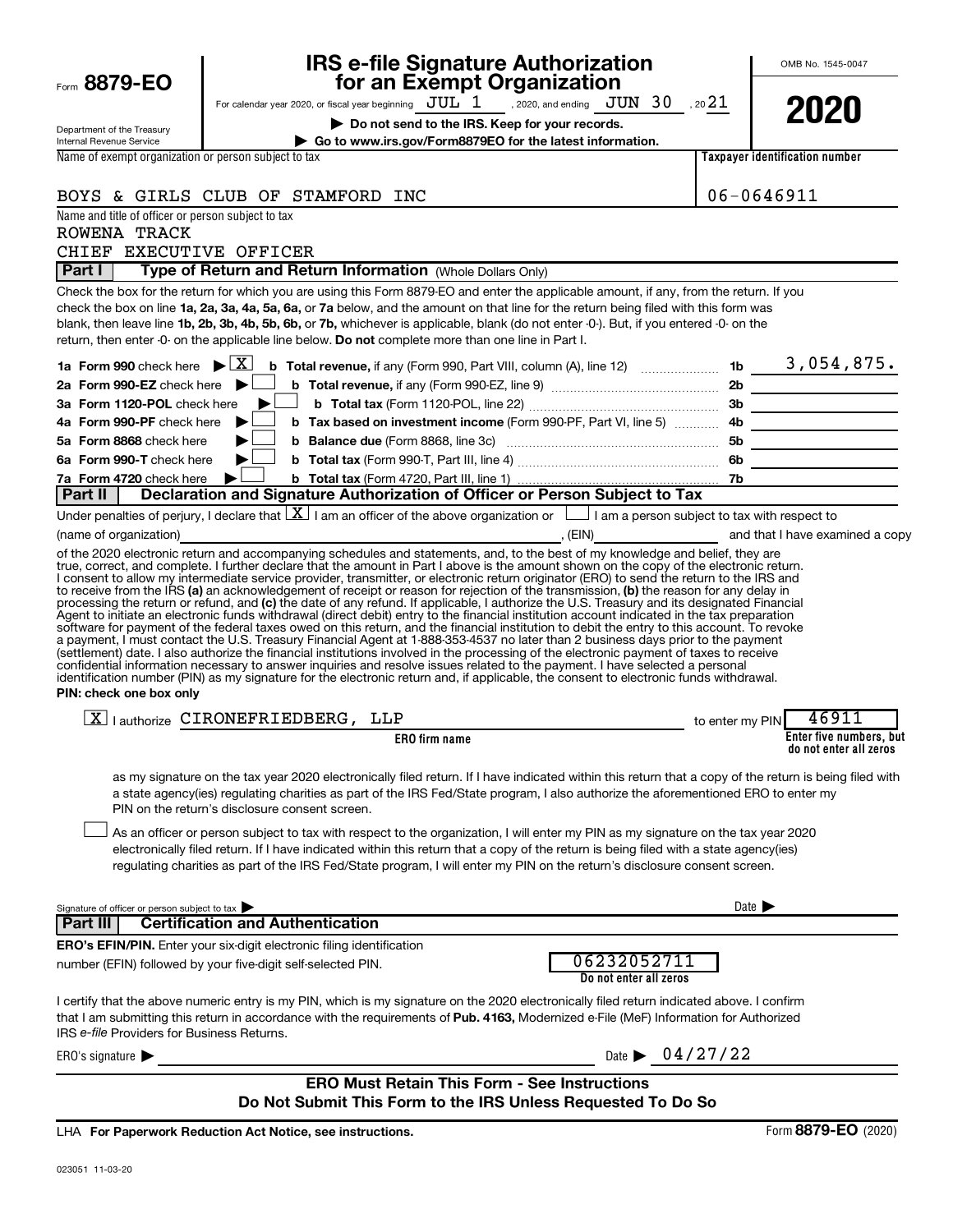### (Rev. January 2020) **Cxempt Organization Return** Manuary 2020) and the settern **Canadian Exempt Organization Return 8868 Application for Automatic Extension of Time To File an**

Department of the Treasury Internal Revenue Service

|  | File a separate application for each return. |  |  |
|--|----------------------------------------------|--|--|
|  |                                              |  |  |

**| Go to www.irs.gov/Form8868 for the latest information.**

**Electronic filing (e-file).** You can electronically file Form 8868 to request a 6-month automatic extension of time to file any of the filing of this form, visit www.irs.gov/e-file-providers/e-file-for-charities-and-non-profits. forms listed below with the exception of Form 8870, Information Return for Transfers Associated With Certain Personal Benefit Contracts, for which an extension request must be sent to the IRS in paper format (see instructions). For more details on the electronic

### **Automatic 6-Month Extension of Time.** Only submit original (no copies needed).

All corporations required to file an income tax return other than Form 990-T (including 1120-C filers), partnerships, REMICs, and trusts must use Form 7004 to request an extension of time to file income tax returns.

| Type or                                                   | Name of exempt organization or other filer, see instructions.                                                                                                                                                                                                                                                                                                                                                                                                                                                                                                                                        |        |                                                                                                                                                   |              |    | Taxpayer identification number (TIN)         |
|-----------------------------------------------------------|------------------------------------------------------------------------------------------------------------------------------------------------------------------------------------------------------------------------------------------------------------------------------------------------------------------------------------------------------------------------------------------------------------------------------------------------------------------------------------------------------------------------------------------------------------------------------------------------------|--------|---------------------------------------------------------------------------------------------------------------------------------------------------|--------------|----|----------------------------------------------|
| print                                                     | BOYS & GIRLS CLUB OF STAMFORD INC                                                                                                                                                                                                                                                                                                                                                                                                                                                                                                                                                                    |        |                                                                                                                                                   |              |    | $06 - 0646911$                               |
| File by the<br>due date for<br>filing your<br>return. See | Number, street, and room or suite no. If a P.O. box, see instructions.<br>347 STILLWATER AVENUE                                                                                                                                                                                                                                                                                                                                                                                                                                                                                                      |        |                                                                                                                                                   |              |    |                                              |
| instructions.                                             | City, town or post office, state, and ZIP code. For a foreign address, see instructions.<br>STAMFORD, CT<br>06902                                                                                                                                                                                                                                                                                                                                                                                                                                                                                    |        |                                                                                                                                                   |              |    |                                              |
|                                                           | Enter the Return Code for the return that this application is for (file a separate application for each return)                                                                                                                                                                                                                                                                                                                                                                                                                                                                                      |        |                                                                                                                                                   |              |    | $\overline{0}$<br>1                          |
| <b>Application</b>                                        |                                                                                                                                                                                                                                                                                                                                                                                                                                                                                                                                                                                                      | Return | <b>Application</b>                                                                                                                                |              |    | Return                                       |
| <b>Is For</b>                                             |                                                                                                                                                                                                                                                                                                                                                                                                                                                                                                                                                                                                      | Code   | Is For                                                                                                                                            |              |    | Code                                         |
|                                                           | Form 990 or Form 990-EZ                                                                                                                                                                                                                                                                                                                                                                                                                                                                                                                                                                              | 01     | Form 990-T (corporation)                                                                                                                          |              |    | 07                                           |
| Form 990-BL                                               |                                                                                                                                                                                                                                                                                                                                                                                                                                                                                                                                                                                                      | 02     | Form 1041-A                                                                                                                                       |              |    | 08                                           |
|                                                           | Form 4720 (individual)                                                                                                                                                                                                                                                                                                                                                                                                                                                                                                                                                                               | 03     | Form 4720 (other than individual)                                                                                                                 |              |    | 09                                           |
| Form 990-PF                                               |                                                                                                                                                                                                                                                                                                                                                                                                                                                                                                                                                                                                      | 04     | Form 5227                                                                                                                                         |              |    | 10                                           |
|                                                           | Form 990-T (sec. 401(a) or 408(a) trust)                                                                                                                                                                                                                                                                                                                                                                                                                                                                                                                                                             | 05     | Form 6069                                                                                                                                         |              |    | 11                                           |
|                                                           | Form 990-T (trust other than above)<br><b>ROWENA TRACK</b>                                                                                                                                                                                                                                                                                                                                                                                                                                                                                                                                           | 06     | Form 8870                                                                                                                                         |              |    | 12                                           |
| box ▶<br>1<br>2                                           | If this is for a Group Return, enter the organization's four digit Group Exemption Number (GEN) [If this is for the whole group, check this<br>. If it is for part of the group, check this box $\blacktriangleright$ $\lfloor$<br>I request an automatic 6-month extension of time until<br>the organization named above. The extension is for the organization's return for:<br>calendar year<br>or<br>JUL 1, 2020<br>$\blacktriangleright$ $\lfloor$ X $\rfloor$ tax year beginning<br>If the tax year entered in line 1 is for less than 12 months, check reason:<br>Change in accounting period |        | and attach a list with the names and TINs of all members the extension is for.<br>MAY 16, 2022<br>, and ending $JUN$ 30, $2021$<br>Initial return | Final return |    | , to file the exempt organization return for |
|                                                           | 3a If this application is for Forms 990-BL, 990-PF, 990-T, 4720, or 6069, enter the tentative tax, less                                                                                                                                                                                                                                                                                                                                                                                                                                                                                              |        |                                                                                                                                                   |              |    |                                              |
|                                                           | any nonrefundable credits. See instructions.                                                                                                                                                                                                                                                                                                                                                                                                                                                                                                                                                         |        |                                                                                                                                                   | За           | \$ | $0$ .                                        |
| b                                                         | If this application is for Forms 990-PF, 990-T, 4720, or 6069, enter any refundable credits and                                                                                                                                                                                                                                                                                                                                                                                                                                                                                                      |        |                                                                                                                                                   |              |    |                                              |
|                                                           | estimated tax payments made. Include any prior year overpayment allowed as a credit.                                                                                                                                                                                                                                                                                                                                                                                                                                                                                                                 |        |                                                                                                                                                   | Зb           | \$ | 0.                                           |
| c                                                         | <b>Balance due.</b> Subtract line 3b from line 3a. Include your payment with this form, if required, by                                                                                                                                                                                                                                                                                                                                                                                                                                                                                              |        |                                                                                                                                                   |              |    | 0.                                           |
|                                                           | using EFTPS (Electronic Federal Tax Payment System). See instructions.                                                                                                                                                                                                                                                                                                                                                                                                                                                                                                                               |        |                                                                                                                                                   | Зс           |    |                                              |
| instructions.                                             | Caution: If you are going to make an electronic funds withdrawal (direct debit) with this Form 8868, see Form 8453-EO and Form 8879-EO for payment                                                                                                                                                                                                                                                                                                                                                                                                                                                   |        |                                                                                                                                                   |              |    |                                              |
|                                                           | $\cdots$                                                                                                                                                                                                                                                                                                                                                                                                                                                                                                                                                                                             |        |                                                                                                                                                   |              |    | $\sim$                                       |

LHA For Privacy Act and Paperwork Reduction Act Notice, see instructions. **8868** CREV. 1-2020)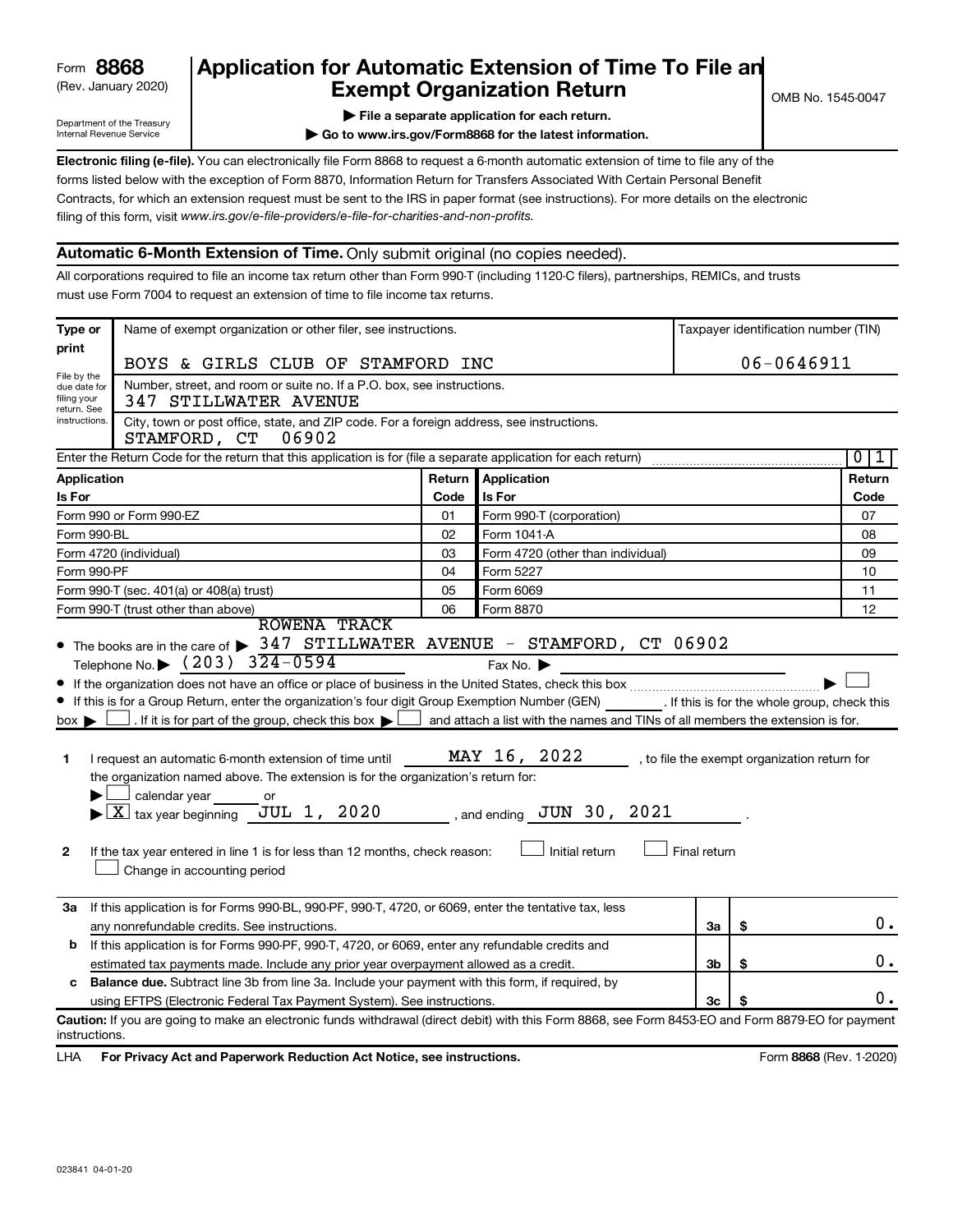|                         |                              |                                                                                                    | EXTENDED TO MAY 16, 2022                                                                                                                                                   |                                                             |                                  |
|-------------------------|------------------------------|----------------------------------------------------------------------------------------------------|----------------------------------------------------------------------------------------------------------------------------------------------------------------------------|-------------------------------------------------------------|----------------------------------|
|                         |                              | Form 990                                                                                           | <b>Return of Organization Exempt From Income Tax</b>                                                                                                                       |                                                             | OMB No. 1545-0047                |
|                         |                              | Under section 501(c), 527, or 4947(a)(1) of the Internal Revenue Code (except private foundations) |                                                                                                                                                                            |                                                             |                                  |
|                         |                              | Department of the Treasury                                                                         | Do not enter social security numbers on this form as it may be made public.                                                                                                |                                                             | <b>Open to Public</b>            |
|                         |                              | Internal Revenue Service                                                                           | Go to www.irs.gov/Form990 for instructions and the latest information.                                                                                                     |                                                             | Inspection                       |
|                         |                              |                                                                                                    | A For the 2020 calendar year, or tax year beginning $JUL$ 1, $2020$                                                                                                        | and ending JUN 30, 2021                                     |                                  |
| в                       | Check if<br>applicable:      |                                                                                                    | <b>C</b> Name of organization                                                                                                                                              | D Employer identification number                            |                                  |
|                         | Address<br> change           |                                                                                                    | BOYS & GIRLS CLUB OF STAMFORD INC                                                                                                                                          |                                                             |                                  |
|                         | Name<br>change               |                                                                                                    | Doing business as                                                                                                                                                          | 06-0646911                                                  |                                  |
|                         | Initial<br>return<br>Final   |                                                                                                    | Number and street (or P.O. box if mail is not delivered to street address)<br>Room/suite<br>347 STILLWATER AVENUE                                                          | E Telephone number<br>$203 - 324 - 0594$                    |                                  |
|                         | return/<br>termin-<br>ated   |                                                                                                    | City or town, state or province, country, and ZIP or foreign postal code                                                                                                   | G Gross receipts \$                                         | 3,967,617.                       |
|                         | Amended                      |                                                                                                    | 06902<br>STAMFORD, CT                                                                                                                                                      | H(a) Is this a group return                                 |                                  |
|                         | Ireturn<br>Applica-<br>Ition |                                                                                                    | F Name and address of principal officer: ROWENA TRACK                                                                                                                      | for subordinates?                                           | $\,$ Yes $\,$ $\rm X$ No $\,$    |
|                         | pending                      |                                                                                                    | 06902<br>347 STILLWATER AVENUE, STAMFORD,<br>C <sub>T</sub>                                                                                                                | $H(b)$ Are all subordinates included? $\Box$ Yes            | No                               |
|                         |                              |                                                                                                    | Tax-exempt status: $X \over 301(c)(3)$<br>$\frac{1}{2}$ 501(c) (<br>$\sqrt{\frac{1}{1}}$ (insert no.)<br>4947(a)(1) or                                                     | 527<br>If "No," attach a list. See instructions             |                                  |
|                         |                              |                                                                                                    | Website: WWW.BGCASTAMFORD.ORG                                                                                                                                              | $H(c)$ Group exemption number $\blacktriangleright$         |                                  |
|                         |                              |                                                                                                    | K Form of organization: $X$ Corporation<br>Trust<br>Association<br>Other $\blacktriangleright$                                                                             | L Year of formation: $1927$ M State of legal domicile: $CT$ |                                  |
|                         | Part II                      | Summary                                                                                            |                                                                                                                                                                            |                                                             |                                  |
|                         | 1.                           |                                                                                                    | Briefly describe the organization's mission or most significant activities: TO SERVE AND WORK WITH YOUTHS                                                                  |                                                             |                                  |
|                         |                              |                                                                                                    | FROM DISADVANTAGED CIRCUMSTANCES HELPING THEM TO RECOGNIZE AND                                                                                                             |                                                             |                                  |
|                         | 2                            |                                                                                                    | Check this box $\blacktriangleright \Box$ if the organization discontinued its operations or disposed of more than 25% of its net assets.                                  |                                                             |                                  |
|                         | 3                            |                                                                                                    | Number of voting members of the governing body (Part VI, line 1a)                                                                                                          | 3                                                           | 25                               |
|                         | 4                            |                                                                                                    |                                                                                                                                                                            | $\overline{\mathbf{4}}$                                     | $\overline{25}$                  |
| Activities & Governance | 5                            |                                                                                                    |                                                                                                                                                                            | 5                                                           | 95                               |
|                         |                              | 6                                                                                                  |                                                                                                                                                                            |                                                             |                                  |
|                         |                              |                                                                                                    |                                                                                                                                                                            | 7a                                                          | 0<br>$\overline{\mathfrak{o}}$ . |
|                         |                              |                                                                                                    |                                                                                                                                                                            | 7 <sub>b</sub>                                              | σ.                               |
|                         |                              |                                                                                                    |                                                                                                                                                                            | <b>Prior Year</b>                                           | <b>Current Year</b>              |
|                         | 8                            |                                                                                                    | Contributions and grants (Part VIII, line 1h)                                                                                                                              | 2,082,351.                                                  | 2,697,544.                       |
| Revenue                 | 9                            |                                                                                                    | Program service revenue (Part VIII, line 2g)                                                                                                                               | 222,935.                                                    | 37,257.                          |
|                         | 10                           |                                                                                                    |                                                                                                                                                                            | 42,977.                                                     | 185, 286.                        |
|                         | 11                           |                                                                                                    | Other revenue (Part VIII, column (A), lines 5, 6d, 8c, 9c, 10c, and 11e)                                                                                                   | 195, 753.                                                   | 134,788.                         |
|                         | 12                           |                                                                                                    | Total revenue - add lines 8 through 11 (must equal Part VIII, column (A), line 12)                                                                                         | $2,544,016$ .                                               | 3,054,875.                       |
|                         | 13                           |                                                                                                    | Grants and similar amounts paid (Part IX, column (A), lines 1-3)                                                                                                           | 0.                                                          | υ.                               |
|                         | 14                           |                                                                                                    |                                                                                                                                                                            | σ.                                                          | σ.                               |
|                         |                              |                                                                                                    | Salaries, other compensation, employee benefits (Part IX, column (A), lines 5-10)                                                                                          | 1,791,398.                                                  | 2,143,366.                       |
| Expenses                |                              |                                                                                                    |                                                                                                                                                                            | 0.                                                          | $\overline{0}$ .                 |
|                         |                              |                                                                                                    |                                                                                                                                                                            |                                                             |                                  |
|                         |                              |                                                                                                    |                                                                                                                                                                            | 1,338,147.                                                  | 1,169,205.                       |
|                         | 18                           |                                                                                                    | Total expenses. Add lines 13-17 (must equal Part IX, column (A), line 25)                                                                                                  | 3, 129, 545.                                                | 3,312,571.                       |
|                         | 19                           |                                                                                                    |                                                                                                                                                                            | $-585,529.$                                                 | $-257,696.$                      |
|                         |                              |                                                                                                    |                                                                                                                                                                            | <b>Beginning of Current Year</b>                            | <b>End of Year</b>               |
| Net Assets or           | 20                           | Total assets (Part X, line 16)                                                                     |                                                                                                                                                                            | 14,797,841.                                                 | 15,025,497.                      |
|                         | 21                           |                                                                                                    | Total liabilities (Part X, line 26)                                                                                                                                        | 5,776,363.                                                  | 6,023,116.                       |
|                         | 22                           |                                                                                                    |                                                                                                                                                                            | 9,021,478.                                                  | 9,002,381.                       |
|                         | ∣ Part II                    | <b>Signature Block</b>                                                                             |                                                                                                                                                                            |                                                             |                                  |
|                         |                              |                                                                                                    | Under penalties of perjury, I declare that I have examined this return, including accompanying schedules and statements, and to the best of my knowledge and belief, it is |                                                             |                                  |
|                         |                              |                                                                                                    | true, correct, and complete. Declaration of preparer (other than officer) is based on all information of which preparer has any knowledge.                                 |                                                             |                                  |
|                         |                              |                                                                                                    |                                                                                                                                                                            |                                                             |                                  |

| Sign     | Signature of officer                                                                                                |                         |                              | Date                                       |  |  |  |
|----------|---------------------------------------------------------------------------------------------------------------------|-------------------------|------------------------------|--------------------------------------------|--|--|--|
| Here     | ROWENA TRACK,                                                                                                       | CHIEF EXECUTIVE OFFICER |                              |                                            |  |  |  |
|          | Type or print name and title                                                                                        |                         |                              |                                            |  |  |  |
|          | Print/Type preparer's name                                                                                          | Preparer's signature    | Date                         | PTIN<br>Check                              |  |  |  |
| Paid     | SANDRA D. CALLANAN                                                                                                  |                         |                              | P01200948<br>self-employed                 |  |  |  |
| Preparer | CIRONEFRIEDBERG,<br>LLP<br>Firm's name<br>$\mathbf{r}$                                                              |                         |                              | Firm's EIN $\bigtriangledown 06 - 1533315$ |  |  |  |
| Use Only | Firm's address 6 RESEARCH DRIVE,                                                                                    | #450                    |                              |                                            |  |  |  |
|          | SHELTON, CT 06484                                                                                                   |                         | Phone no. $203 - 366 - 5876$ |                                            |  |  |  |
|          | $\mathbf{X}$<br>Yes<br><b>No</b><br>May the IRS discuss this return with the preparer shown above? See instructions |                         |                              |                                            |  |  |  |
|          | Form 990 (2020)<br>LHA For Paperwork Reduction Act Notice, see the separate instructions.<br>032001 12-23-20        |                         |                              |                                            |  |  |  |

SEE SCHEDULE O FOR ORGANIZATION MISSION STATEMENT CONTINUATION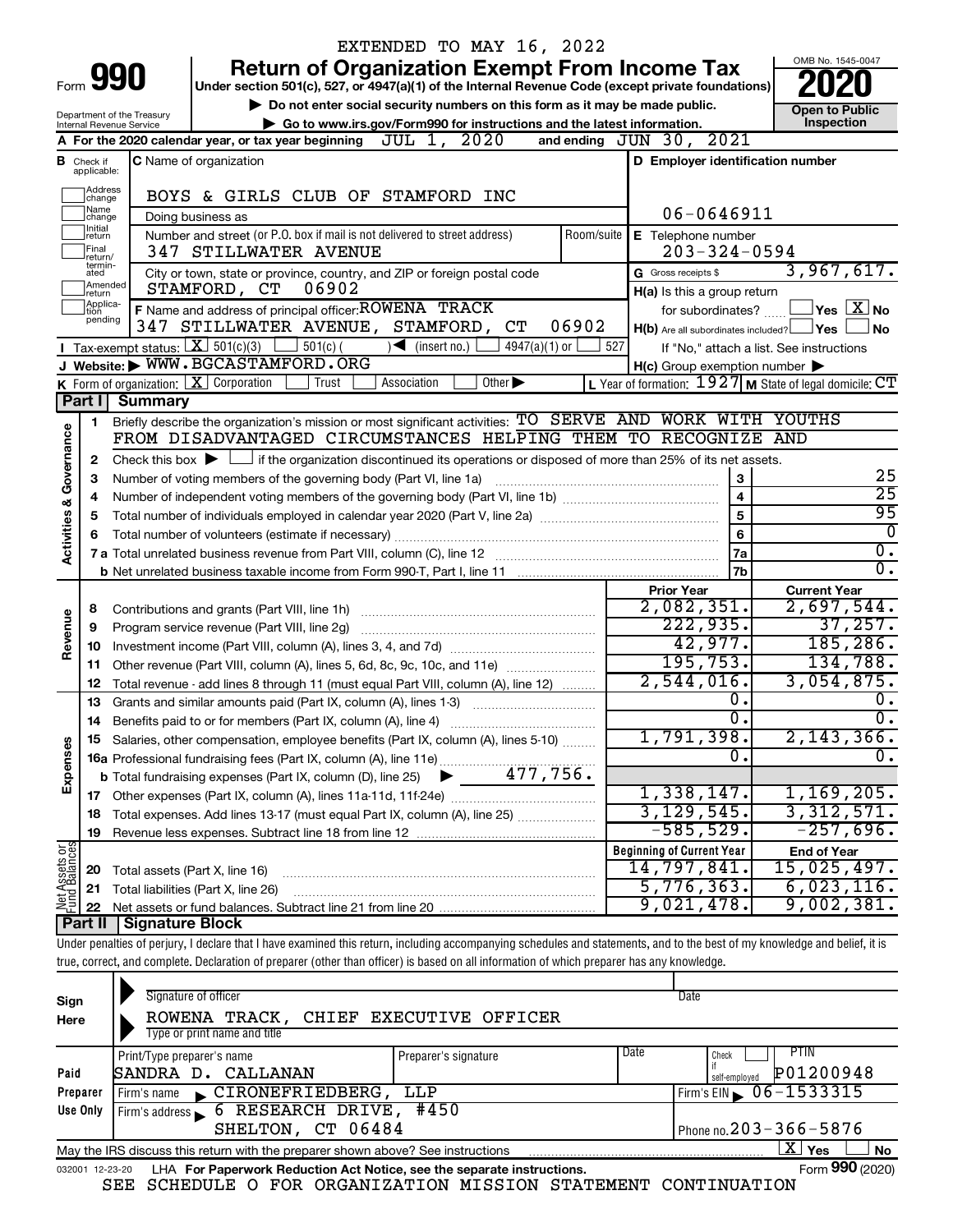|              | $06 - 0646911$<br>BOYS & GIRLS CLUB OF STAMFORD INC<br>Page 2<br>Form 990 (2020)                                                                                                                                                                                                     |  |
|--------------|--------------------------------------------------------------------------------------------------------------------------------------------------------------------------------------------------------------------------------------------------------------------------------------|--|
|              | <b>Statement of Program Service Accomplishments</b><br><b>Part III</b>                                                                                                                                                                                                               |  |
|              | $\overline{\mathbf{x}}$                                                                                                                                                                                                                                                              |  |
| 1            | Briefly describe the organization's mission:<br>TO SERVE AND WORK WITH YOUTHS FROM DISADVANTAGED CIRCUMSTANCES HELPING                                                                                                                                                               |  |
|              | THEM TO RECOGNIZE AND ACHIEVE THEIR POTENTIAL FOR GROWTH AND                                                                                                                                                                                                                         |  |
|              | DEVELOPMENT AND TO ACQUIRE SKILLS NECESSARY FOR LIVING IN A COMPLEX                                                                                                                                                                                                                  |  |
|              | PLURALISTIC SOCIETY.                                                                                                                                                                                                                                                                 |  |
| $\mathbf{2}$ | Did the organization undertake any significant program services during the year which were not listed on the                                                                                                                                                                         |  |
|              | $\sqrt{}$ Yes $\sqrt{}\,\overline{\mathrm{X}}$ No<br>prior Form 990 or 990-EZ?                                                                                                                                                                                                       |  |
|              | If "Yes," describe these new services on Schedule O.                                                                                                                                                                                                                                 |  |
| 3            | $\sqrt{}$ Yes $\sqrt{X}$ No<br>Did the organization cease conducting, or make significant changes in how it conducts, any program services?                                                                                                                                          |  |
|              | If "Yes," describe these changes on Schedule O.                                                                                                                                                                                                                                      |  |
| 4            | Describe the organization's program service accomplishments for each of its three largest program services, as measured by expenses.<br>Section 501(c)(3) and 501(c)(4) organizations are required to report the amount of grants and allocations to others, the total expenses, and |  |
|              | revenue, if any, for each program service reported.                                                                                                                                                                                                                                  |  |
| 4a           | 736, 133.<br>) (Expenses \$<br>including grants of \$<br>(Revenue \$<br>(Code:                                                                                                                                                                                                       |  |
|              | AFTERSCHOOL-SERVES BOYS AND GIRLS GRADES K THROUGH 8 MON-FRI<br>THERE ARE                                                                                                                                                                                                            |  |
|              | 15 DIFFERENT SCHOOLS IN THE PROGRAM, ACTIVITIES INCLUDE LEARNING                                                                                                                                                                                                                     |  |
|              | MUSIC, READING, TABLE BOARD GAMES AND<br>CENTER, COMPUTER LAB, ART,                                                                                                                                                                                                                  |  |
|              | SPORTS.                                                                                                                                                                                                                                                                              |  |
|              |                                                                                                                                                                                                                                                                                      |  |
|              |                                                                                                                                                                                                                                                                                      |  |
|              |                                                                                                                                                                                                                                                                                      |  |
|              |                                                                                                                                                                                                                                                                                      |  |
|              |                                                                                                                                                                                                                                                                                      |  |
|              |                                                                                                                                                                                                                                                                                      |  |
|              |                                                                                                                                                                                                                                                                                      |  |
| 4b           | 484,347.<br>17,257.<br>including grants of \$<br>(Expenses \$<br>(Revenue \$<br>(Code:<br>SUMMER CAMP-SERVES BOYS AND GIRLS GRADES K THROUGH 8 MON-FRI<br>8AM TO                                                                                                                     |  |
|              | 5PM.<br>ACTIVITIES LEARNING CENTER,<br>COMPUTER LAB, ART,<br>MUSIC,<br>READING,                                                                                                                                                                                                      |  |
|              | TABLE AND BOARD GAMES FIELD TRIPS AND SPORTS.                                                                                                                                                                                                                                        |  |
|              |                                                                                                                                                                                                                                                                                      |  |
|              |                                                                                                                                                                                                                                                                                      |  |
|              |                                                                                                                                                                                                                                                                                      |  |
|              |                                                                                                                                                                                                                                                                                      |  |
|              |                                                                                                                                                                                                                                                                                      |  |
|              |                                                                                                                                                                                                                                                                                      |  |
|              |                                                                                                                                                                                                                                                                                      |  |
|              |                                                                                                                                                                                                                                                                                      |  |
| 4с           | $\overline{312}$ , $606$ . including grants of \$<br>) (Revenue \$<br>(Code:<br>) (Expenses \$                                                                                                                                                                                       |  |
|              | ENRICHMENT PROGRAMS - HELPING YOUTH BECOME RESPONSIBLE, CARING CITIZENS                                                                                                                                                                                                              |  |
|              | AND ACQUIRE SKILLS FOR PARTICIPATING IN<br>THE DEMOCRATIC PROCESS IS THE                                                                                                                                                                                                             |  |
|              | MAIN THRUST OF THESE PROGRAMS. THEY ALSO DEVELOP LEADERSHIP<br>SKILLS AND<br>PROVIDE OPPORTUNITIES FOR PLANNING, DECISION - MAKING CONTRIBUTING<br>TО                                                                                                                                |  |
|              | CLUB AND COMMUNITY AND CELEBRATING OUR NATIONAL HERITAGE.                                                                                                                                                                                                                            |  |
|              |                                                                                                                                                                                                                                                                                      |  |
|              |                                                                                                                                                                                                                                                                                      |  |
|              |                                                                                                                                                                                                                                                                                      |  |
|              |                                                                                                                                                                                                                                                                                      |  |
|              |                                                                                                                                                                                                                                                                                      |  |
|              |                                                                                                                                                                                                                                                                                      |  |
|              |                                                                                                                                                                                                                                                                                      |  |
|              | 4d Other program services (Describe on Schedule O.)<br>753, 273. including grants of \$                                                                                                                                                                                              |  |
|              | Expenses \$<br>(Revenue \$<br>2, 286, 359.<br>4e Total program service expenses                                                                                                                                                                                                      |  |
|              | Form 990 (2020)                                                                                                                                                                                                                                                                      |  |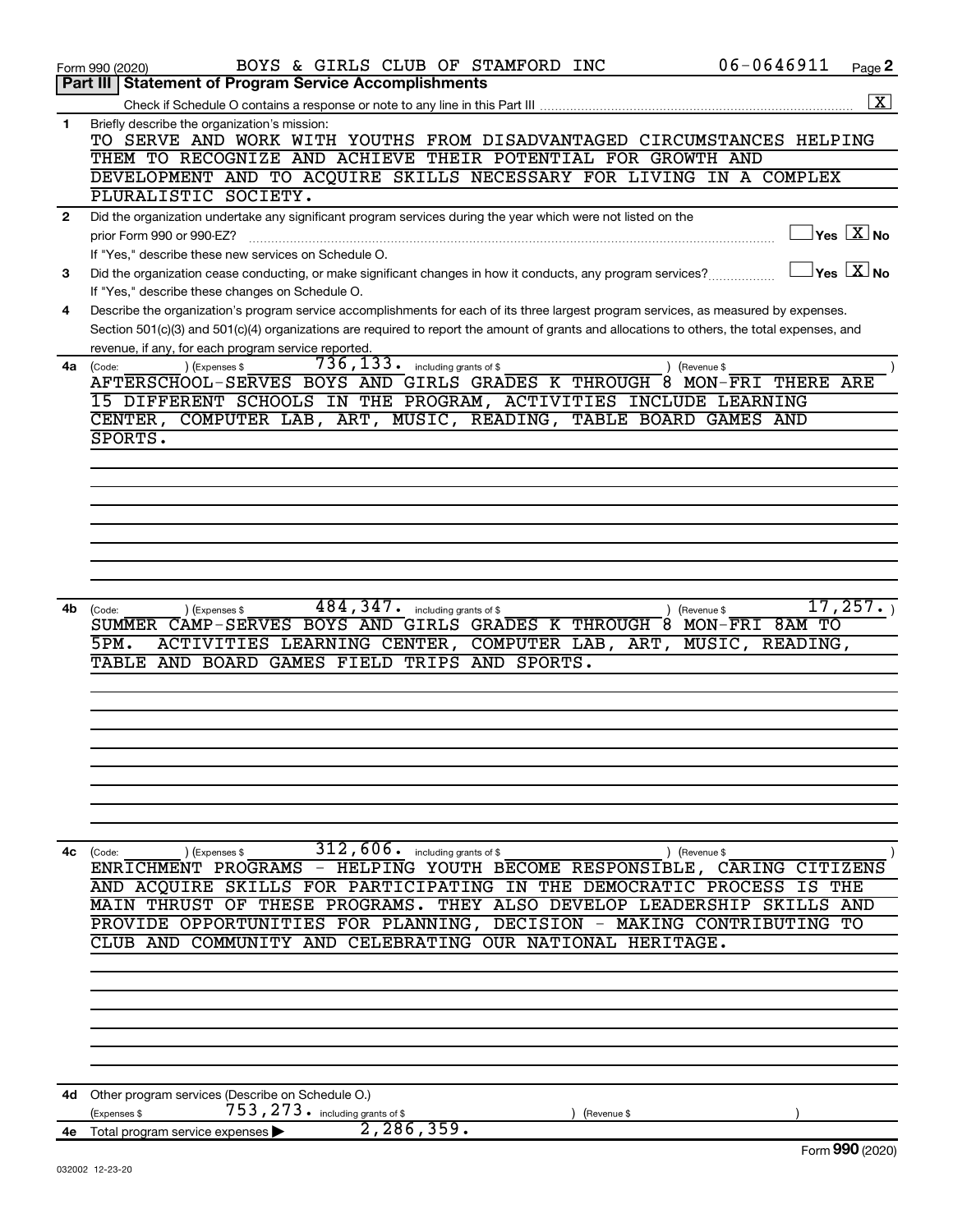|  | Form 990 (2020) |
|--|-----------------|

**Part IV Checklist of Required Schedules**

 $_{\rm Form}$ 990 $(2020)$  BOYS & GIRLS CLUB OF STAMFORD INC  $_{\rm U}$  06-0646911  $_{\rm Page}$ BOYS & GIRLS CLUB OF STAMFORD INC 06-0646911

|    |                                                                                                                                                                                                                                                           |                 | Yes                          | No                      |
|----|-----------------------------------------------------------------------------------------------------------------------------------------------------------------------------------------------------------------------------------------------------------|-----------------|------------------------------|-------------------------|
| 1. | Is the organization described in section $501(c)(3)$ or $4947(a)(1)$ (other than a private foundation)?                                                                                                                                                   |                 |                              |                         |
|    | If "Yes," complete Schedule A                                                                                                                                                                                                                             | 1               | х<br>$\overline{\textbf{x}}$ |                         |
| 2  |                                                                                                                                                                                                                                                           | $\overline{2}$  |                              |                         |
| 3  | Did the organization engage in direct or indirect political campaign activities on behalf of or in opposition to candidates for                                                                                                                           |                 |                              | x                       |
|    | public office? If "Yes," complete Schedule C, Part I                                                                                                                                                                                                      | 3               |                              |                         |
| 4  | Section 501(c)(3) organizations. Did the organization engage in lobbying activities, or have a section 501(h) election in effect                                                                                                                          | 4               |                              | x                       |
| 5  | Is the organization a section 501(c)(4), 501(c)(5), or 501(c)(6) organization that receives membership dues, assessments, or                                                                                                                              |                 |                              |                         |
|    |                                                                                                                                                                                                                                                           | 5               |                              | х                       |
| 6  | Did the organization maintain any donor advised funds or any similar funds or accounts for which donors have the right to<br>provide advice on the distribution or investment of amounts in such funds or accounts? If "Yes," complete Schedule D, Part I | 6               |                              | х                       |
| 7  | Did the organization receive or hold a conservation easement, including easements to preserve open space,                                                                                                                                                 |                 |                              |                         |
|    |                                                                                                                                                                                                                                                           | $\overline{7}$  |                              | x                       |
| 8  | Did the organization maintain collections of works of art, historical treasures, or other similar assets? If "Yes," complete                                                                                                                              |                 |                              |                         |
|    | Schedule D, Part III <b>Election Communication</b> Contract and Technical Communication Contract and Technical Communication                                                                                                                              | 8               |                              | x                       |
| 9  | Did the organization report an amount in Part X, line 21, for escrow or custodial account liability, serve as a custodian for                                                                                                                             |                 |                              |                         |
|    | amounts not listed in Part X; or provide credit counseling, debt management, credit repair, or debt negotiation services?                                                                                                                                 |                 |                              |                         |
|    |                                                                                                                                                                                                                                                           | 9               |                              | x                       |
| 10 | Did the organization, directly or through a related organization, hold assets in donor-restricted endowments                                                                                                                                              |                 |                              |                         |
|    |                                                                                                                                                                                                                                                           | 10              | х                            |                         |
| 11 | If the organization's answer to any of the following questions is "Yes," then complete Schedule D, Parts VI, VII, VIII, IX, or X                                                                                                                          |                 |                              |                         |
|    | as applicable.                                                                                                                                                                                                                                            |                 |                              |                         |
|    | a Did the organization report an amount for land, buildings, and equipment in Part X, line 10? If "Yes," complete Schedule D,                                                                                                                             |                 |                              |                         |
|    | Part VI                                                                                                                                                                                                                                                   | 11a             | x                            |                         |
|    | <b>b</b> Did the organization report an amount for investments - other securities in Part X, line 12, that is 5% or more of its total                                                                                                                     |                 |                              |                         |
|    |                                                                                                                                                                                                                                                           | 11 <sub>b</sub> |                              | x                       |
|    | c Did the organization report an amount for investments - program related in Part X, line 13, that is 5% or more of its total                                                                                                                             |                 |                              | x                       |
|    | d Did the organization report an amount for other assets in Part X, line 15, that is 5% or more of its total assets reported in                                                                                                                           | 11c             |                              |                         |
|    |                                                                                                                                                                                                                                                           | 11d             | х                            |                         |
|    |                                                                                                                                                                                                                                                           | 11e             | $\overline{\textbf{x}}$      |                         |
| f  | Did the organization's separate or consolidated financial statements for the tax year include a footnote that addresses                                                                                                                                   |                 |                              |                         |
|    | the organization's liability for uncertain tax positions under FIN 48 (ASC 740)? If "Yes," complete Schedule D, Part X                                                                                                                                    | 11f             |                              | x                       |
|    | 12a Did the organization obtain separate, independent audited financial statements for the tax year? If "Yes," complete                                                                                                                                   |                 |                              |                         |
|    |                                                                                                                                                                                                                                                           | 12a             | X                            |                         |
|    | b Was the organization included in consolidated, independent audited financial statements for the tax year?                                                                                                                                               |                 |                              |                         |
|    | If "Yes," and if the organization answered "No" to line 12a, then completing Schedule D, Parts XI and XII is optional                                                                                                                                     | 12 <sub>b</sub> |                              | х                       |
| 13 |                                                                                                                                                                                                                                                           | 13              |                              | $\overline{\textbf{X}}$ |
|    |                                                                                                                                                                                                                                                           | 14a             |                              | $\overline{\mathbf{X}}$ |
|    | <b>b</b> Did the organization have aggregate revenues or expenses of more than \$10,000 from grantmaking, fundraising, business,                                                                                                                          |                 |                              |                         |
|    | investment, and program service activities outside the United States, or aggregate foreign investments valued at \$100,000                                                                                                                                |                 |                              | x                       |
|    |                                                                                                                                                                                                                                                           | 14b             |                              |                         |
| 15 | Did the organization report on Part IX, column (A), line 3, more than \$5,000 of grants or other assistance to or for any                                                                                                                                 | 15              |                              | x                       |
| 16 | Did the organization report on Part IX, column (A), line 3, more than \$5,000 of aggregate grants or other assistance to                                                                                                                                  |                 |                              |                         |
|    |                                                                                                                                                                                                                                                           | 16              |                              | x                       |
| 17 | Did the organization report a total of more than \$15,000 of expenses for professional fundraising services on Part IX,                                                                                                                                   |                 |                              |                         |
|    |                                                                                                                                                                                                                                                           | 17              |                              | x                       |
| 18 | Did the organization report more than \$15,000 total of fundraising event gross income and contributions on Part VIII, lines                                                                                                                              |                 |                              |                         |
|    |                                                                                                                                                                                                                                                           | 18              | х                            |                         |
| 19 | Did the organization report more than \$15,000 of gross income from gaming activities on Part VIII, line 9a? If "Yes,"                                                                                                                                    |                 |                              |                         |
|    |                                                                                                                                                                                                                                                           | 19              |                              | х                       |
|    |                                                                                                                                                                                                                                                           | 20a             |                              | $\overline{\mathbf{X}}$ |
|    |                                                                                                                                                                                                                                                           | 20 <sub>b</sub> |                              |                         |
| 21 | Did the organization report more than \$5,000 of grants or other assistance to any domestic organization or                                                                                                                                               |                 |                              | x                       |
|    |                                                                                                                                                                                                                                                           | 21              |                              |                         |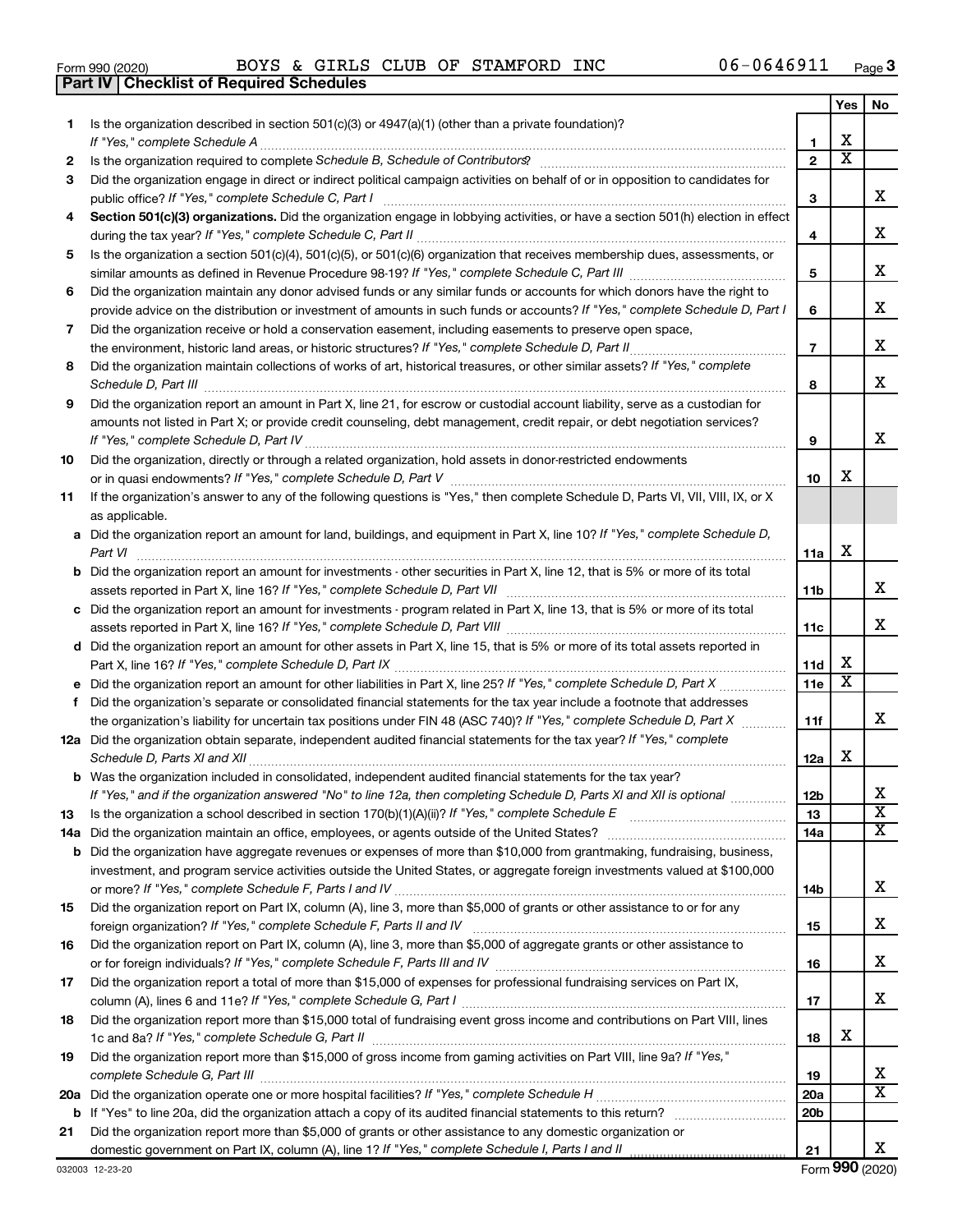|  | Form 990 (2020) |
|--|-----------------|
|  |                 |

*(continued)* **Part IV Checklist of Required Schedules**

|               |                                                                                                                                                                                                                                                              |                 | Yes | No                         |
|---------------|--------------------------------------------------------------------------------------------------------------------------------------------------------------------------------------------------------------------------------------------------------------|-----------------|-----|----------------------------|
| 22            | Did the organization report more than \$5,000 of grants or other assistance to or for domestic individuals on                                                                                                                                                |                 |     | x                          |
| 23            | Did the organization answer "Yes" to Part VII, Section A, line 3, 4, or 5 about compensation of the organization's current                                                                                                                                   | 22              |     |                            |
|               | and former officers, directors, trustees, key employees, and highest compensated employees? If "Yes," complete                                                                                                                                               |                 |     |                            |
|               | Schedule J                                                                                                                                                                                                                                                   | 23              | X   |                            |
|               | 24a Did the organization have a tax-exempt bond issue with an outstanding principal amount of more than \$100,000 as of the                                                                                                                                  |                 |     |                            |
|               | last day of the year, that was issued after December 31, 2002? If "Yes," answer lines 24b through 24d and complete                                                                                                                                           |                 |     |                            |
|               |                                                                                                                                                                                                                                                              | 24a             |     | x                          |
|               | <b>b</b> Did the organization invest any proceeds of tax-exempt bonds beyond a temporary period exception?                                                                                                                                                   | 24 <sub>b</sub> |     |                            |
|               | c Did the organization maintain an escrow account other than a refunding escrow at any time during the year to defease                                                                                                                                       |                 |     |                            |
|               | any tax-exempt bonds?                                                                                                                                                                                                                                        | 24c             |     |                            |
|               |                                                                                                                                                                                                                                                              | 24d             |     |                            |
|               | 25a Section 501(c)(3), 501(c)(4), and 501(c)(29) organizations. Did the organization engage in an excess benefit                                                                                                                                             |                 |     | x                          |
|               | transaction with a disqualified person during the year? If "Yes," complete Schedule L, Part I                                                                                                                                                                | 25a             |     |                            |
|               | <b>b</b> Is the organization aware that it engaged in an excess benefit transaction with a disqualified person in a prior year, and<br>that the transaction has not been reported on any of the organization's prior Forms 990 or 990-EZ? If "Yes," complete |                 |     |                            |
|               | Schedule L, Part I                                                                                                                                                                                                                                           | 25 <sub>b</sub> |     | х                          |
| 26            | Did the organization report any amount on Part X, line 5 or 22, for receivables from or payables to any current                                                                                                                                              |                 |     |                            |
|               | or former officer, director, trustee, key employee, creator or founder, substantial contributor, or 35%                                                                                                                                                      |                 |     |                            |
|               | controlled entity or family member of any of these persons? If "Yes," complete Schedule L, Part II                                                                                                                                                           | 26              |     | х                          |
| 27            | Did the organization provide a grant or other assistance to any current or former officer, director, trustee, key employee,                                                                                                                                  |                 |     |                            |
|               | creator or founder, substantial contributor or employee thereof, a grant selection committee member, or to a 35% controlled                                                                                                                                  |                 |     |                            |
|               | entity (including an employee thereof) or family member of any of these persons? If "Yes," complete Schedule L, Part III                                                                                                                                     | 27              |     | х                          |
| 28            | Was the organization a party to a business transaction with one of the following parties (see Schedule L, Part IV                                                                                                                                            |                 |     |                            |
|               | instructions, for applicable filing thresholds, conditions, and exceptions):                                                                                                                                                                                 |                 |     |                            |
|               | a A current or former officer, director, trustee, key employee, creator or founder, or substantial contributor? If                                                                                                                                           |                 |     |                            |
|               |                                                                                                                                                                                                                                                              | 28a             |     | х<br>$\overline{\text{x}}$ |
|               |                                                                                                                                                                                                                                                              | 28 <sub>b</sub> |     |                            |
|               | c A 35% controlled entity of one or more individuals and/or organizations described in lines 28a or 28b?If                                                                                                                                                   | 28c             |     | х                          |
| 29            |                                                                                                                                                                                                                                                              | 29              |     | $\overline{\text{x}}$      |
| 30            | Did the organization receive contributions of art, historical treasures, or other similar assets, or qualified conservation                                                                                                                                  |                 |     |                            |
|               |                                                                                                                                                                                                                                                              | 30              |     | х                          |
| 31            |                                                                                                                                                                                                                                                              | 31              |     | $\overline{\textbf{X}}$    |
| 32            | Did the organization sell, exchange, dispose of, or transfer more than 25% of its net assets? If "Yes," complete                                                                                                                                             |                 |     |                            |
|               | Schedule N, Part II                                                                                                                                                                                                                                          | 32              |     | х                          |
| 33            | Did the organization own 100% of an entity disregarded as separate from the organization under Regulations                                                                                                                                                   |                 |     |                            |
|               |                                                                                                                                                                                                                                                              | 33              |     | х                          |
| 34            | Was the organization related to any tax-exempt or taxable entity? If "Yes," complete Schedule R, Part II, III, or IV, and                                                                                                                                    |                 |     |                            |
|               | Part V, line 1                                                                                                                                                                                                                                               | 34              |     | х<br>$\overline{\text{X}}$ |
|               |                                                                                                                                                                                                                                                              | 35a             |     |                            |
|               | b If "Yes" to line 35a, did the organization receive any payment from or engage in any transaction with a controlled entity                                                                                                                                  | 35 <sub>b</sub> |     |                            |
| 36            | Section 501(c)(3) organizations. Did the organization make any transfers to an exempt non-charitable related organization?                                                                                                                                   |                 |     |                            |
|               |                                                                                                                                                                                                                                                              | 36              |     | x                          |
| 37            | Did the organization conduct more than 5% of its activities through an entity that is not a related organization                                                                                                                                             |                 |     |                            |
|               |                                                                                                                                                                                                                                                              | 37              |     | x                          |
| 38            | Did the organization complete Schedule O and provide explanations in Schedule O for Part VI, lines 11b and 19?                                                                                                                                               |                 |     |                            |
|               |                                                                                                                                                                                                                                                              | 38              | х   |                            |
| <b>Part V</b> | <b>Statements Regarding Other IRS Filings and Tax Compliance</b>                                                                                                                                                                                             |                 |     |                            |
|               |                                                                                                                                                                                                                                                              |                 |     |                            |
|               |                                                                                                                                                                                                                                                              |                 | Yes | No                         |
|               | 36<br>1a<br>0                                                                                                                                                                                                                                                |                 |     |                            |
| b             | Enter the number of Forms W-2G included in line 1a. Enter -0- if not applicable<br>1b<br>c Did the organization comply with backup withholding rules for reportable payments to vendors and reportable gaming                                                |                 |     |                            |
|               |                                                                                                                                                                                                                                                              | 1c              | х   |                            |
|               |                                                                                                                                                                                                                                                              |                 |     |                            |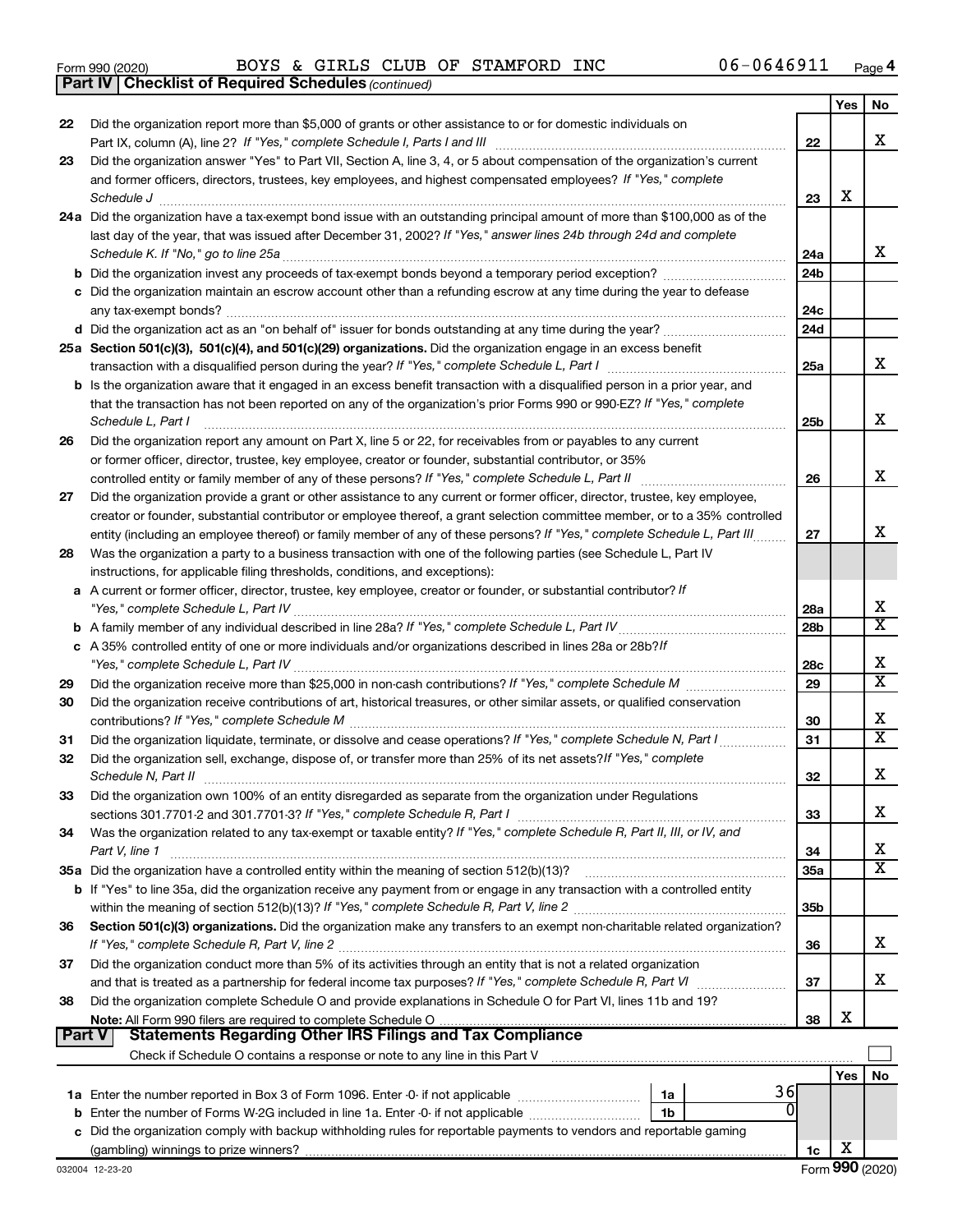- 
- Form 990 (2020) Page BOYS & GIRLS CLUB OF STAMFORD INC 06-0646911

**Part V** Statements Regarding Other IRS Filings and Tax Compliance (continued)

|         |                                                                                                                                                   |                | Yes | No                           |  |  |
|---------|---------------------------------------------------------------------------------------------------------------------------------------------------|----------------|-----|------------------------------|--|--|
|         | 2a Enter the number of employees reported on Form W-3, Transmittal of Wage and Tax Statements,                                                    |                |     |                              |  |  |
|         | 95<br>filed for the calendar year ending with or within the year covered by this return<br>2a                                                     |                |     |                              |  |  |
|         |                                                                                                                                                   | 2 <sub>b</sub> | х   |                              |  |  |
|         |                                                                                                                                                   |                |     |                              |  |  |
|         | 3a Did the organization have unrelated business gross income of \$1,000 or more during the year?                                                  | 3a             |     | x                            |  |  |
|         |                                                                                                                                                   | 3b             |     |                              |  |  |
|         | 4a At any time during the calendar year, did the organization have an interest in, or a signature or other authority over, a                      |                |     | х                            |  |  |
|         | financial account in a foreign country (such as a bank account, securities account, or other financial account)?                                  | 4a             |     |                              |  |  |
|         | <b>b</b> If "Yes," enter the name of the foreign country $\triangleright$                                                                         |                |     |                              |  |  |
|         | See instructions for filing requirements for FinCEN Form 114, Report of Foreign Bank and Financial Accounts (FBAR).                               |                |     |                              |  |  |
|         |                                                                                                                                                   | 5a<br>5b       |     | х<br>$\overline{\textbf{X}}$ |  |  |
|         |                                                                                                                                                   | 5 <sub>c</sub> |     |                              |  |  |
|         | 6a Does the organization have annual gross receipts that are normally greater than \$100,000, and did the organization solicit                    |                |     |                              |  |  |
|         |                                                                                                                                                   | 6a             |     | x                            |  |  |
|         | <b>b</b> If "Yes," did the organization include with every solicitation an express statement that such contributions or gifts                     |                |     |                              |  |  |
|         |                                                                                                                                                   | 6b             |     |                              |  |  |
| 7       | Organizations that may receive deductible contributions under section 170(c).                                                                     |                |     |                              |  |  |
|         | a Did the organization receive a payment in excess of \$75 made partly as a contribution and partly for goods and services provided to the payor? | 7a             |     | x                            |  |  |
|         |                                                                                                                                                   | 7b             |     |                              |  |  |
|         | c Did the organization sell, exchange, or otherwise dispose of tangible personal property for which it was required                               |                |     |                              |  |  |
|         |                                                                                                                                                   | 7c             |     | х                            |  |  |
|         | 7d                                                                                                                                                |                |     |                              |  |  |
| е       | Did the organization receive any funds, directly or indirectly, to pay premiums on a personal benefit contract?                                   | 7e             |     | х                            |  |  |
|         |                                                                                                                                                   | 7f             |     | X                            |  |  |
| g       | If the organization received a contribution of qualified intellectual property, did the organization file Form 8899 as required?                  | 7g             |     |                              |  |  |
| h.      | If the organization received a contribution of cars, boats, airplanes, or other vehicles, did the organization file a Form 1098-C?                | 7h             |     |                              |  |  |
| 8       | Sponsoring organizations maintaining donor advised funds. Did a donor advised fund maintained by the                                              |                |     |                              |  |  |
|         |                                                                                                                                                   | 8              |     |                              |  |  |
| 9       | Sponsoring organizations maintaining donor advised funds.                                                                                         |                |     |                              |  |  |
| а       | Did the sponsoring organization make any taxable distributions under section 4966?                                                                | 9а             |     |                              |  |  |
| b       |                                                                                                                                                   | 9b             |     |                              |  |  |
| 10      | Section 501(c)(7) organizations. Enter:                                                                                                           |                |     |                              |  |  |
|         | 10a<br>10 <sub>b</sub><br>Gross receipts, included on Form 990, Part VIII, line 12, for public use of club facilities                             |                |     |                              |  |  |
| b<br>11 | Section 501(c)(12) organizations. Enter:                                                                                                          |                |     |                              |  |  |
|         | 11a<br><b>a</b> Gross income from members or shareholders                                                                                         |                |     |                              |  |  |
|         | <b>b</b> Gross income from other sources (Do not net amounts due or paid to other sources against                                                 |                |     |                              |  |  |
|         | 11b                                                                                                                                               |                |     |                              |  |  |
|         | 12a Section 4947(a)(1) non-exempt charitable trusts. Is the organization filing Form 990 in lieu of Form 1041?                                    | 12a            |     |                              |  |  |
|         | 12b<br><b>b</b> If "Yes," enter the amount of tax-exempt interest received or accrued during the year                                             |                |     |                              |  |  |
| 13      | Section 501(c)(29) qualified nonprofit health insurance issuers.                                                                                  |                |     |                              |  |  |
|         |                                                                                                                                                   | 13a            |     |                              |  |  |
|         | Note: See the instructions for additional information the organization must report on Schedule O.                                                 |                |     |                              |  |  |
|         | <b>b</b> Enter the amount of reserves the organization is required to maintain by the states in which the                                         |                |     |                              |  |  |
|         | 13 <sub>b</sub>                                                                                                                                   |                |     |                              |  |  |
|         | 13с                                                                                                                                               |                |     |                              |  |  |
|         | 14a Did the organization receive any payments for indoor tanning services during the tax year?                                                    | 14a            |     | x                            |  |  |
|         | <b>b</b> If "Yes," has it filed a Form 720 to report these payments? If "No," provide an explanation on Schedule O                                | 14b            |     |                              |  |  |
| 15      | Is the organization subject to the section 4960 tax on payment(s) of more than \$1,000,000 in remuneration or                                     |                |     |                              |  |  |
|         |                                                                                                                                                   | 15             |     | х                            |  |  |
|         | If "Yes," see instructions and file Form 4720, Schedule N.                                                                                        |                |     |                              |  |  |
| 16      | Is the organization an educational institution subject to the section 4968 excise tax on net investment income?                                   | 16             |     | х                            |  |  |
|         | If "Yes," complete Form 4720, Schedule O.                                                                                                         |                |     |                              |  |  |

Form (2020) **990**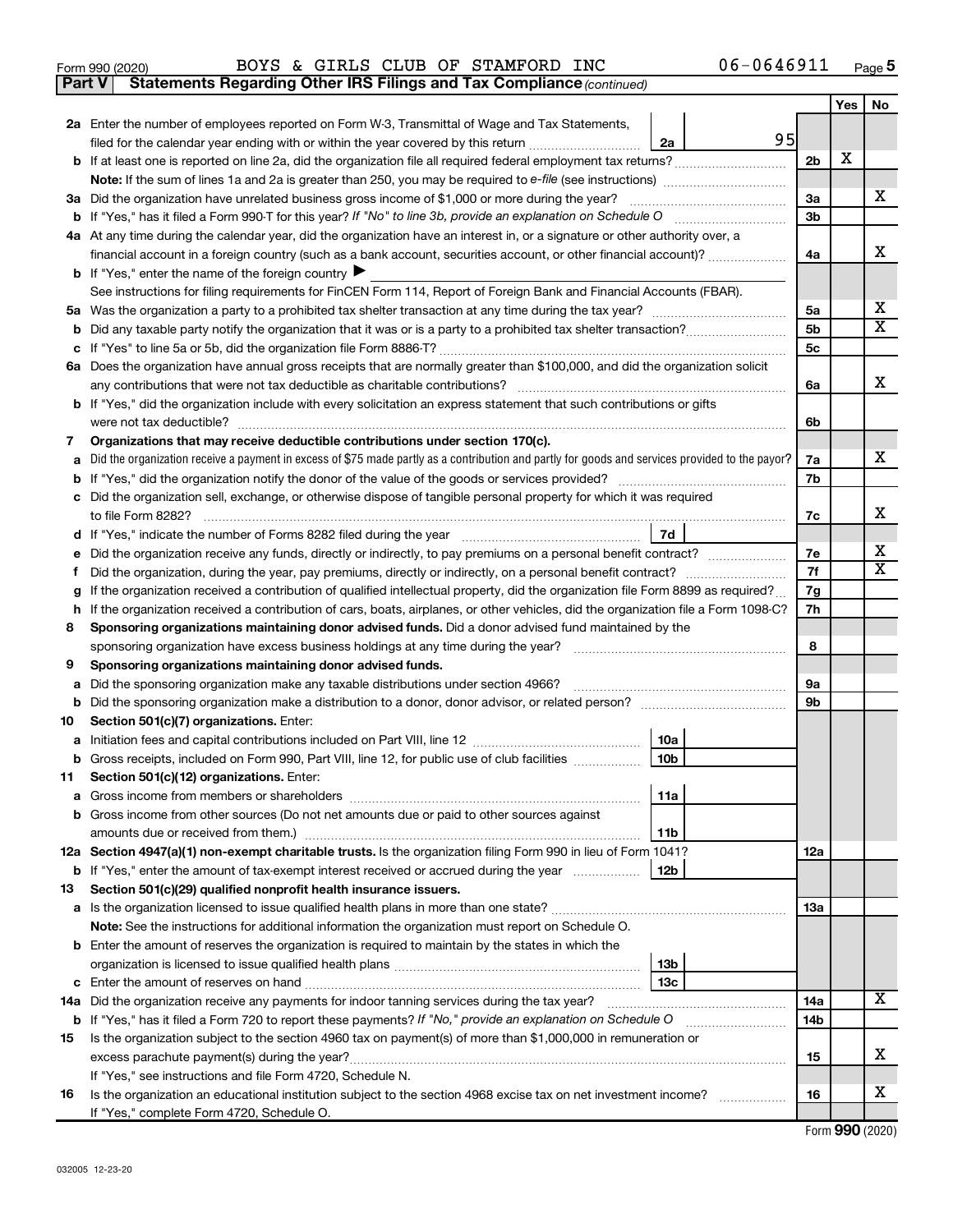| 032006 12-23-20 |
|-----------------|
|                 |

|  | Form 990 (2020) |
|--|-----------------|

|     | <b>Section A. Governing Body and Management</b>                                                                                                                                                          |    |    |                 |                         |                               |  |  |  |
|-----|----------------------------------------------------------------------------------------------------------------------------------------------------------------------------------------------------------|----|----|-----------------|-------------------------|-------------------------------|--|--|--|
|     |                                                                                                                                                                                                          |    |    |                 | Yes                     | No                            |  |  |  |
|     | <b>1a</b> Enter the number of voting members of the governing body at the end of the tax year                                                                                                            | 1a | 25 |                 |                         |                               |  |  |  |
|     | If there are material differences in voting rights among members of the governing body, or if the governing                                                                                              |    |    |                 |                         |                               |  |  |  |
|     | body delegated broad authority to an executive committee or similar committee, explain on Schedule O.                                                                                                    |    |    |                 |                         |                               |  |  |  |
| b   | Enter the number of voting members included on line 1a, above, who are independent                                                                                                                       | 1b | 25 |                 |                         |                               |  |  |  |
| 2   | Did any officer, director, trustee, or key employee have a family relationship or a business relationship with any other                                                                                 |    |    |                 |                         |                               |  |  |  |
|     | officer, director, trustee, or key employee?                                                                                                                                                             |    |    | 2               |                         | x                             |  |  |  |
| 3   | Did the organization delegate control over management duties customarily performed by or under the direct supervision                                                                                    |    |    |                 |                         |                               |  |  |  |
|     |                                                                                                                                                                                                          |    |    | 3               |                         | х                             |  |  |  |
| 4   | Did the organization make any significant changes to its governing documents since the prior Form 990 was filed?                                                                                         |    |    | 4               |                         | $\overline{\textbf{x}}$       |  |  |  |
| 5   | Did the organization become aware during the year of a significant diversion of the organization's assets?                                                                                               |    |    | 5               |                         | $\overline{\textbf{X}}$       |  |  |  |
| 6   | Did the organization have members or stockholders?                                                                                                                                                       |    |    | 6               |                         | $\overline{\mathbf{X}}$       |  |  |  |
| 7a  | Did the organization have members, stockholders, or other persons who had the power to elect or appoint one or                                                                                           |    |    |                 |                         |                               |  |  |  |
|     | more members of the governing body?                                                                                                                                                                      |    |    | 7a              |                         | х                             |  |  |  |
|     | <b>b</b> Are any governance decisions of the organization reserved to (or subject to approval by) members, stockholders, or                                                                              |    |    |                 |                         |                               |  |  |  |
|     | persons other than the governing body?                                                                                                                                                                   |    |    | 7b              |                         | x                             |  |  |  |
| 8   | Did the organization contemporaneously document the meetings held or written actions undertaken during the year by the following:                                                                        |    |    |                 | х                       |                               |  |  |  |
| a   |                                                                                                                                                                                                          |    |    | 8а              | $\overline{\textbf{x}}$ |                               |  |  |  |
| b   |                                                                                                                                                                                                          |    |    | 8b              |                         |                               |  |  |  |
| 9   | Is there any officer, director, trustee, or key employee listed in Part VII, Section A, who cannot be reached at the                                                                                     |    |    |                 |                         | x                             |  |  |  |
|     |                                                                                                                                                                                                          |    |    | 9               |                         |                               |  |  |  |
|     | <b>Section B. Policies</b> (This Section B requests information about policies not required by the Internal Revenue Code.)                                                                               |    |    |                 |                         |                               |  |  |  |
|     |                                                                                                                                                                                                          |    |    | 10a             | Yes                     | No<br>$\overline{\mathbf{x}}$ |  |  |  |
|     | b If "Yes," did the organization have written policies and procedures governing the activities of such chapters, affiliates,                                                                             |    |    |                 |                         |                               |  |  |  |
|     |                                                                                                                                                                                                          |    |    | 10 <sub>b</sub> |                         |                               |  |  |  |
|     | 11a Has the organization provided a complete copy of this Form 990 to all members of its governing body before filing the form?                                                                          |    |    | 11a             | X                       |                               |  |  |  |
| b   | Describe in Schedule O the process, if any, used by the organization to review this Form 990.                                                                                                            |    |    |                 |                         |                               |  |  |  |
| 12a |                                                                                                                                                                                                          |    |    | 12a             | x                       |                               |  |  |  |
| b   |                                                                                                                                                                                                          |    |    |                 |                         |                               |  |  |  |
| с   | Did the organization regularly and consistently monitor and enforce compliance with the policy? If "Yes," describe                                                                                       |    |    | 12 <sub>b</sub> | X                       |                               |  |  |  |
|     | in Schedule O how this was done                                                                                                                                                                          |    |    | 12c             | x                       |                               |  |  |  |
| 13  |                                                                                                                                                                                                          |    |    | 13              | $\overline{\mathbf{X}}$ |                               |  |  |  |
| 14  |                                                                                                                                                                                                          |    |    | 14              | $\overline{\mathbf{X}}$ |                               |  |  |  |
| 15  | Did the process for determining compensation of the following persons include a review and approval by independent                                                                                       |    |    |                 |                         |                               |  |  |  |
|     | persons, comparability data, and contemporaneous substantiation of the deliberation and decision?                                                                                                        |    |    |                 |                         |                               |  |  |  |
|     | The organization's CEO, Executive Director, or top management official manufactured content of the organization's CEO, Executive Director, or top management official manufactured in the organization's |    |    | 15a             | X                       |                               |  |  |  |
|     | <b>b</b> Other officers or key employees of the organization                                                                                                                                             |    |    | 15b             | $\overline{\texttt{x}}$ |                               |  |  |  |
|     | If "Yes" to line 15a or 15b, describe the process in Schedule O (see instructions).                                                                                                                      |    |    |                 |                         |                               |  |  |  |
|     | 16a Did the organization invest in, contribute assets to, or participate in a joint venture or similar arrangement with a                                                                                |    |    |                 |                         |                               |  |  |  |
|     | taxable entity during the year?                                                                                                                                                                          |    |    | 16a             |                         | х                             |  |  |  |
|     | b If "Yes," did the organization follow a written policy or procedure requiring the organization to evaluate its participation                                                                           |    |    |                 |                         |                               |  |  |  |
|     | in joint venture arrangements under applicable federal tax law, and take steps to safeguard the organization's                                                                                           |    |    |                 |                         |                               |  |  |  |
|     | exempt status with respect to such arrangements?                                                                                                                                                         |    |    | 16b             |                         |                               |  |  |  |
|     | <b>Section C. Disclosure</b>                                                                                                                                                                             |    |    |                 |                         |                               |  |  |  |
| 17  | <b>NONE</b><br>List the states with which a copy of this Form 990 is required to be filed >                                                                                                              |    |    |                 |                         |                               |  |  |  |
| 18  | Section 6104 requires an organization to make its Forms 1023 (1024 or 1024-A, if applicable), 990, and 990-T (Section 501(c)(3)s only) available                                                         |    |    |                 |                         |                               |  |  |  |
|     | for public inspection. Indicate how you made these available. Check all that apply.                                                                                                                      |    |    |                 |                         |                               |  |  |  |
|     | $\lfloor \underline{X} \rfloor$ Upon request<br>Own website<br>Another's website<br>Other (explain on Schedule O)                                                                                        |    |    |                 |                         |                               |  |  |  |
| 19  | Describe on Schedule O whether (and if so, how) the organization made its governing documents, conflict of interest policy, and financial                                                                |    |    |                 |                         |                               |  |  |  |
|     | statements available to the public during the tax year.                                                                                                                                                  |    |    |                 |                         |                               |  |  |  |
| 20  | State the name, address, and telephone number of the person who possesses the organization's books and records                                                                                           |    |    |                 |                         |                               |  |  |  |
|     | ROWENA TRACK - (203) 324-0594                                                                                                                                                                            |    |    |                 |                         |                               |  |  |  |
|     | 06902<br>347 STILLWATER AVENUE, STAMFORD, CT                                                                                                                                                             |    |    |                 |                         |                               |  |  |  |

| Form 990 (2020) |  |  |  |  | BOYS & GIRLS CLUB OF STAMFORD INC |  | 06-0646911 | Page |  |
|-----------------|--|--|--|--|-----------------------------------|--|------------|------|--|
|-----------------|--|--|--|--|-----------------------------------|--|------------|------|--|

Check if Schedule O contains a response or note to any line in this Part VI

*to line 8a, 8b, or 10b below, describe the circumstances, processes, or changes on Schedule O. See instructions.*

**Part VI** Governance, Management, and Disclosure For each "Yes" response to lines 2 through 7b below, and for a "No" response

**6**

 $\boxed{\text{X}}$ 

| ጋ (2020) |  |
|----------|--|
|----------|--|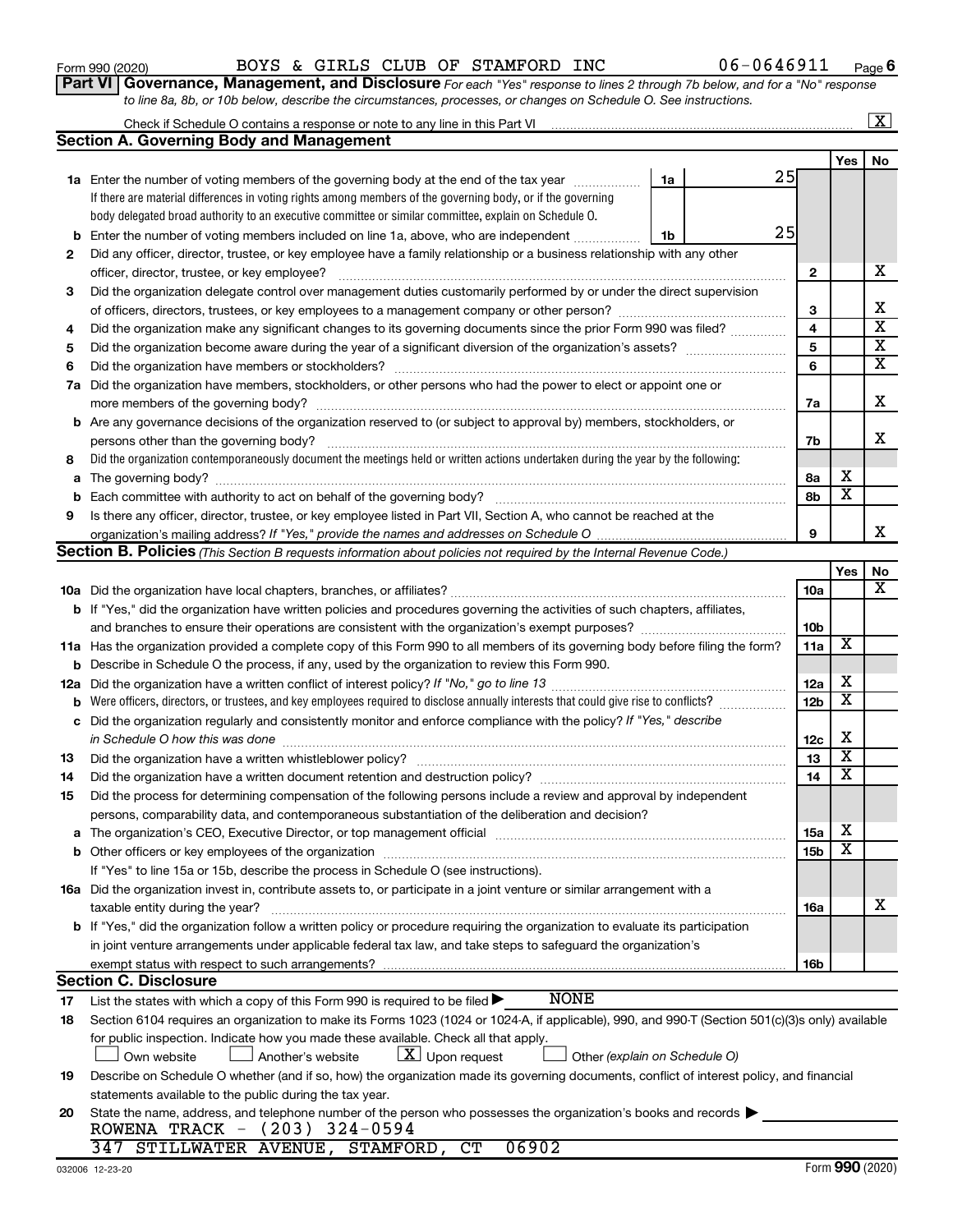$\Box$ 

| Part VII Compensation of Officers, Directors, Trustees, Key Employees, Highest Compensated |
|--------------------------------------------------------------------------------------------|
| <b>Employees, and Independent Contractors</b>                                              |

Check if Schedule O contains a response or note to any line in this Part VII

**Section A. Officers, Directors, Trustees, Key Employees, and Highest Compensated Employees**

**1a**  Complete this table for all persons required to be listed. Report compensation for the calendar year ending with or within the organization's tax year.  $\bullet$  List all of the organization's current officers, directors, trustees (whether individuals or organizations), regardless of amount of compensation.

Enter -0- in columns (D), (E), and (F) if no compensation was paid.

**•** List all of the organization's current key employees, if any. See instructions for definition of "key employee."

• List the organization's five *current* highest compensated employees (other than an officer, director, trustee, or key employee) who received reportable compensation (Box 5 of Form W-2 and/or Box 7 of Form 1099-MISC) of more than \$100,000 from the organization and any related organizations.

 $\bullet$  List all of the organization's former officers, key employees, and highest compensated employees who received more than \$100,000 of reportable compensation from the organization and any related organizations.

**•** List all of the organization's former directors or trustees that received, in the capacity as a former director or trustee of the organization, more than \$10,000 of reportable compensation from the organization and any related organizations.

See instructions for the order in which to list the persons above.

Check this box if neither the organization nor any related organization compensated any current officer, director, or trustee.  $\Box$ 

| (A)                       | (B)                    |                                                                          |                                 | (C)         |              |                                 |        | (D)                        | (E)                        | (F)                          |
|---------------------------|------------------------|--------------------------------------------------------------------------|---------------------------------|-------------|--------------|---------------------------------|--------|----------------------------|----------------------------|------------------------------|
| Name and title            | Average<br>hours per   | Position<br>(do not check more than one<br>box, unless person is both an |                                 |             |              |                                 |        | Reportable<br>compensation | Reportable<br>compensation | Estimated<br>amount of       |
|                           | week                   |                                                                          | officer and a director/trustee) |             |              |                                 |        | from                       | from related               | other                        |
|                           | (list any              |                                                                          |                                 |             |              |                                 |        | the                        | organizations              | compensation                 |
|                           | hours for              |                                                                          |                                 |             |              |                                 |        | organization               | (W-2/1099-MISC)            | from the                     |
|                           | related                |                                                                          | trustee                         |             |              |                                 |        | (W-2/1099-MISC)            |                            | organization                 |
|                           | organizations<br>below |                                                                          |                                 |             |              |                                 |        |                            |                            | and related<br>organizations |
|                           | line)                  | Individual trustee or director                                           | Institutional t                 | Officer     | Key employee | Highest compensated<br>employee | Former |                            |                            |                              |
| ROWENA TRACK<br>(1)       | 40.00                  |                                                                          |                                 |             |              |                                 |        |                            |                            |                              |
| EXECUTIVE DIRECTOR        |                        |                                                                          |                                 | $\mathbf X$ |              |                                 |        | 136,255.                   | $\mathbf 0$ .              | 35,671.                      |
| (2)<br>SAMUEL GORDON      | 40.00                  |                                                                          |                                 |             |              |                                 |        |                            |                            |                              |
| DIRECTOR OF DEVELOPMENT   |                        |                                                                          |                                 |             |              | $\rm X$                         |        | 109,832.                   | $\mathbf 0$ .              | $\boldsymbol{0}$ .           |
| ANDREW ZEITLIN<br>(3)     | 1.00                   |                                                                          |                                 |             |              |                                 |        |                            |                            |                              |
| <b>BOARD PRESIDENT</b>    |                        | $\mathbf X$                                                              |                                 | $\mathbf X$ |              |                                 |        | $\mathbf 0$ .              | $\mathbf 0$ .              | $\boldsymbol{0}$ .           |
| <b>KARYN WARD</b><br>(4)  | 1.00                   |                                                                          |                                 |             |              |                                 |        |                            |                            |                              |
| VICE PRESIDENT            |                        | $\mathbf X$                                                              |                                 | X           |              |                                 |        | $\mathbf 0$ .              | $\mathbf 0$ .              | $\mathbf 0$ .                |
| FANNY FERREIRA<br>(5)     | 1.00                   |                                                                          |                                 |             |              |                                 |        |                            |                            |                              |
| <b>BOARD SECRETARY</b>    |                        | $\mathbf X$                                                              |                                 | $\mathbf X$ |              |                                 |        | $\mathbf 0$ .              | $\mathbf 0$ .              | $\mathbf 0$ .                |
| <b>JOSEPH ZENI</b><br>(6) | 1.00                   |                                                                          |                                 |             |              |                                 |        |                            |                            |                              |
| <b>BOARD TREASURER</b>    |                        | $\mathbf X$                                                              |                                 | X           |              |                                 |        | 0.                         | $\mathbf 0$ .              | $0$ .                        |
| (7)<br>NEIL FREISER       | 1.00                   |                                                                          |                                 |             |              |                                 |        |                            |                            |                              |
| PAST PRESIDENT            |                        | $\mathbf X$                                                              |                                 | $\mathbf X$ |              |                                 |        | 0.                         | $\mathbf 0$ .              | $\mathbf 0$ .                |
| (8)<br>GAYLE ALSWANGER    | 1.00                   |                                                                          |                                 |             |              |                                 |        |                            |                            |                              |
| <b>DIRECTOR</b>           |                        | $\overline{\mathbf{X}}$                                                  |                                 |             |              |                                 |        | $\mathbf 0$ .              | $\mathbf 0$ .              | $\mathbf 0$ .                |
| MATTHEW BLUMENTHAL<br>(9) | 1.00                   |                                                                          |                                 |             |              |                                 |        |                            |                            |                              |
| <b>DIRECTOR</b>           |                        | X                                                                        |                                 |             |              |                                 |        | 0.                         | $\mathbf 0$ .              | $\boldsymbol{0}$ .           |
| (10) CHRIS CATANIA        | 1.00                   |                                                                          |                                 |             |              |                                 |        |                            |                            |                              |
| <b>DIRECTOR</b>           |                        | X                                                                        |                                 |             |              |                                 |        | $\mathbf 0$                | $\mathbf 0$                | $\mathbf 0$ .                |
| (11) TOM BURGER           | 1.00                   |                                                                          |                                 |             |              |                                 |        |                            |                            |                              |
| <b>DIRECTOR</b>           |                        | $\mathbf X$                                                              |                                 |             |              |                                 |        | 0.                         | $\mathbf 0$ .              | $\boldsymbol{0}$ .           |
| (12) WILLIAM BREVARD      | 1.00                   |                                                                          |                                 |             |              |                                 |        |                            |                            |                              |
| <b>DIRECTOR</b>           |                        | $\mathbf X$                                                              |                                 |             |              |                                 |        | $\mathbf 0$ .              | $\mathbf 0$ .              | $\mathbf 0$ .                |
| (13) BRIAN CARROLL        | 1.00                   |                                                                          |                                 |             |              |                                 |        |                            |                            |                              |
| <b>DIRECTOR</b>           |                        | $\mathbf X$                                                              |                                 |             |              |                                 |        | 0.                         | $\mathbf 0$ .              | $\mathbf 0$ .                |
| (14) SCOTT CENTRELLA      | 1.00                   |                                                                          |                                 |             |              |                                 |        |                            |                            |                              |
| <b>DIRECTOR</b>           |                        | $\mathbf x$                                                              |                                 |             |              |                                 |        | $\mathbf 0$ .              | $\mathbf 0$ .              | $\mathbf 0$ .                |
| (15) MICHELLE GIRARD      | 1.00                   |                                                                          |                                 |             |              |                                 |        |                            |                            |                              |
| <b>DIRECTOR</b>           |                        | $\mathbf x$                                                              |                                 |             |              |                                 |        | $\mathbf 0$ .              | $\mathbf 0$ .              | 0.                           |
| (16) NATASHA TOMAI        | 1.00                   |                                                                          |                                 |             |              |                                 |        |                            |                            |                              |
| <b>DIRECTOR</b>           |                        | $\mathbf x$                                                              |                                 |             |              |                                 |        | 0.                         | $\mathbf 0$ .              | $\mathbf 0$ .                |
| (17) STEVE ELBAUM         | 1.00                   |                                                                          |                                 |             |              |                                 |        |                            |                            |                              |
| <b>DIRECTOR</b>           |                        | $\mathbf X$                                                              |                                 |             |              |                                 |        | 0.                         | $\mathbf 0$ .              | $\mathbf 0$ .                |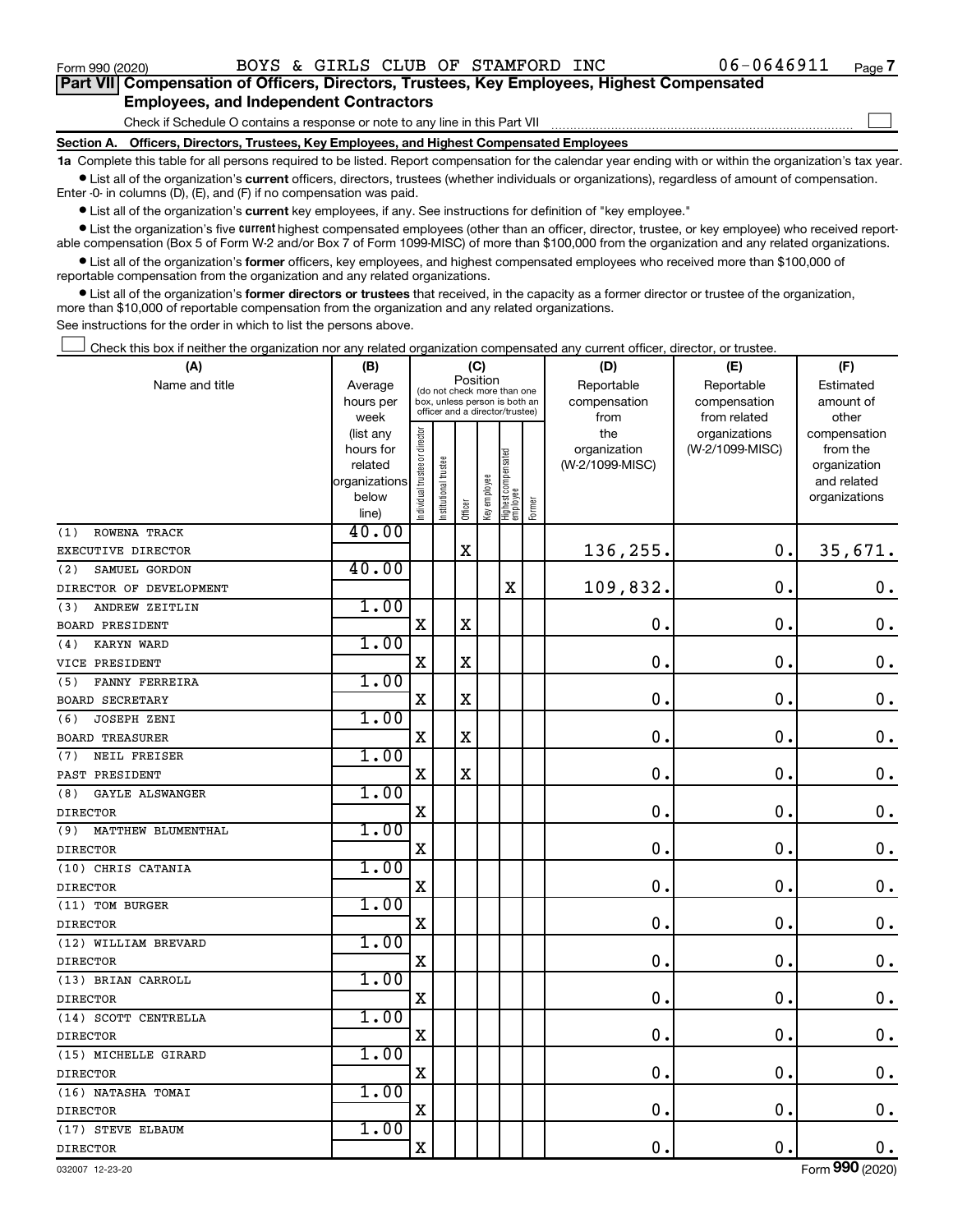| BOYS & GIRLS CLUB OF STAMFORD INC<br>Form 990 (2020)                                                                                      |                      |                                |                       |          |              |                                  |        |                         | $06 - 0646911$                    |                         | Page 8                      |
|-------------------------------------------------------------------------------------------------------------------------------------------|----------------------|--------------------------------|-----------------------|----------|--------------|----------------------------------|--------|-------------------------|-----------------------------------|-------------------------|-----------------------------|
| Part VII Section A. Officers, Directors, Trustees, Key Employees, and Highest Compensated Employees (continued)                           |                      |                                |                       |          |              |                                  |        |                         |                                   |                         |                             |
| (A)                                                                                                                                       | (B)                  | (C)                            |                       |          |              |                                  |        | (D)                     | (E)                               |                         | (F)                         |
| Name and title                                                                                                                            | Average              |                                |                       | Position |              | (do not check more than one      |        | Reportable              | Reportable                        |                         | Estimated                   |
|                                                                                                                                           | hours per            |                                |                       |          |              | box, unless person is both an    |        | compensation            | compensation                      |                         | amount of                   |
|                                                                                                                                           | week                 |                                |                       |          |              | officer and a director/trustee)  |        | from                    | from related                      |                         | other                       |
|                                                                                                                                           | (list any            |                                |                       |          |              |                                  |        | the                     | organizations                     |                         | compensation                |
|                                                                                                                                           | hours for<br>related |                                |                       |          |              |                                  |        | organization            | (W-2/1099-MISC)                   |                         | from the                    |
|                                                                                                                                           | organizations        |                                |                       |          |              |                                  |        | (W-2/1099-MISC)         |                                   |                         | organization<br>and related |
|                                                                                                                                           | below                |                                |                       |          |              |                                  |        |                         |                                   |                         | organizations               |
|                                                                                                                                           | line)                | Individual trustee or director | Institutional trustee | Officer  | key employee | Highest compensated<br> employee | Former |                         |                                   |                         |                             |
| (18) AMY GEORGE                                                                                                                           | 1.00                 |                                |                       |          |              |                                  |        |                         |                                   |                         |                             |
| <b>DIRECTOR</b>                                                                                                                           |                      | $\mathbf X$                    |                       |          |              |                                  |        | 0.                      | 0.                                |                         | 0.                          |
| (19) CHRISTOPHER GRUNDY                                                                                                                   | 1.00                 |                                |                       |          |              |                                  |        |                         |                                   |                         |                             |
| <b>DIRECTOR</b>                                                                                                                           |                      | $\mathbf X$                    |                       |          |              |                                  |        | 0.                      | 0.                                |                         | 0.                          |
| (20) JANICE JETER                                                                                                                         | 1.00                 |                                |                       |          |              |                                  |        |                         |                                   |                         |                             |
| <b>DIRECTOR</b>                                                                                                                           |                      | $\mathbf X$                    |                       |          |              |                                  |        | 0.                      | 0.                                |                         | 0.                          |
| (21) JAMES JOHNSTONE                                                                                                                      | 1.00                 |                                |                       |          |              |                                  |        |                         |                                   |                         |                             |
| <b>DIRECTOR</b>                                                                                                                           |                      | $\mathbf X$                    |                       |          |              |                                  |        | 0.                      | 0.                                |                         | $0$ .                       |
| (22) SHAZHAD KHAWAJA                                                                                                                      | 1.00                 |                                |                       |          |              |                                  |        |                         |                                   |                         |                             |
| <b>DIRECTOR</b>                                                                                                                           |                      | $\mathbf X$                    |                       |          |              |                                  |        | 0.                      | 0.                                |                         | 0.                          |
| (23) SETH LAPINE                                                                                                                          | 1.00                 |                                |                       |          |              |                                  |        |                         |                                   |                         |                             |
| <b>DIRECTOR</b>                                                                                                                           |                      | $\mathbf X$                    |                       |          |              |                                  |        | 0.                      | 0.                                |                         | $0$ .                       |
| (24) LAUREN NEUBAUER                                                                                                                      | 1.00                 |                                |                       |          |              |                                  |        |                         |                                   |                         |                             |
| <b>DIRECTOR</b>                                                                                                                           |                      | $\mathbf X$                    |                       |          |              |                                  |        | 0.                      | 0.                                |                         | 0.                          |
| (25) GREGG PETERS                                                                                                                         | 1.00                 |                                |                       |          |              |                                  |        |                         |                                   |                         |                             |
| <b>DIRECTOR</b>                                                                                                                           |                      | $\mathbf X$                    |                       |          |              |                                  |        | 0.                      | $\mathbf 0$ .                     |                         | 0.                          |
| (26) NANCY WESTINGTON                                                                                                                     | 1.00                 |                                |                       |          |              |                                  |        |                         |                                   |                         |                             |
| <b>DIRECTOR</b>                                                                                                                           |                      | $\mathbf X$                    |                       |          |              |                                  |        | Ο.                      | 0.<br>$\overline{\mathfrak{o}}$ . |                         | $0$ .<br>35,671.            |
| 1b Subtotal                                                                                                                               |                      |                                |                       |          |              |                                  |        | 246,087.<br>О.          | $\overline{0}$ .                  |                         | 0.                          |
|                                                                                                                                           |                      |                                |                       |          |              |                                  |        | 246,087.                | $\overline{0}$ .                  |                         | 35,671.                     |
|                                                                                                                                           |                      |                                |                       |          |              |                                  |        |                         |                                   |                         |                             |
| Total number of individuals (including but not limited to those listed above) who received more than \$100,000 of reportable<br>2         |                      |                                |                       |          |              |                                  |        |                         |                                   |                         | 2                           |
| compensation from the organization $\blacktriangleright$                                                                                  |                      |                                |                       |          |              |                                  |        |                         |                                   |                         | No<br>Yes                   |
|                                                                                                                                           |                      |                                |                       |          |              |                                  |        |                         |                                   |                         |                             |
| 3<br>Did the organization list any former officer, director, trustee, key employee, or highest compensated employee on                    |                      |                                |                       |          |              |                                  |        |                         |                                   |                         | х                           |
| line 1a? If "Yes," complete Schedule J for such individual [11] manufacture manufacture in the set of the set o                           |                      |                                |                       |          |              |                                  |        |                         |                                   | 3                       |                             |
| For any individual listed on line 1a, is the sum of reportable compensation and other compensation from the organization<br>4             |                      |                                |                       |          |              |                                  |        |                         |                                   | $\overline{\mathbf{4}}$ | X                           |
| Did any person listed on line 1a receive or accrue compensation from any unrelated organization or individual for services<br>5           |                      |                                |                       |          |              |                                  |        |                         |                                   |                         |                             |
|                                                                                                                                           |                      |                                |                       |          |              |                                  |        |                         |                                   | $\sqrt{5}$              | X                           |
| <b>Section B. Independent Contractors</b>                                                                                                 |                      |                                |                       |          |              |                                  |        |                         |                                   |                         |                             |
| Complete this table for your five highest compensated independent contractors that received more than \$100,000 of compensation from<br>1 |                      |                                |                       |          |              |                                  |        |                         |                                   |                         |                             |
| the organization. Report compensation for the calendar year ending with or within the organization's tax year.                            |                      |                                |                       |          |              |                                  |        |                         |                                   |                         |                             |
| (A)                                                                                                                                       |                      |                                |                       |          |              |                                  |        | (B)                     |                                   | (C)                     |                             |
| Name and business address                                                                                                                 |                      |                                | <b>NONE</b>           |          |              |                                  |        | Description of services |                                   | Compensation            |                             |
|                                                                                                                                           |                      |                                |                       |          |              |                                  |        |                         |                                   |                         |                             |
|                                                                                                                                           |                      |                                |                       |          |              |                                  |        |                         |                                   |                         |                             |
|                                                                                                                                           |                      |                                |                       |          |              |                                  |        |                         |                                   |                         |                             |
|                                                                                                                                           |                      |                                |                       |          |              |                                  |        |                         |                                   |                         |                             |
|                                                                                                                                           |                      |                                |                       |          |              |                                  |        |                         |                                   |                         |                             |
|                                                                                                                                           |                      |                                |                       |          |              |                                  |        |                         |                                   |                         |                             |
|                                                                                                                                           |                      |                                |                       |          |              |                                  |        |                         |                                   |                         |                             |
|                                                                                                                                           |                      |                                |                       |          |              |                                  |        |                         |                                   |                         |                             |
|                                                                                                                                           |                      |                                |                       |          |              |                                  |        |                         |                                   |                         |                             |
| 2<br>Total number of independent contractors (including but not limited to those listed above) who received more than                     |                      |                                |                       |          |              |                                  |        |                         |                                   |                         |                             |
| \$100,000 of compensation from the organization                                                                                           |                      |                                |                       |          |              | 0                                |        |                         |                                   |                         |                             |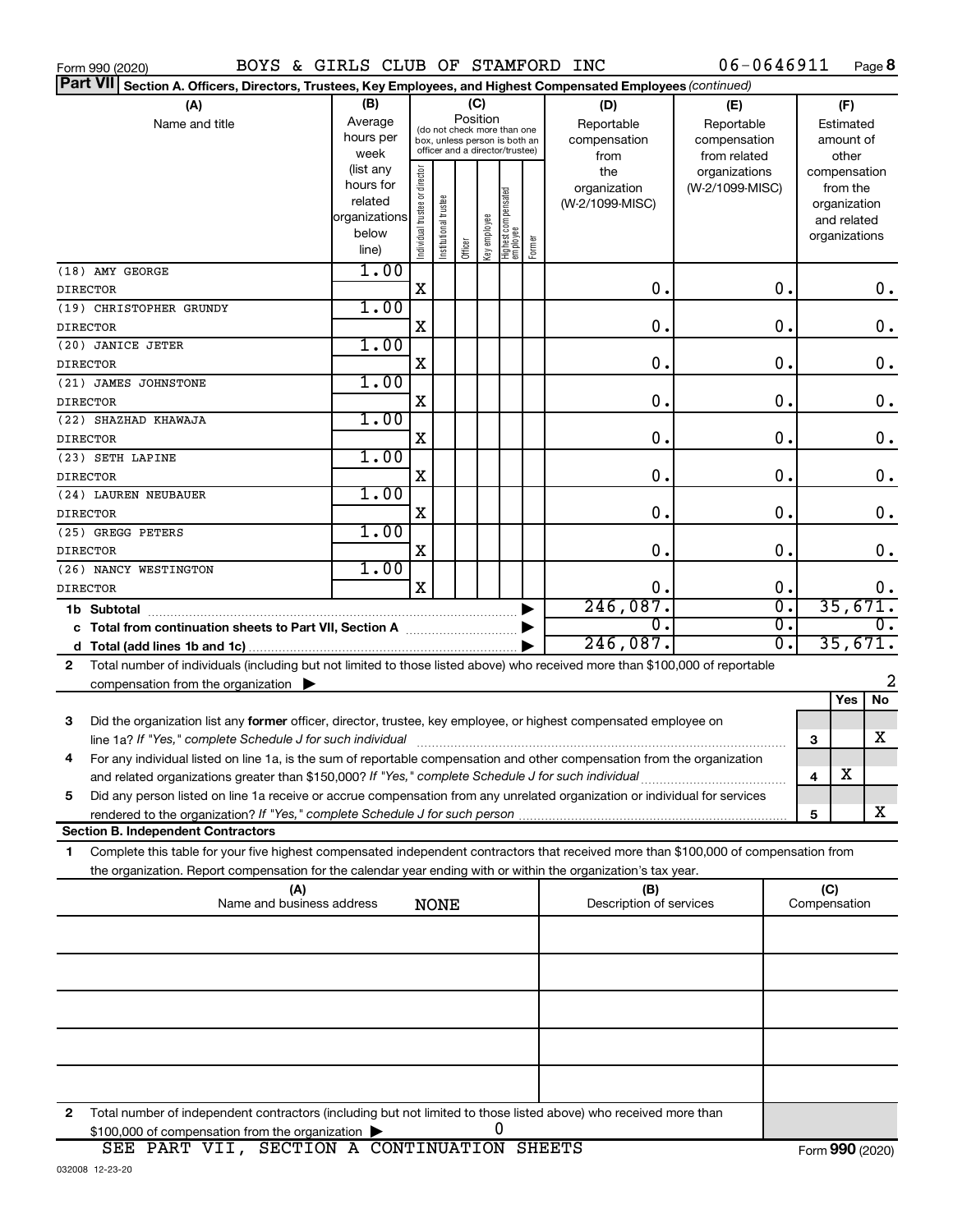| BOYS & GIRLS CLUB OF STAMFORD INC<br>Form 990                                                                   |                        |                                |                       |         |              |                              |        |                                 | 06-0646911      |                             |
|-----------------------------------------------------------------------------------------------------------------|------------------------|--------------------------------|-----------------------|---------|--------------|------------------------------|--------|---------------------------------|-----------------|-----------------------------|
| Part VII Section A. Officers, Directors, Trustees, Key Employees, and Highest Compensated Employees (continued) |                        |                                |                       |         |              |                              |        |                                 |                 |                             |
| (A)                                                                                                             | (B)                    |                                |                       |         | (C)          |                              |        | (D)                             | (E)             | (F)                         |
| Name and title                                                                                                  | Average                |                                | Position              |         |              |                              |        | Reportable                      | Reportable      | Estimated                   |
|                                                                                                                 | hours                  |                                |                       |         |              | (check all that apply)       |        | compensation                    | compensation    | amount of                   |
|                                                                                                                 | per                    |                                |                       |         |              |                              |        | from                            | from related    | other                       |
|                                                                                                                 | week                   |                                |                       |         |              |                              |        | the                             | organizations   | compensation                |
|                                                                                                                 | (list any<br>hours for |                                |                       |         |              |                              |        | organization<br>(W-2/1099-MISC) | (W-2/1099-MISC) | from the                    |
|                                                                                                                 | related                |                                |                       |         |              |                              |        |                                 |                 | organization<br>and related |
|                                                                                                                 | organizations          |                                |                       |         |              |                              |        |                                 |                 | organizations               |
|                                                                                                                 | below                  | Individual trustee or director | Institutional trustee |         | Key employee | Highest compensated employee |        |                                 |                 |                             |
|                                                                                                                 | line)                  |                                |                       | Officer |              |                              | Former |                                 |                 |                             |
| (27) KELLY SALTZGABER                                                                                           | 1.00                   |                                |                       |         |              |                              |        |                                 |                 |                             |
| <b>DIRECTOR</b>                                                                                                 |                        | $\mathbf X$                    |                       |         |              |                              |        | $0$ .                           | $0$ .           | 0.                          |
| (28) KIT THORPE                                                                                                 | 1.00                   |                                |                       |         |              |                              |        |                                 |                 |                             |
| <b>DIRECTOR</b>                                                                                                 |                        | $\mathbf X$                    |                       |         |              |                              |        | $0$ .                           | $0$ .           | $\mathbf 0$ .               |
|                                                                                                                 |                        |                                |                       |         |              |                              |        |                                 |                 |                             |
|                                                                                                                 |                        |                                |                       |         |              |                              |        |                                 |                 |                             |
|                                                                                                                 |                        |                                |                       |         |              |                              |        |                                 |                 |                             |
|                                                                                                                 |                        |                                |                       |         |              |                              |        |                                 |                 |                             |
|                                                                                                                 |                        |                                |                       |         |              |                              |        |                                 |                 |                             |
|                                                                                                                 |                        |                                |                       |         |              |                              |        |                                 |                 |                             |
|                                                                                                                 |                        |                                |                       |         |              |                              |        |                                 |                 |                             |
|                                                                                                                 |                        |                                |                       |         |              |                              |        |                                 |                 |                             |
|                                                                                                                 |                        |                                |                       |         |              |                              |        |                                 |                 |                             |
|                                                                                                                 |                        |                                |                       |         |              |                              |        |                                 |                 |                             |
|                                                                                                                 |                        |                                |                       |         |              |                              |        |                                 |                 |                             |
|                                                                                                                 |                        |                                |                       |         |              |                              |        |                                 |                 |                             |
|                                                                                                                 |                        |                                |                       |         |              |                              |        |                                 |                 |                             |
|                                                                                                                 |                        |                                |                       |         |              |                              |        |                                 |                 |                             |
|                                                                                                                 |                        |                                |                       |         |              |                              |        |                                 |                 |                             |
|                                                                                                                 |                        |                                |                       |         |              |                              |        |                                 |                 |                             |
|                                                                                                                 |                        |                                |                       |         |              |                              |        |                                 |                 |                             |
|                                                                                                                 |                        |                                |                       |         |              |                              |        |                                 |                 |                             |
|                                                                                                                 |                        |                                |                       |         |              |                              |        |                                 |                 |                             |
|                                                                                                                 |                        |                                |                       |         |              |                              |        |                                 |                 |                             |
|                                                                                                                 |                        |                                |                       |         |              |                              |        |                                 |                 |                             |
|                                                                                                                 |                        |                                |                       |         |              |                              |        |                                 |                 |                             |
|                                                                                                                 |                        |                                |                       |         |              |                              |        |                                 |                 |                             |
|                                                                                                                 |                        |                                |                       |         |              |                              |        |                                 |                 |                             |
|                                                                                                                 |                        |                                |                       |         |              |                              |        |                                 |                 |                             |
|                                                                                                                 |                        |                                |                       |         |              |                              |        |                                 |                 |                             |
|                                                                                                                 |                        |                                |                       |         |              |                              |        |                                 |                 |                             |
|                                                                                                                 |                        |                                |                       |         |              |                              |        |                                 |                 |                             |
|                                                                                                                 |                        |                                |                       |         |              |                              |        |                                 |                 |                             |
|                                                                                                                 |                        |                                |                       |         |              |                              |        |                                 |                 |                             |
|                                                                                                                 |                        |                                |                       |         |              |                              |        |                                 |                 |                             |
|                                                                                                                 |                        |                                |                       |         |              |                              |        |                                 |                 |                             |
|                                                                                                                 |                        |                                |                       |         |              |                              |        |                                 |                 |                             |
|                                                                                                                 |                        |                                |                       |         |              |                              |        |                                 |                 |                             |
|                                                                                                                 |                        |                                |                       |         |              |                              |        |                                 |                 |                             |
|                                                                                                                 |                        |                                |                       |         |              |                              |        |                                 |                 |                             |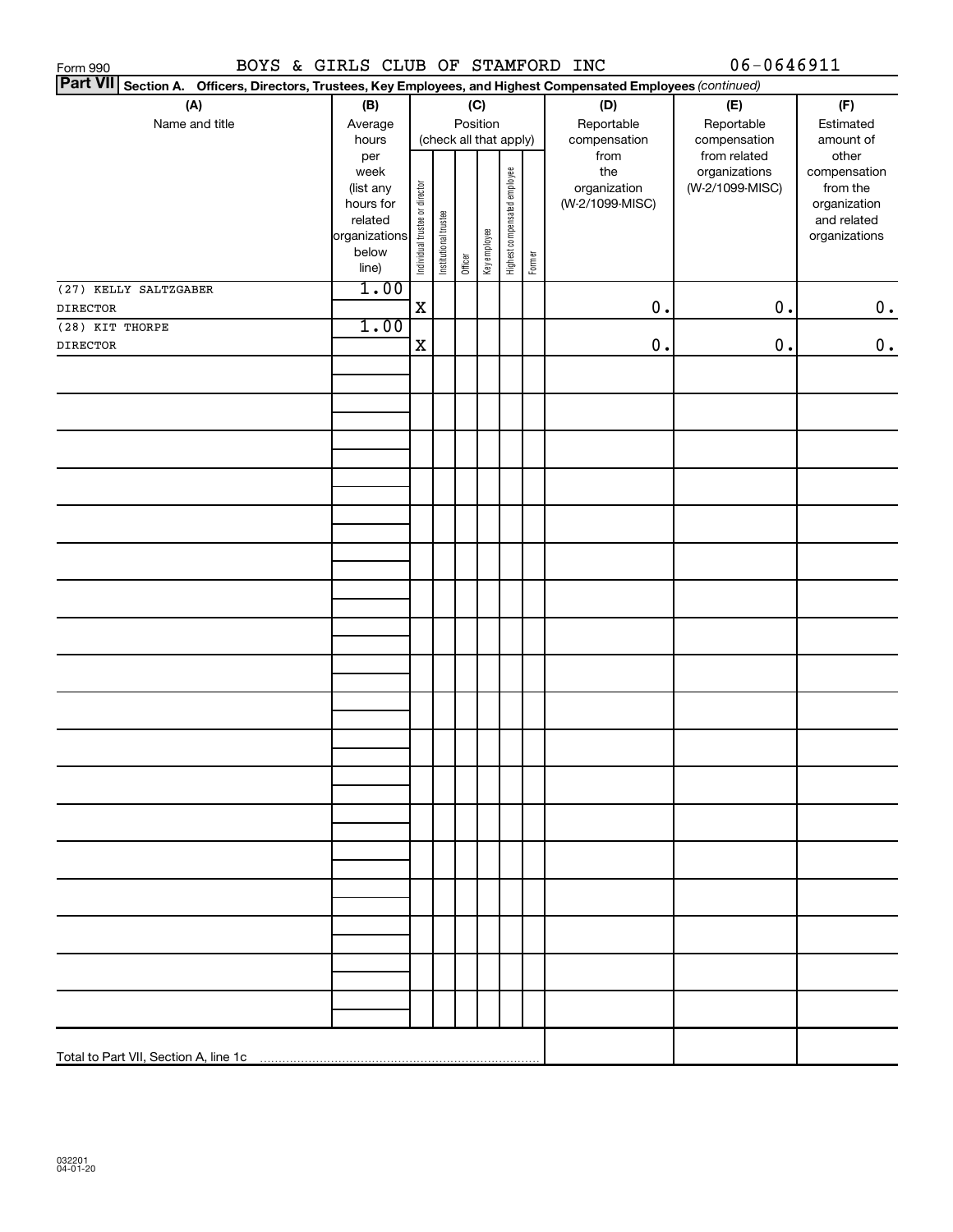|                                                           |                  | Form 990 (2020)                                       | BOYS & GIRLS CLUB OF STAMFORD INC                           |                                |                             |                   | 06-0646911                        | Page 9                  |
|-----------------------------------------------------------|------------------|-------------------------------------------------------|-------------------------------------------------------------|--------------------------------|-----------------------------|-------------------|-----------------------------------|-------------------------|
|                                                           | <b>Part VIII</b> | <b>Statement of Revenue</b>                           |                                                             |                                |                             |                   |                                   |                         |
|                                                           |                  |                                                       |                                                             |                                |                             |                   |                                   |                         |
|                                                           |                  |                                                       |                                                             |                                | Total revenue               | Related or exempt | Unrelated                         | (D)<br>Revenue excluded |
|                                                           |                  |                                                       |                                                             |                                |                             |                   | function revenue business revenue | from tax under          |
|                                                           |                  |                                                       |                                                             |                                |                             |                   |                                   | sections 512 - 514      |
| Contributions, Gifts, Grants<br>and Other Similar Amounts |                  | 1 a Federated campaigns                               | 1a                                                          |                                |                             |                   |                                   |                         |
|                                                           |                  | <b>b</b> Membership dues                              | 1 <sub>b</sub><br>$\ldots \ldots \ldots \ldots \ldots$      | 58,549.<br>554,681.            |                             |                   |                                   |                         |
|                                                           |                  | c Fundraising events                                  | 1 <sub>c</sub>                                              |                                |                             |                   |                                   |                         |
|                                                           |                  | d Related organizations                               | 1 <sub>d</sub>                                              | 1,326,182.                     |                             |                   |                                   |                         |
|                                                           |                  | e Government grants (contributions)                   | 1e                                                          |                                |                             |                   |                                   |                         |
|                                                           |                  | f All other contributions, gifts, grants, and         |                                                             | 758,132.                       |                             |                   |                                   |                         |
|                                                           |                  | similar amounts not included above                    | 1f                                                          |                                |                             |                   |                                   |                         |
|                                                           |                  | g Noncash contributions included in lines 1a-1f       | 1g   \$                                                     |                                |                             |                   |                                   |                         |
|                                                           |                  |                                                       |                                                             |                                | 2,697,544.                  |                   |                                   |                         |
|                                                           |                  | CONTRACT SERVICE FEES                                 |                                                             | <b>Business Code</b><br>900099 | 20,000.                     |                   |                                   |                         |
|                                                           | 2a               | PROGRAM SERVICE FEES                                  |                                                             | 900099                         | 17, 257.                    |                   |                                   | $\frac{20,000}{17,257}$ |
|                                                           | b                |                                                       |                                                             |                                |                             |                   |                                   |                         |
|                                                           | c                |                                                       |                                                             |                                |                             |                   |                                   |                         |
|                                                           | d                |                                                       | the control of the control of the control of the control of |                                |                             |                   |                                   |                         |
| Program Service<br>Revenue                                | e                |                                                       |                                                             |                                |                             |                   |                                   |                         |
|                                                           | a                |                                                       |                                                             |                                | 37, 257.                    |                   |                                   |                         |
|                                                           | 3                | Investment income (including dividends, interest, and |                                                             |                                |                             |                   |                                   |                         |
|                                                           |                  |                                                       |                                                             |                                | 44,980.                     |                   |                                   | 44,980.                 |
|                                                           | 4                | Income from investment of tax-exempt bond proceeds    |                                                             |                                |                             |                   |                                   |                         |
|                                                           | 5                |                                                       |                                                             |                                |                             |                   |                                   |                         |
|                                                           |                  |                                                       | (i) Real                                                    | (ii) Personal                  |                             |                   |                                   |                         |
|                                                           |                  | <b>6 a</b> Gross rents                                | $\vert$ 6a $\overline{217}$ , 602 $\overline{\cdot}$        |                                |                             |                   |                                   |                         |
|                                                           |                  | Less: rental expenses                                 | $6b$ 82,814.                                                |                                |                             |                   |                                   |                         |
|                                                           |                  | Rental income or (loss)                               | $6c$ 134,788.                                               |                                |                             |                   |                                   |                         |
|                                                           | d                | Net rental income or (loss)                           |                                                             |                                | 134,788.                    |                   |                                   | 134,788.                |
|                                                           |                  | 7 a Gross amount from sales of                        | (i) Securities                                              | (ii) Other                     |                             |                   |                                   |                         |
|                                                           |                  | assets other than inventory                           | 7a 921, 745.                                                |                                |                             |                   |                                   |                         |
|                                                           |                  | <b>b</b> Less: cost or other basis                    |                                                             |                                |                             |                   |                                   |                         |
|                                                           |                  | and sales expenses                                    | $7b$ 781, 439.                                              |                                |                             |                   |                                   |                         |
| evenue                                                    |                  | c Gain or (loss)                                      | $7c$ 140, 306.                                              |                                |                             |                   |                                   |                         |
|                                                           |                  |                                                       |                                                             |                                | 140,306.                    |                   |                                   | 140,306.                |
| Other <sub>R</sub>                                        |                  | 8 a Gross income from fundraising events (not         |                                                             |                                |                             |                   |                                   |                         |
|                                                           |                  | including \$                                          | $554$ ,681. $_{\sf of}$                                     |                                |                             |                   |                                   |                         |
|                                                           |                  | contributions reported on line 1c). See               |                                                             |                                |                             |                   |                                   |                         |
|                                                           |                  |                                                       |                                                             | $ a_8 $ 48,489.                |                             |                   |                                   |                         |
|                                                           |                  | b Less: direct expenses                               | 8 <sub>b</sub>                                              | 48,489.                        |                             |                   |                                   |                         |
|                                                           |                  | c Net income or (loss) from fundraising events        |                                                             |                                |                             | 0.                |                                   |                         |
|                                                           |                  | 9 a Gross income from gaming activities. See          |                                                             |                                |                             |                   |                                   |                         |
|                                                           |                  |                                                       | 9a ∣                                                        |                                |                             |                   |                                   |                         |
|                                                           |                  |                                                       | 9b                                                          |                                |                             |                   |                                   |                         |
|                                                           |                  | c Net income or (loss) from gaming activities         |                                                             | ▶                              |                             |                   |                                   |                         |
|                                                           |                  | 10 a Gross sales of inventory, less returns           |                                                             |                                |                             |                   |                                   |                         |
|                                                           |                  |                                                       |                                                             |                                |                             |                   |                                   |                         |
|                                                           |                  | <b>b</b> Less: cost of goods sold                     | 10 <sub>b</sub>                                             |                                |                             |                   |                                   |                         |
|                                                           |                  | c Net income or (loss) from sales of inventory        |                                                             |                                |                             |                   |                                   |                         |
|                                                           |                  |                                                       |                                                             | <b>Business Code</b>           |                             |                   |                                   |                         |
|                                                           | 11 a             |                                                       |                                                             |                                |                             |                   |                                   |                         |
| Miscellaneous<br>Revenue                                  | b                |                                                       |                                                             |                                |                             |                   |                                   |                         |
|                                                           | c                |                                                       |                                                             |                                |                             |                   |                                   |                         |
|                                                           |                  |                                                       |                                                             |                                |                             |                   |                                   |                         |
|                                                           |                  |                                                       |                                                             |                                | $\triangleright$ 3,054,875. | $\overline{0}$ .  |                                   | $0.$   357,331.         |
|                                                           | 12               |                                                       |                                                             |                                |                             |                   |                                   |                         |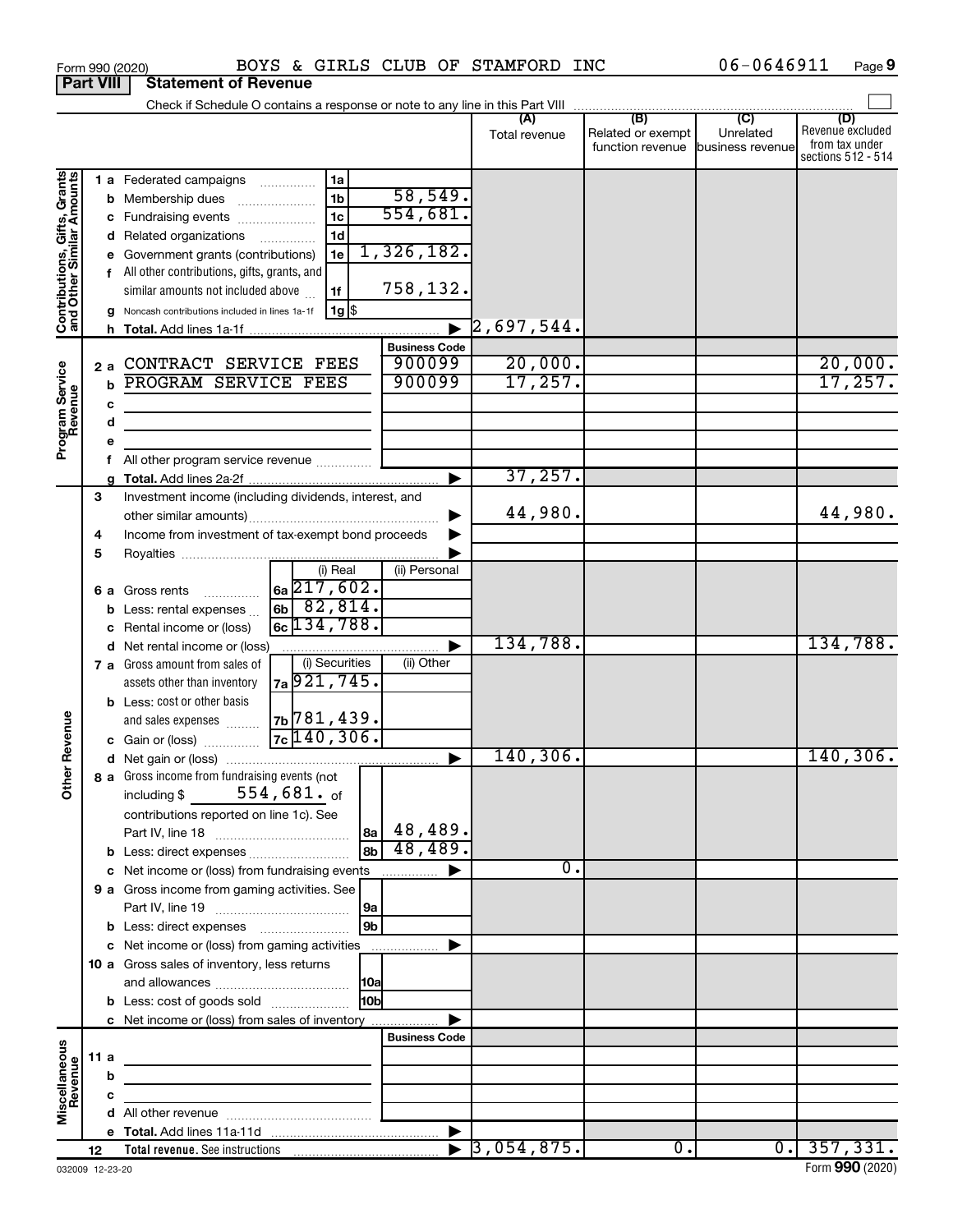Form 990 (2020) Page BOYS & GIRLS CLUB OF STAMFORD INC 06-0646911 **Part IX Statement of Functional Expenses**

|              | Section 501(c)(3) and 501(c)(4) organizations must complete all columns. All other organizations must complete column (A). |                       |                                    |                                           |                                |
|--------------|----------------------------------------------------------------------------------------------------------------------------|-----------------------|------------------------------------|-------------------------------------------|--------------------------------|
|              | Check if Schedule O contains a response or note to any line in this Part IX                                                |                       |                                    |                                           |                                |
|              | Do not include amounts reported on lines 6b,<br>7b, 8b, 9b, and 10b of Part VIII.                                          | (A)<br>Total expenses | (B)<br>Program service<br>expenses | (C)<br>Management and<br>general expenses | (D)<br>Fundraising<br>expenses |
| 1            | Grants and other assistance to domestic organizations                                                                      |                       |                                    |                                           |                                |
|              | and domestic governments. See Part IV, line 21                                                                             |                       |                                    |                                           |                                |
| $\mathbf{2}$ | Grants and other assistance to domestic                                                                                    |                       |                                    |                                           |                                |
|              | individuals. See Part IV, line 22                                                                                          |                       |                                    |                                           |                                |
| 3            | Grants and other assistance to foreign                                                                                     |                       |                                    |                                           |                                |
|              | organizations, foreign governments, and foreign                                                                            |                       |                                    |                                           |                                |
|              | individuals. See Part IV, lines 15 and 16                                                                                  |                       |                                    |                                           |                                |
| 4            | Benefits paid to or for members                                                                                            |                       |                                    |                                           |                                |
| 5            | Compensation of current officers, directors,                                                                               |                       |                                    |                                           |                                |
|              | trustees, and key employees                                                                                                | 236,671.              | 153,836.                           | 82,835.                                   |                                |
| 6            | Compensation not included above to disqualified                                                                            |                       |                                    |                                           |                                |
|              | persons (as defined under section 4958(f)(1)) and                                                                          |                       |                                    |                                           |                                |
|              | persons described in section 4958(c)(3)(B)                                                                                 |                       |                                    |                                           |                                |
| 7            | Other salaries and wages                                                                                                   | 1,349,809.            | 1,000,262.                         | 146,109.                                  | 203,438.                       |
| 8            | Pension plan accruals and contributions (include                                                                           |                       |                                    |                                           |                                |
|              | section 401(k) and 403(b) employer contributions)                                                                          |                       |                                    |                                           |                                |
| 9            |                                                                                                                            | 425,792.              | 244, 451.                          | 113, 155.                                 | $\frac{68,186.}{17,831.}$      |
| 10           |                                                                                                                            | 131,094.              | 99,513.                            | 13,750.                                   |                                |
| 11           | Fees for services (nonemployees):                                                                                          |                       |                                    |                                           |                                |
|              |                                                                                                                            |                       |                                    |                                           |                                |
|              |                                                                                                                            |                       |                                    |                                           |                                |
|              |                                                                                                                            |                       |                                    |                                           |                                |
|              |                                                                                                                            |                       |                                    |                                           |                                |
|              | Professional fundraising services. See Part IV, line 17                                                                    |                       |                                    |                                           |                                |
|              | Investment management fees                                                                                                 | 26,707.               |                                    | 26,707.                                   |                                |
|              | g Other. (If line 11g amount exceeds 10% of line 25,                                                                       |                       |                                    |                                           |                                |
|              | column (A) amount, list line 11g expenses on Sch O.)                                                                       | 107,213.              | 74,934.                            | 17,800.                                   | $\frac{14,479}{52,038}$        |
| 12           |                                                                                                                            | 52,038.<br>73,379.    | 51,288.                            | 12,182.                                   | 9,909.                         |
| 13           |                                                                                                                            |                       |                                    |                                           |                                |
| 14           |                                                                                                                            |                       |                                    |                                           |                                |
| 15           |                                                                                                                            | 215,794.              | 179,822.                           | 17,997.                                   | 17,975.                        |
| 16           |                                                                                                                            | 3,331.                | 2,328.                             | 553.                                      | 450.                           |
| 17           |                                                                                                                            |                       |                                    |                                           |                                |
| 18           | Payments of travel or entertainment expenses                                                                               |                       |                                    |                                           |                                |
|              | for any federal, state, or local public officials                                                                          | 10,473.               | 7,321.                             | 1,738.                                    | 1,414.                         |
| 19           | Conferences, conventions, and meetings                                                                                     | 16,399.               |                                    | 16,399.                                   |                                |
| 20<br>21     | Interest                                                                                                                   | 11,469.               | 8,017.                             | 1,903.                                    | 1,549.                         |
| 22           | Depreciation, depletion, and amortization                                                                                  | 389,752.              | 324,780.                           | 32,506.                                   | 32,466.                        |
| 23           | Insurance                                                                                                                  | 83,077.               | 58,065.                            | 13,793.                                   | 11,219.                        |
| 24           | Other expenses. Itemize expenses not covered                                                                               |                       |                                    |                                           |                                |
|              | above (List miscellaneous expenses on line 24e. If                                                                         |                       |                                    |                                           |                                |
|              | line 24e amount exceeds 10% of line 25, column (A)<br>amount, list line 24e expenses on Schedule O.)                       |                       |                                    |                                           |                                |
| a            | PROGRAM EXPENSES                                                                                                           | 92,151.               | 60,071.                            | 31,740.                                   | 340.                           |
|              | FUND-RAISING EVENTS                                                                                                        | 39,955.               |                                    |                                           | 39,955.                        |
|              | RENTAL AND MAINTENANCE                                                                                                     | 22,609.               | 15,802.                            | 3,754.                                    | 3,053.                         |
| d            | PROVISION FOR UNCOLLECT                                                                                                    | 11,846.               |                                    | 11,846.                                   |                                |
|              | e All other expenses                                                                                                       | 13,012.               | 5,869.                             | 3,689.                                    | 3,454.                         |
| 25           | Total functional expenses. Add lines 1 through 24e                                                                         | 3,312,571.            | 2, 286, 359.                       | 548, 456.                                 | 477,756.                       |
| 26           | Joint costs. Complete this line only if the organization                                                                   |                       |                                    |                                           |                                |
|              | reported in column (B) joint costs from a combined                                                                         |                       |                                    |                                           |                                |
|              | educational campaign and fundraising solicitation.                                                                         |                       |                                    |                                           |                                |
|              | Check here $\blacktriangleright$<br>if following SOP 98-2 (ASC 958-720)                                                    |                       |                                    |                                           |                                |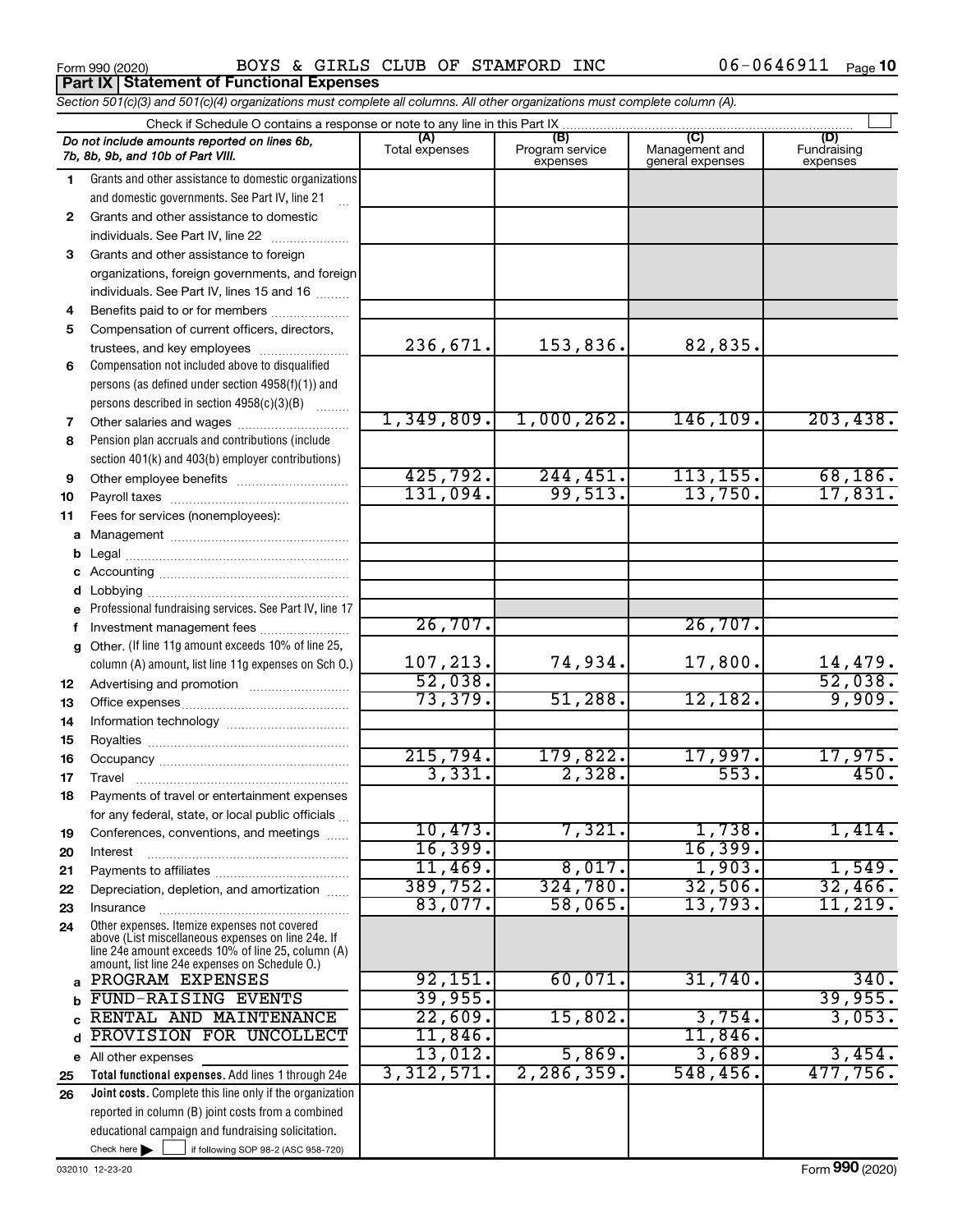| Form 990 (2020) | BOYS<br>$\boldsymbol{\alpha}$ |  |  | GIRLS CLUB OF STAMFORD | INC | 0646911<br>06– | $\overline{\phantom{0}}$<br>Page |
|-----------------|-------------------------------|--|--|------------------------|-----|----------------|----------------------------------|
|-----------------|-------------------------------|--|--|------------------------|-----|----------------|----------------------------------|

| $1$ viiii vvv (2020) | ----------------                                                           |                      |  |
|----------------------|----------------------------------------------------------------------------|----------------------|--|
| <b>Part X</b>        | <b>Balance Sheet</b>                                                       |                      |  |
|                      | Check if Schedule O contains a response or note to any line in this Part X |                      |  |
|                      |                                                                            | $\sim$ $\sim$ $\sim$ |  |

†

|                             |          | OTICUM IL OCTICULICI COTTUATI IS A TESPORISC OF FIULC TO AITY ILI IC IIT THIS FAIT A  |                                 | (A)               |                         | (B)                      |
|-----------------------------|----------|---------------------------------------------------------------------------------------|---------------------------------|-------------------|-------------------------|--------------------------|
|                             |          |                                                                                       |                                 | Beginning of year |                         | End of year              |
|                             | 1        |                                                                                       |                                 | 582,458.          | $\mathbf{1}$            | 1, 146, 347.             |
|                             | 2        |                                                                                       | 117,705.                        | $\mathbf{2}$      | 116,577.                |                          |
|                             | 3        |                                                                                       |                                 | 196,999.          | 3                       | 142,065.                 |
|                             | 4        |                                                                                       |                                 | 45,612.           | $\overline{\mathbf{4}}$ | 78,818.                  |
|                             | 5        | Loans and other receivables from any current or former officer, director,             |                                 |                   |                         |                          |
|                             |          | trustee, key employee, creator or founder, substantial contributor, or 35%            |                                 |                   |                         |                          |
|                             |          | controlled entity or family member of any of these persons                            |                                 |                   | 5                       |                          |
|                             | 6        | Loans and other receivables from other disqualified persons (as defined               |                                 |                   |                         |                          |
|                             |          | under section 4958(f)(1)), and persons described in section 4958(c)(3)(B)             |                                 |                   | 6                       |                          |
|                             | 7        |                                                                                       |                                 |                   | $\overline{7}$          |                          |
| Assets                      | 8        |                                                                                       |                                 |                   | 8                       |                          |
|                             | 9        | Prepaid expenses and deferred charges                                                 |                                 | 28,754.           | 9                       | 19,816.                  |
|                             |          | 10a Land, buildings, and equipment: cost or other                                     |                                 |                   |                         |                          |
|                             |          | basis. Complete Part VI of Schedule D  10a                                            | $\frac{9,082,129.}{3,241,759.}$ |                   |                         |                          |
|                             |          |                                                                                       |                                 | 6,043,033.        | 10 <sub>c</sub>         | 5,840,370.               |
|                             | 11       |                                                                                       |                                 | 1,966,414.        | 11                      | 2, 292, 121.             |
|                             | 12       |                                                                                       |                                 |                   | 12                      |                          |
|                             | 13       |                                                                                       |                                 | 13                |                         |                          |
|                             | 14       |                                                                                       |                                 | 14                |                         |                          |
|                             | 15       |                                                                                       | 5,816,866.                      | 15                | 5,389,383.              |                          |
|                             | 16       |                                                                                       | 14,797,841.                     | 16                | 15,025,497.             |                          |
|                             | 17       |                                                                                       | 83,437.                         | 17                | 320,681.                |                          |
|                             | 18       |                                                                                       |                                 |                   | 18                      |                          |
|                             | 19       |                                                                                       |                                 | 55,653.           | 19                      | 144, 419.                |
|                             | 20       |                                                                                       |                                 |                   | 20                      |                          |
|                             | 21       | Escrow or custodial account liability. Complete Part IV of Schedule D                 | .                               |                   | 21                      |                          |
|                             | 22       | Loans and other payables to any current or former officer, director,                  |                                 |                   |                         |                          |
|                             |          | trustee, key employee, creator or founder, substantial contributor, or 35%            |                                 |                   |                         |                          |
| Liabilities                 |          | controlled entity or family member of any of these persons                            |                                 |                   | 22                      |                          |
|                             | 23       | Secured mortgages and notes payable to unrelated third parties                        | .                               | 10,000.           | 23                      | 10,000.                  |
|                             | 24       | Unsecured notes and loans payable to unrelated third parties                          |                                 |                   | 24                      |                          |
|                             | 25       | Other liabilities (including federal income tax, payables to related third            |                                 |                   |                         |                          |
|                             |          | parties, and other liabilities not included on lines 17-24). Complete Part X          |                                 | 5,627,273.        |                         | 5,548,016.               |
|                             |          | of Schedule D                                                                         |                                 | 5,776,363.        | 25<br>26                | 6,023,116.               |
|                             | 26       | Organizations that follow FASB ASC 958, check here $\triangleright \lfloor X \rfloor$ |                                 |                   |                         |                          |
|                             |          |                                                                                       |                                 |                   |                         |                          |
|                             |          | and complete lines 27, 28, 32, and 33.                                                |                                 | 1,046,961.        | 27                      |                          |
|                             | 27<br>28 |                                                                                       |                                 | 7,974,517.        | 28                      | 1,334,935.<br>7,667,446. |
|                             |          | Organizations that do not follow FASB ASC 958, check here $\blacktriangleright$       |                                 |                   |                         |                          |
|                             |          | and complete lines 29 through 33.                                                     |                                 |                   |                         |                          |
|                             | 29       |                                                                                       |                                 |                   | 29                      |                          |
| Net Assets or Fund Balances | 30       | Paid-in or capital surplus, or land, building, or equipment fund                      |                                 |                   | 30                      |                          |
|                             | 31       | Retained earnings, endowment, accumulated income, or other funds                      |                                 |                   | 31                      |                          |
|                             | 32       |                                                                                       |                                 | 9,021,478.        | 32                      | 9,002,381.               |
|                             | 33       |                                                                                       |                                 | 14,797,841.       | 33                      | 15,025,497.              |
|                             |          |                                                                                       |                                 |                   |                         |                          |

Form (2020) **990**

| Form 990 (2020 |  |  |
|----------------|--|--|
|----------------|--|--|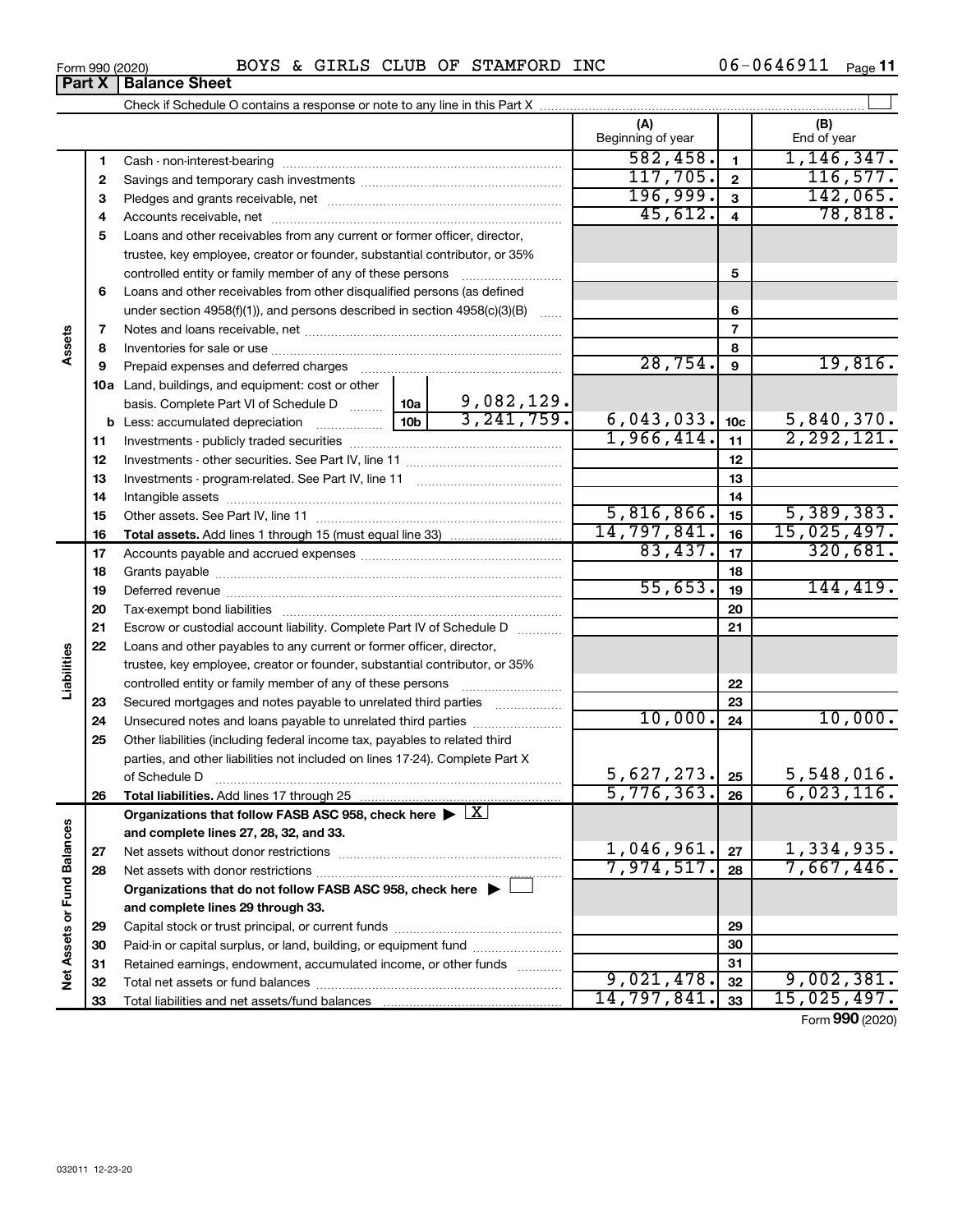|    | BOYS & GIRLS CLUB OF STAMFORD INC<br>Form 990 (2020)                                                                                                                                                                           | 06-0646911              |                   |            | Page 12              |
|----|--------------------------------------------------------------------------------------------------------------------------------------------------------------------------------------------------------------------------------|-------------------------|-------------------|------------|----------------------|
|    | <b>Part XI Reconciliation of Net Assets</b>                                                                                                                                                                                    |                         |                   |            |                      |
|    |                                                                                                                                                                                                                                |                         |                   |            | $\boxed{\mathbf{X}}$ |
|    |                                                                                                                                                                                                                                |                         |                   |            |                      |
| 1  |                                                                                                                                                                                                                                | $\mathbf{1}$            | 3,054,875.        |            |                      |
| 2  |                                                                                                                                                                                                                                | $\overline{2}$          | 3,312,571.        |            |                      |
| 3  | Revenue less expenses. Subtract line 2 from line 1                                                                                                                                                                             | 3                       | $-257,696.$       |            |                      |
| 4  |                                                                                                                                                                                                                                | $\overline{\mathbf{4}}$ | 9,021,478.        |            |                      |
| 5  | Net unrealized gains (losses) on investments [11] matter in the contract of the contract of the contract of the contract of the contract of the contract of the contract of the contract of the contract of the contract of th | 5                       |                   | 266,000.   |                      |
| 6  |                                                                                                                                                                                                                                | 6                       |                   |            |                      |
| 7  | Investment expenses www.communication.com/www.communication.com/www.communication.com/www.com                                                                                                                                  | $\overline{7}$          |                   |            |                      |
| 8  |                                                                                                                                                                                                                                | 8                       |                   |            |                      |
| 9  | Other changes in net assets or fund balances (explain on Schedule O)                                                                                                                                                           | 9                       |                   | $-27,401.$ |                      |
| 10 | Net assets or fund balances at end of year. Combine lines 3 through 9 (must equal Part X, line 32,                                                                                                                             |                         |                   |            |                      |
|    |                                                                                                                                                                                                                                | 10                      | 9,002,381.        |            |                      |
|    | Part XII Financial Statements and Reporting                                                                                                                                                                                    |                         |                   |            |                      |
|    |                                                                                                                                                                                                                                |                         |                   |            | x                    |
|    |                                                                                                                                                                                                                                |                         |                   | <b>Yes</b> | No                   |
| 1  | Accounting method used to prepare the Form 990: $\Box$ Cash $\Box$ Accrual $\Box$ Other                                                                                                                                        |                         |                   |            |                      |
|    | If the organization changed its method of accounting from a prior year or checked "Other," explain in Schedule O.                                                                                                              |                         |                   |            |                      |
|    |                                                                                                                                                                                                                                |                         | 2a                |            | x                    |
|    | If "Yes," check a box below to indicate whether the financial statements for the year were compiled or reviewed on a                                                                                                           |                         |                   |            |                      |
|    | separate basis, consolidated basis, or both:                                                                                                                                                                                   |                         |                   |            |                      |
|    | Consolidated basis<br>Both consolidated and separate basis<br>Separate basis                                                                                                                                                   |                         |                   |            |                      |
|    |                                                                                                                                                                                                                                |                         | 2 <sub>b</sub>    | x          |                      |
|    | If "Yes," check a box below to indicate whether the financial statements for the year were audited on a separate basis,                                                                                                        |                         |                   |            |                      |
|    | consolidated basis, or both:                                                                                                                                                                                                   |                         |                   |            |                      |
|    | $\lfloor x \rfloor$ Separate basis<br><b>Consolidated basis</b><br>Both consolidated and separate basis                                                                                                                        |                         |                   |            |                      |
|    | c If "Yes" to line 2a or 2b, does the organization have a committee that assumes responsibility for oversight of the audit,                                                                                                    |                         |                   |            |                      |
|    |                                                                                                                                                                                                                                |                         | 2c                | х          |                      |
|    | If the organization changed either its oversight process or selection process during the tax year, explain on Schedule O.                                                                                                      |                         |                   |            |                      |
|    | 3a As a result of a federal award, was the organization required to undergo an audit or audits as set forth in the Single Audit                                                                                                |                         |                   |            |                      |
|    |                                                                                                                                                                                                                                |                         | 3a                |            | x                    |
|    | <b>b</b> If "Yes," did the organization undergo the required audit or audits? If the organization did not undergo the required audit                                                                                           |                         |                   |            |                      |
|    |                                                                                                                                                                                                                                |                         | 3b                |            |                      |
|    |                                                                                                                                                                                                                                |                         | $Form$ 990 (2020) |            |                      |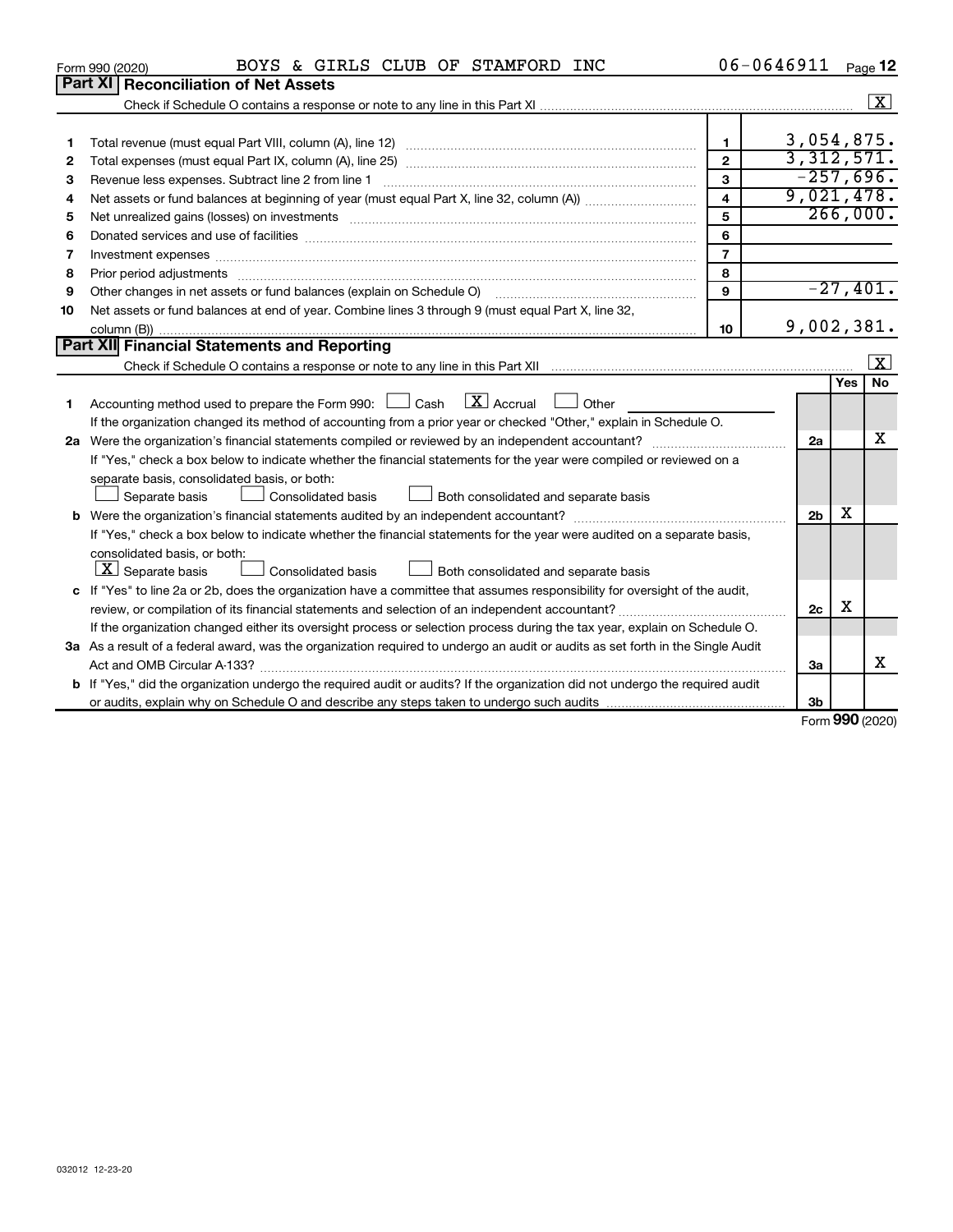|  |  | <b>SCHEDULE A</b> |  |
|--|--|-------------------|--|
|  |  |                   |  |

| (Form 990 or 990-EZ) |  |  |
|----------------------|--|--|
|                      |  |  |

# Form 990 or 990-EZ) **Public Charity Status and Public Support**<br>
Complete if the organization is a section 501(c)(3) organization or a section<br> **2020**

**4947(a)(1) nonexempt charitable trust.**

| OMB No 1545-0047                           |
|--------------------------------------------|
| 2020                                       |
| <b>Open to Public</b><br><b>Inspection</b> |

|            |                 | Department of the Treasury<br>Internal Revenue Service |                                                                        | Attach to Form 990 or Form 990-EZ.                                                                                                                                                                                  |     |                                                                |                            | <b>Open to Public</b><br>Inspection   |
|------------|-----------------|--------------------------------------------------------|------------------------------------------------------------------------|---------------------------------------------------------------------------------------------------------------------------------------------------------------------------------------------------------------------|-----|----------------------------------------------------------------|----------------------------|---------------------------------------|
|            |                 | Name of the organization                               |                                                                        | Go to www.irs.gov/Form990 for instructions and the latest information.                                                                                                                                              |     |                                                                |                            | <b>Employer identification number</b> |
|            |                 |                                                        |                                                                        | BOYS & GIRLS CLUB OF STAMFORD INC                                                                                                                                                                                   |     |                                                                |                            | 06-0646911                            |
|            | Part I          |                                                        |                                                                        | Reason for Public Charity Status. (All organizations must complete this part.) See instructions.                                                                                                                    |     |                                                                |                            |                                       |
|            |                 |                                                        |                                                                        | The organization is not a private foundation because it is: (For lines 1 through 12, check only one box.)                                                                                                           |     |                                                                |                            |                                       |
| 1          |                 |                                                        |                                                                        | A church, convention of churches, or association of churches described in section 170(b)(1)(A)(i).                                                                                                                  |     |                                                                |                            |                                       |
| 2          |                 |                                                        |                                                                        | A school described in section 170(b)(1)(A)(ii). (Attach Schedule E (Form 990 or 990-EZ).)                                                                                                                           |     |                                                                |                            |                                       |
| з          |                 |                                                        |                                                                        | A hospital or a cooperative hospital service organization described in section 170(b)(1)(A)(iii).                                                                                                                   |     |                                                                |                            |                                       |
| 4          |                 |                                                        |                                                                        | A medical research organization operated in conjunction with a hospital described in section 170(b)(1)(A)(iii). Enter the hospital's name,                                                                          |     |                                                                |                            |                                       |
|            |                 | city, and state:                                       |                                                                        |                                                                                                                                                                                                                     |     |                                                                |                            |                                       |
| 5          |                 |                                                        |                                                                        | An organization operated for the benefit of a college or university owned or operated by a governmental unit described in                                                                                           |     |                                                                |                            |                                       |
|            |                 |                                                        | section 170(b)(1)(A)(iv). (Complete Part II.)                          |                                                                                                                                                                                                                     |     |                                                                |                            |                                       |
| 6          |                 |                                                        |                                                                        | A federal, state, or local government or governmental unit described in section 170(b)(1)(A)(v).                                                                                                                    |     |                                                                |                            |                                       |
|            | $7 \mid X \mid$ |                                                        |                                                                        | An organization that normally receives a substantial part of its support from a governmental unit or from the general public described in                                                                           |     |                                                                |                            |                                       |
|            |                 |                                                        | section 170(b)(1)(A)(vi). (Complete Part II.)                          |                                                                                                                                                                                                                     |     |                                                                |                            |                                       |
| 8          |                 |                                                        |                                                                        | A community trust described in section 170(b)(1)(A)(vi). (Complete Part II.)                                                                                                                                        |     |                                                                |                            |                                       |
| 9          |                 |                                                        |                                                                        | An agricultural research organization described in section 170(b)(1)(A)(ix) operated in conjunction with a land-grant college                                                                                       |     |                                                                |                            |                                       |
|            |                 |                                                        |                                                                        | or university or a non-land-grant college of agriculture (see instructions). Enter the name, city, and state of the college or                                                                                      |     |                                                                |                            |                                       |
|            |                 | university:                                            |                                                                        |                                                                                                                                                                                                                     |     |                                                                |                            |                                       |
| 10         |                 |                                                        |                                                                        | An organization that normally receives (1) more than 33 1/3% of its support from contributions, membership fees, and gross receipts from                                                                            |     |                                                                |                            |                                       |
|            |                 |                                                        |                                                                        | activities related to its exempt functions, subject to certain exceptions; and (2) no more than 33 1/3% of its support from gross investment                                                                        |     |                                                                |                            |                                       |
|            |                 |                                                        |                                                                        | income and unrelated business taxable income (less section 511 tax) from businesses acquired by the organization after June 30, 1975.                                                                               |     |                                                                |                            |                                       |
|            |                 |                                                        | See section 509(a)(2). (Complete Part III.)                            |                                                                                                                                                                                                                     |     |                                                                |                            |                                       |
| 11         |                 |                                                        |                                                                        | An organization organized and operated exclusively to test for public safety. See section 509(a)(4).                                                                                                                |     |                                                                |                            |                                       |
| 12         |                 |                                                        |                                                                        | An organization organized and operated exclusively for the benefit of, to perform the functions of, or to carry out the purposes of one or                                                                          |     |                                                                |                            |                                       |
|            |                 |                                                        |                                                                        | more publicly supported organizations described in section 509(a)(1) or section 509(a)(2). See section 509(a)(3). Check the box in                                                                                  |     |                                                                |                            |                                       |
|            |                 |                                                        |                                                                        | lines 12a through 12d that describes the type of supporting organization and complete lines 12e, 12f, and 12g.                                                                                                      |     |                                                                |                            |                                       |
| а          |                 |                                                        |                                                                        | Type I. A supporting organization operated, supervised, or controlled by its supported organization(s), typically by giving                                                                                         |     |                                                                |                            |                                       |
|            |                 |                                                        |                                                                        | the supported organization(s) the power to regularly appoint or elect a majority of the directors or trustees of the supporting                                                                                     |     |                                                                |                            |                                       |
|            |                 |                                                        | organization. You must complete Part IV, Sections A and B.             |                                                                                                                                                                                                                     |     |                                                                |                            |                                       |
| b          |                 |                                                        |                                                                        | Type II. A supporting organization supervised or controlled in connection with its supported organization(s), by having                                                                                             |     |                                                                |                            |                                       |
|            |                 |                                                        |                                                                        | control or management of the supporting organization vested in the same persons that control or manage the supported                                                                                                |     |                                                                |                            |                                       |
|            |                 |                                                        |                                                                        | organization(s). You must complete Part IV, Sections A and C.                                                                                                                                                       |     |                                                                |                            |                                       |
| с          |                 |                                                        |                                                                        | Type III functionally integrated. A supporting organization operated in connection with, and functionally integrated with,                                                                                          |     |                                                                |                            |                                       |
|            |                 |                                                        |                                                                        | its supported organization(s) (see instructions). You must complete Part IV, Sections A, D, and E.                                                                                                                  |     |                                                                |                            |                                       |
| d          |                 |                                                        |                                                                        | Type III non-functionally integrated. A supporting organization operated in connection with its supported organization(s)                                                                                           |     |                                                                |                            |                                       |
|            |                 |                                                        |                                                                        | that is not functionally integrated. The organization generally must satisfy a distribution requirement and an attentiveness                                                                                        |     |                                                                |                            |                                       |
| е          |                 |                                                        |                                                                        | requirement (see instructions). You must complete Part IV, Sections A and D, and Part V.<br>Check this box if the organization received a written determination from the IRS that it is a Type I, Type II, Type III |     |                                                                |                            |                                       |
|            |                 |                                                        |                                                                        | functionally integrated, or Type III non-functionally integrated supporting organization.                                                                                                                           |     |                                                                |                            |                                       |
|            |                 |                                                        |                                                                        |                                                                                                                                                                                                                     |     |                                                                |                            |                                       |
|            |                 |                                                        | Provide the following information about the supported organization(s). |                                                                                                                                                                                                                     |     |                                                                |                            |                                       |
|            |                 | (i) Name of supported                                  | (ii) EIN                                                               | (iii) Type of organization                                                                                                                                                                                          |     | (iv) Is the organization listed<br>in your governing document? | (v) Amount of monetary     | (vi) Amount of other                  |
|            |                 | organization                                           |                                                                        | (described on lines 1-10<br>above (see instructions))                                                                                                                                                               | Yes | No                                                             | support (see instructions) | support (see instructions)            |
|            |                 |                                                        |                                                                        |                                                                                                                                                                                                                     |     |                                                                |                            |                                       |
|            |                 |                                                        |                                                                        |                                                                                                                                                                                                                     |     |                                                                |                            |                                       |
|            |                 |                                                        |                                                                        |                                                                                                                                                                                                                     |     |                                                                |                            |                                       |
|            |                 |                                                        |                                                                        |                                                                                                                                                                                                                     |     |                                                                |                            |                                       |
|            |                 |                                                        |                                                                        |                                                                                                                                                                                                                     |     |                                                                |                            |                                       |
|            |                 |                                                        |                                                                        |                                                                                                                                                                                                                     |     |                                                                |                            |                                       |
|            |                 |                                                        |                                                                        |                                                                                                                                                                                                                     |     |                                                                |                            |                                       |
|            |                 |                                                        |                                                                        |                                                                                                                                                                                                                     |     |                                                                |                            |                                       |
|            |                 |                                                        |                                                                        |                                                                                                                                                                                                                     |     |                                                                |                            |                                       |
| $T_{abab}$ |                 |                                                        |                                                                        |                                                                                                                                                                                                                     |     |                                                                |                            |                                       |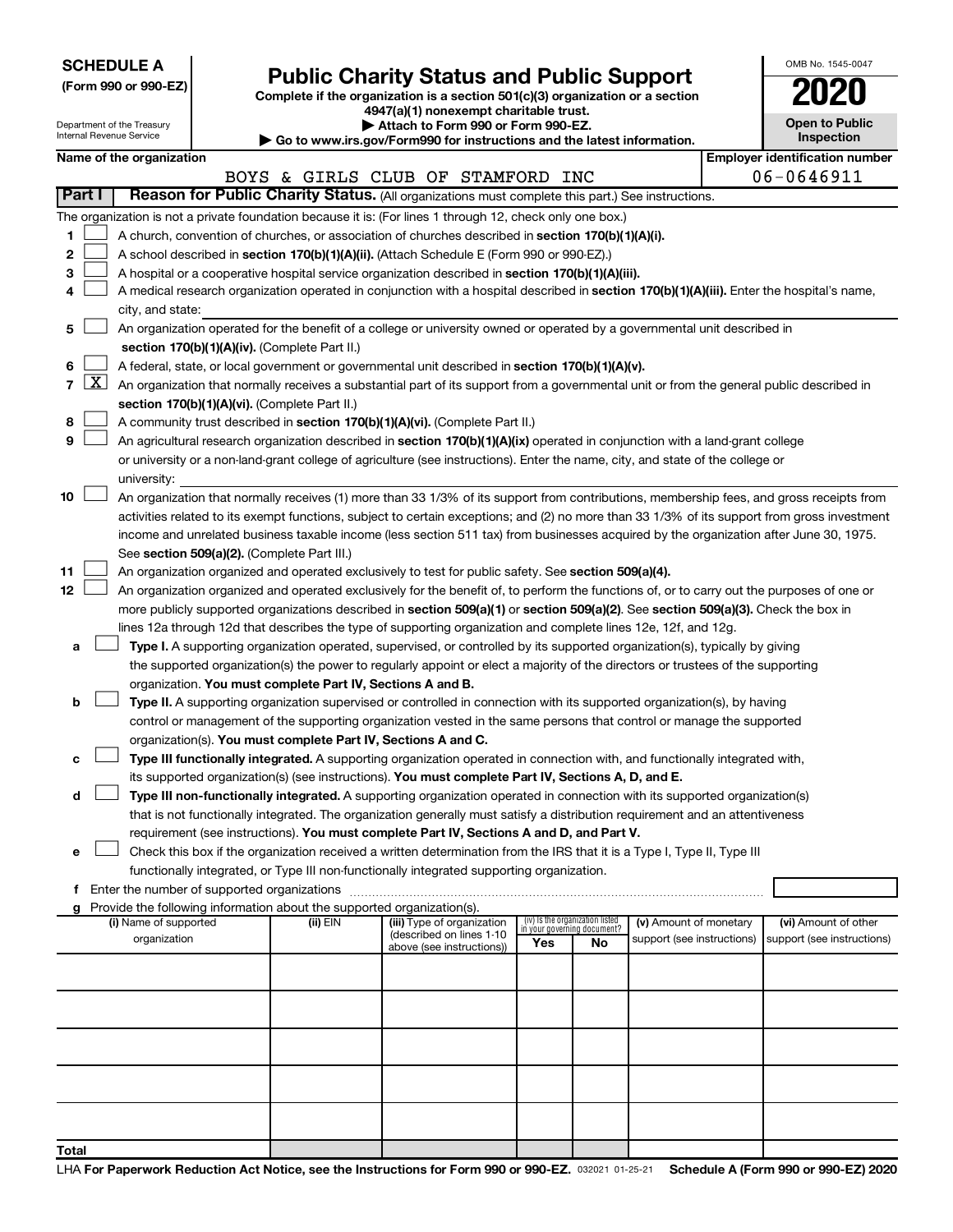### Schedule A (Form 990 or 990-EZ) 2020 BOYS & GIRLS CLUB OF STAMFORD INC  $06-0646911$  Page

(Complete only if you checked the box on line 5, 7, or 8 of Part I or if the organization failed to qualify under Part III. If the organization **Part II Support Schedule for Organizations Described in Sections 170(b)(1)(A)(iv) and 170(b)(1)(A)(vi)**

| fails to qualify under the tests listed below, please complete Part III.) |  |
|---------------------------------------------------------------------------|--|
|---------------------------------------------------------------------------|--|

|    | <b>Section A. Public Support</b>                                                                                                                                                                                               |          |           |            |            |          |                                    |
|----|--------------------------------------------------------------------------------------------------------------------------------------------------------------------------------------------------------------------------------|----------|-----------|------------|------------|----------|------------------------------------|
|    | Calendar year (or fiscal year beginning in)                                                                                                                                                                                    | (a) 2016 | (b) 2017  | $(c)$ 2018 | $(d)$ 2019 | (e) 2020 | (f) Total                          |
|    | 1 Gifts, grants, contributions, and                                                                                                                                                                                            |          |           |            |            |          |                                    |
|    | membership fees received. (Do not                                                                                                                                                                                              |          |           |            |            |          |                                    |
|    | include any "unusual grants.")                                                                                                                                                                                                 | 2759341. | 2999156.  | 3551641.   | 2083826.   |          | 2697544.14091508.                  |
|    | 2 Tax revenues levied for the organ-                                                                                                                                                                                           |          |           |            |            |          |                                    |
|    | ization's benefit and either paid to                                                                                                                                                                                           |          |           |            |            |          |                                    |
|    | or expended on its behalf                                                                                                                                                                                                      |          |           |            |            |          |                                    |
|    | 3 The value of services or facilities                                                                                                                                                                                          |          |           |            |            |          |                                    |
|    | furnished by a governmental unit to                                                                                                                                                                                            |          |           |            |            |          |                                    |
|    | the organization without charge                                                                                                                                                                                                |          |           |            |            |          |                                    |
|    |                                                                                                                                                                                                                                | 2759341. | 2999156.  | 3551641.   | 2083826.   |          | 2697544.14091508.                  |
|    | 4 Total. Add lines 1 through 3                                                                                                                                                                                                 |          |           |            |            |          |                                    |
| 5. | The portion of total contributions                                                                                                                                                                                             |          |           |            |            |          |                                    |
|    | by each person (other than a                                                                                                                                                                                                   |          |           |            |            |          |                                    |
|    | governmental unit or publicly                                                                                                                                                                                                  |          |           |            |            |          |                                    |
|    | supported organization) included                                                                                                                                                                                               |          |           |            |            |          |                                    |
|    | on line 1 that exceeds 2% of the                                                                                                                                                                                               |          |           |            |            |          |                                    |
|    | amount shown on line 11,                                                                                                                                                                                                       |          |           |            |            |          |                                    |
|    | column (f)                                                                                                                                                                                                                     |          |           |            |            |          | 1016190.                           |
|    | 6 Public support. Subtract line 5 from line 4.                                                                                                                                                                                 |          |           |            |            |          | 13075318.                          |
|    | <b>Section B. Total Support</b>                                                                                                                                                                                                |          |           |            |            |          |                                    |
|    | Calendar year (or fiscal year beginning in)                                                                                                                                                                                    | (a) 2016 | (b) 2017  | $(c)$ 2018 | $(d)$ 2019 | (e) 2020 | (f) Total                          |
|    | <b>7</b> Amounts from line 4                                                                                                                                                                                                   | 2759341  | 2999156.  | 3551641    | 2083826    |          | 2697544.14091508.                  |
| 8  | Gross income from interest,                                                                                                                                                                                                    |          |           |            |            |          |                                    |
|    | dividends, payments received on                                                                                                                                                                                                |          |           |            |            |          |                                    |
|    | securities loans, rents, royalties,                                                                                                                                                                                            |          |           |            |            |          |                                    |
|    | and income from similar sources                                                                                                                                                                                                | 227,094. | 271, 732. | 272,265.   | 162, 710.  | 185,286. | 1119087.                           |
| 9  | Net income from unrelated business                                                                                                                                                                                             |          |           |            |            |          |                                    |
|    | activities, whether or not the                                                                                                                                                                                                 |          |           |            |            |          |                                    |
|    | business is regularly carried on                                                                                                                                                                                               |          |           |            |            |          |                                    |
|    | 10 Other income. Do not include gain                                                                                                                                                                                           |          |           |            |            |          |                                    |
|    | or loss from the sale of capital                                                                                                                                                                                               |          |           |            |            |          |                                    |
|    | assets (Explain in Part VI.)                                                                                                                                                                                                   | 3,178.   | 6,501.    |            |            |          | 9,679.                             |
|    | 11 Total support. Add lines 7 through 10                                                                                                                                                                                       |          |           |            |            |          | 15220274.                          |
|    | <b>12</b> Gross receipts from related activities, etc. (see instructions)                                                                                                                                                      |          |           |            |            | 12       | 935,864.                           |
|    | 13 First 5 years. If the Form 990 is for the organization's first, second, third, fourth, or fifth tax year as a section 501(c)(3)                                                                                             |          |           |            |            |          |                                    |
|    |                                                                                                                                                                                                                                |          |           |            |            |          |                                    |
|    | <b>Section C. Computation of Public Support Percentage</b>                                                                                                                                                                     |          |           |            |            |          |                                    |
|    |                                                                                                                                                                                                                                |          |           |            |            | 14       | 85.91<br>%                         |
|    |                                                                                                                                                                                                                                |          |           |            |            | 15       | 84.17<br>%                         |
|    | 16a 33 1/3% support test - 2020. If the organization did not check the box on line 13, and line 14 is 33 1/3% or more, check this box and                                                                                      |          |           |            |            |          |                                    |
|    |                                                                                                                                                                                                                                |          |           |            |            |          | $\blacktriangleright$ $\mathbf{X}$ |
|    | stop here. The organization qualifies as a publicly supported organization manufaction manufacture or manufacture or the organization manufacture or the state of the state of the state of the state of the state of the stat |          |           |            |            |          |                                    |
|    | b 33 1/3% support test - 2019. If the organization did not check a box on line 13 or 16a, and line 15 is 33 1/3% or more, check this box                                                                                       |          |           |            |            |          |                                    |
|    |                                                                                                                                                                                                                                |          |           |            |            |          |                                    |
|    | 17a 10% -facts-and-circumstances test - 2020. If the organization did not check a box on line 13, 16a, or 16b, and line 14 is 10% or more,                                                                                     |          |           |            |            |          |                                    |
|    | and if the organization meets the facts-and-circumstances test, check this box and stop here. Explain in Part VI how the organization                                                                                          |          |           |            |            |          |                                    |
|    | meets the facts-and-circumstances test. The organization qualifies as a publicly supported organization                                                                                                                        |          |           |            |            |          |                                    |
|    | <b>b 10% -facts-and-circumstances test - 2019.</b> If the organization did not check a box on line 13, 16a, 16b, or 17a, and line 15 is 10% or                                                                                 |          |           |            |            |          |                                    |
|    | more, and if the organization meets the facts-and-circumstances test, check this box and stop here. Explain in Part VI how the                                                                                                 |          |           |            |            |          |                                    |
|    | organization meets the facts-and-circumstances test. The organization qualifies as a publicly supported organization                                                                                                           |          |           |            |            |          |                                    |
|    | 18 Private foundation. If the organization did not check a box on line 13, 16a, 16b, 17a, or 17b, check this box and see instructions                                                                                          |          |           |            |            |          |                                    |
|    |                                                                                                                                                                                                                                |          |           |            |            |          |                                    |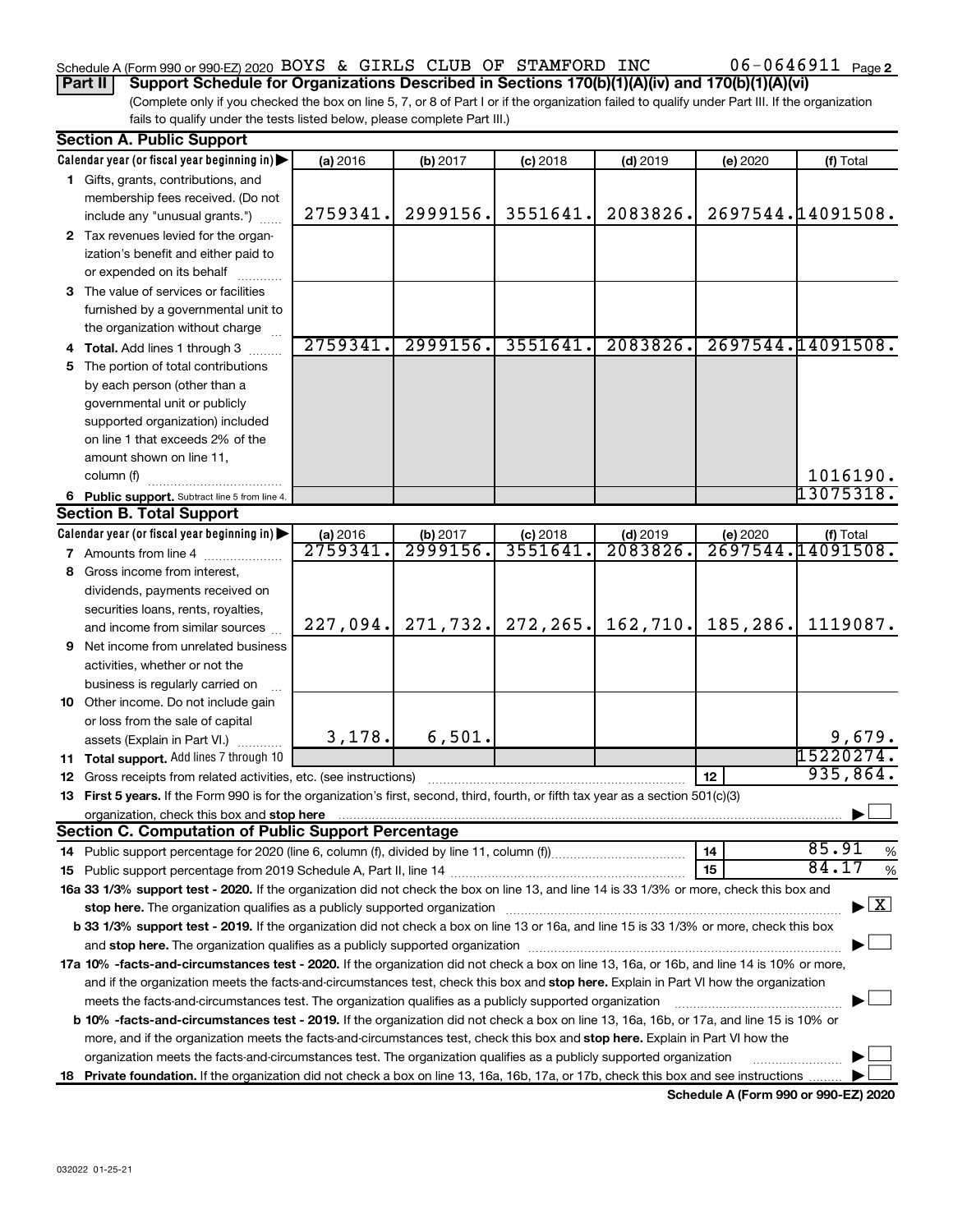### Schedule A (Form 990 or 990-EZ) 2020 BOYS & GIRLS CLUB OF STAMFORD INC  $06-0646911$  Page **Part III Support Schedule for Organizations Described in Section 509(a)(2)**

(Complete only if you checked the box on line 10 of Part I or if the organization failed to qualify under Part II. If the organization fails to qualify under the tests listed below, please complete Part II.)

| <b>Section A. Public Support</b>                                                                                                                 |          |          |            |            |          |           |
|--------------------------------------------------------------------------------------------------------------------------------------------------|----------|----------|------------|------------|----------|-----------|
| Calendar year (or fiscal year beginning in)                                                                                                      | (a) 2016 | (b) 2017 | $(c)$ 2018 | $(d)$ 2019 | (e) 2020 | (f) Total |
| 1 Gifts, grants, contributions, and                                                                                                              |          |          |            |            |          |           |
| membership fees received. (Do not                                                                                                                |          |          |            |            |          |           |
| include any "unusual grants.")                                                                                                                   |          |          |            |            |          |           |
| 2 Gross receipts from admissions,                                                                                                                |          |          |            |            |          |           |
| merchandise sold or services per-                                                                                                                |          |          |            |            |          |           |
| formed, or facilities furnished in                                                                                                               |          |          |            |            |          |           |
| any activity that is related to the<br>organization's tax-exempt purpose                                                                         |          |          |            |            |          |           |
| 3 Gross receipts from activities that                                                                                                            |          |          |            |            |          |           |
| are not an unrelated trade or bus-                                                                                                               |          |          |            |            |          |           |
| iness under section 513                                                                                                                          |          |          |            |            |          |           |
| 4 Tax revenues levied for the organ-                                                                                                             |          |          |            |            |          |           |
| ization's benefit and either paid to                                                                                                             |          |          |            |            |          |           |
| or expended on its behalf                                                                                                                        |          |          |            |            |          |           |
| 5 The value of services or facilities                                                                                                            |          |          |            |            |          |           |
| furnished by a governmental unit to                                                                                                              |          |          |            |            |          |           |
| the organization without charge                                                                                                                  |          |          |            |            |          |           |
| <b>6 Total.</b> Add lines 1 through 5                                                                                                            |          |          |            |            |          |           |
| 7a Amounts included on lines 1, 2, and                                                                                                           |          |          |            |            |          |           |
| 3 received from disqualified persons                                                                                                             |          |          |            |            |          |           |
| <b>b</b> Amounts included on lines 2 and 3 received                                                                                              |          |          |            |            |          |           |
| from other than disqualified persons that                                                                                                        |          |          |            |            |          |           |
| exceed the greater of \$5,000 or 1% of the                                                                                                       |          |          |            |            |          |           |
| amount on line 13 for the year                                                                                                                   |          |          |            |            |          |           |
| c Add lines 7a and 7b                                                                                                                            |          |          |            |            |          |           |
| 8 Public support. (Subtract line 7c from line 6.)                                                                                                |          |          |            |            |          |           |
| <b>Section B. Total Support</b>                                                                                                                  |          |          |            |            |          |           |
| Calendar year (or fiscal year beginning in)                                                                                                      | (a) 2016 | (b) 2017 | (c) 2018   | $(d)$ 2019 | (e) 2020 | (f) Total |
| 9 Amounts from line 6                                                                                                                            |          |          |            |            |          |           |
| <b>10a</b> Gross income from interest,<br>dividends, payments received on                                                                        |          |          |            |            |          |           |
| securities loans, rents, royalties,                                                                                                              |          |          |            |            |          |           |
| and income from similar sources                                                                                                                  |          |          |            |            |          |           |
| <b>b</b> Unrelated business taxable income                                                                                                       |          |          |            |            |          |           |
| (less section 511 taxes) from businesses                                                                                                         |          |          |            |            |          |           |
| acquired after June 30, 1975<br>$\frac{1}{2}$                                                                                                    |          |          |            |            |          |           |
| c Add lines 10a and 10b                                                                                                                          |          |          |            |            |          |           |
| 11 Net income from unrelated business                                                                                                            |          |          |            |            |          |           |
| activities not included in line 10b.<br>whether or not the business is                                                                           |          |          |            |            |          |           |
| regularly carried on                                                                                                                             |          |          |            |            |          |           |
| <b>12</b> Other income. Do not include gain                                                                                                      |          |          |            |            |          |           |
| or loss from the sale of capital<br>assets (Explain in Part VI.)                                                                                 |          |          |            |            |          |           |
| <b>13</b> Total support. (Add lines 9, 10c, 11, and 12.)                                                                                         |          |          |            |            |          |           |
| 14 First 5 years. If the Form 990 is for the organization's first, second, third, fourth, or fifth tax year as a section 501(c)(3) organization, |          |          |            |            |          |           |
|                                                                                                                                                  |          |          |            |            |          |           |
| Section C. Computation of Public Support Percentage                                                                                              |          |          |            |            |          |           |
|                                                                                                                                                  |          |          |            |            | 15       | %         |
| 16 Public support percentage from 2019 Schedule A, Part III, line 15                                                                             |          |          |            |            | 16       | %         |
| Section D. Computation of Investment Income Percentage                                                                                           |          |          |            |            |          |           |
|                                                                                                                                                  |          |          |            |            | 17       | %         |
| 18 Investment income percentage from 2019 Schedule A, Part III, line 17                                                                          |          |          |            |            | 18       | %         |
| 19a 33 1/3% support tests - 2020. If the organization did not check the box on line 14, and line 15 is more than 33 1/3%, and line 17 is not     |          |          |            |            |          |           |
| more than 33 1/3%, check this box and stop here. The organization qualifies as a publicly supported organization                                 |          |          |            |            |          |           |
| b 33 1/3% support tests - 2019. If the organization did not check a box on line 14 or line 19a, and line 16 is more than 33 1/3%, and            |          |          |            |            |          |           |
| line 18 is not more than 33 1/3%, check this box and stop here. The organization qualifies as a publicly supported organization                  |          |          |            |            |          |           |
|                                                                                                                                                  |          |          |            |            |          |           |
|                                                                                                                                                  |          |          |            |            |          |           |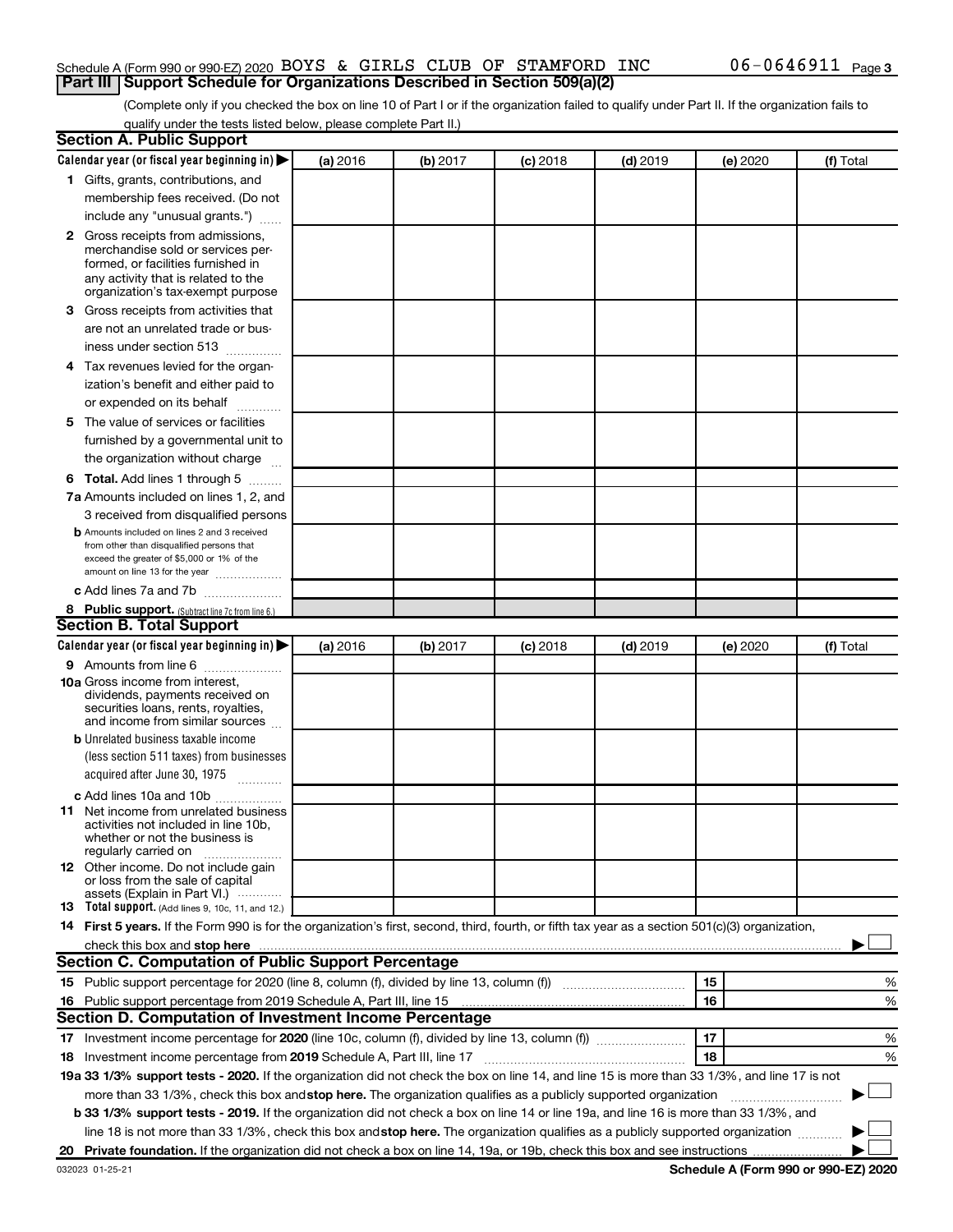**1**

**2**

**3a**

**3b**

**3c**

**Yes No**

### **Part IV Supporting Organizations**

(Complete only if you checked a box in line 12 on Part I. If you checked box 12a, Part I, complete Sections A and B. If you checked box 12b, Part I, complete Sections A and C. If you checked box 12c, Part I, complete Sections A, D, and E. If you checked box 12d, Part I, complete Sections A and D, and complete Part V.)

### **Section A. All Supporting Organizations**

- **1** Are all of the organization's supported organizations listed by name in the organization's governing documents? If "No," describe in Part VI how the supported organizations are designated. If designated by *class or purpose, describe the designation. If historic and continuing relationship, explain.*
- **2** Did the organization have any supported organization that does not have an IRS determination of status under section 509(a)(1) or (2)? If "Yes," explain in Part **VI** how the organization determined that the supported *organization was described in section 509(a)(1) or (2).*
- **3a** Did the organization have a supported organization described in section 501(c)(4), (5), or (6)? If "Yes," answer *lines 3b and 3c below.*
- **b** Did the organization confirm that each supported organization qualified under section 501(c)(4), (5), or (6) and satisfied the public support tests under section 509(a)(2)? If "Yes," describe in Part VI when and how the *organization made the determination.*
- **c** Did the organization ensure that all support to such organizations was used exclusively for section 170(c)(2)(B) purposes? If "Yes," explain in Part VI what controls the organization put in place to ensure such use.
- **4 a** *If* Was any supported organization not organized in the United States ("foreign supported organization")? *"Yes," and if you checked box 12a or 12b in Part I, answer lines 4b and 4c below.*
- **b** Did the organization have ultimate control and discretion in deciding whether to make grants to the foreign supported organization? If "Yes," describe in Part VI how the organization had such control and discretion *despite being controlled or supervised by or in connection with its supported organizations.*
- **c** Did the organization support any foreign supported organization that does not have an IRS determination under sections 501(c)(3) and 509(a)(1) or (2)? If "Yes," explain in Part VI what controls the organization used *to ensure that all support to the foreign supported organization was used exclusively for section 170(c)(2)(B) purposes.*
- **5a** Did the organization add, substitute, or remove any supported organizations during the tax year? If "Yes," answer lines 5b and 5c below (if applicable). Also, provide detail in **Part VI,** including (i) the names and EIN *numbers of the supported organizations added, substituted, or removed; (ii) the reasons for each such action; (iii) the authority under the organization's organizing document authorizing such action; and (iv) how the action was accomplished (such as by amendment to the organizing document).*
- **b** Type I or Type II only. Was any added or substituted supported organization part of a class already designated in the organization's organizing document?
- **c Substitutions only.**  Was the substitution the result of an event beyond the organization's control?
- **6** Did the organization provide support (whether in the form of grants or the provision of services or facilities) to **Part VI.** support or benefit one or more of the filing organization's supported organizations? If "Yes," provide detail in anyone other than (i) its supported organizations, (ii) individuals that are part of the charitable class benefited by one or more of its supported organizations, or (iii) other supporting organizations that also
- **7** Did the organization provide a grant, loan, compensation, or other similar payment to a substantial contributor regard to a substantial contributor? If "Yes," complete Part I of Schedule L (Form 990 or 990-EZ). (as defined in section 4958(c)(3)(C)), a family member of a substantial contributor, or a 35% controlled entity with
- **8** Did the organization make a loan to a disqualified person (as defined in section 4958) not described in line 7? *If "Yes," complete Part I of Schedule L (Form 990 or 990-EZ).*
- **9 a** Was the organization controlled directly or indirectly at any time during the tax year by one or more in section 509(a)(1) or (2))? If "Yes," provide detail in **Part VI.** disqualified persons, as defined in section 4946 (other than foundation managers and organizations described
- **b** Did one or more disqualified persons (as defined in line 9a) hold a controlling interest in any entity in which the supporting organization had an interest? If "Yes," provide detail in Part VI.
- **c** Did a disqualified person (as defined in line 9a) have an ownership interest in, or derive any personal benefit from, assets in which the supporting organization also had an interest? If "Yes," provide detail in Part VI.
- **10 a** Was the organization subject to the excess business holdings rules of section 4943 because of section supporting organizations)? If "Yes," answer line 10b below. 4943(f) (regarding certain Type II supporting organizations, and all Type III non-functionally integrated
- **b** Did the organization have any excess business holdings in the tax year? (Use Schedule C, Form 4720, to *determine whether the organization had excess business holdings.)*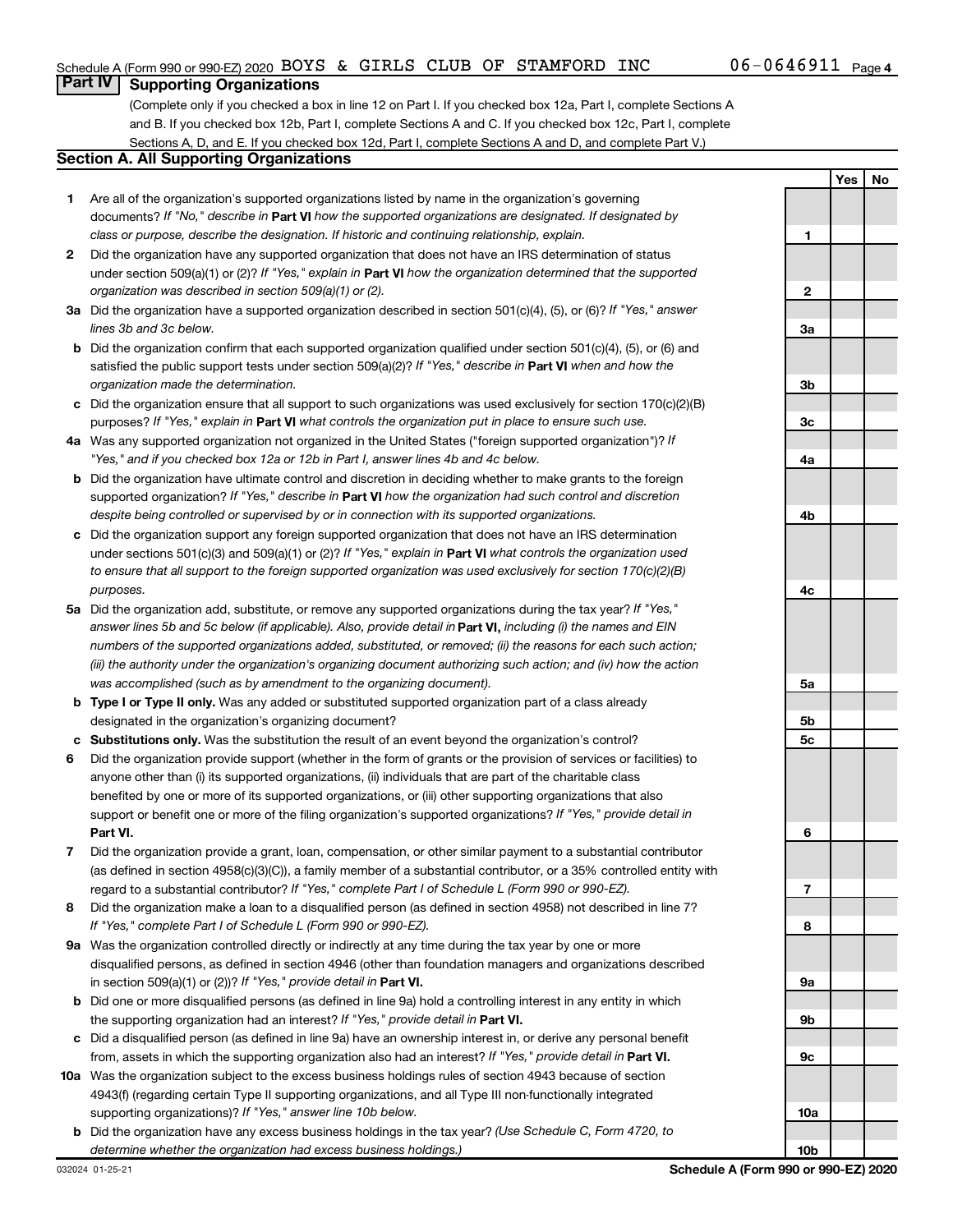### Schedule A (Form 990 or 990-EZ) 2020 BOYS & GIRLS CLUB OF STAMFORD INC  $06-0646911$  Page **Part IV | Supporting Organizations** *(continued)*

|        |                                                                                                                                                                                                                                                           |                 | Yes | No        |
|--------|-----------------------------------------------------------------------------------------------------------------------------------------------------------------------------------------------------------------------------------------------------------|-----------------|-----|-----------|
| 11     | Has the organization accepted a gift or contribution from any of the following persons?                                                                                                                                                                   |                 |     |           |
|        | a A person who directly or indirectly controls, either alone or together with persons described in lines 11b and                                                                                                                                          |                 |     |           |
|        | 11c below, the governing body of a supported organization?                                                                                                                                                                                                | 11a             |     |           |
|        | <b>b</b> A family member of a person described in line 11a above?                                                                                                                                                                                         | 11 <sub>b</sub> |     |           |
|        | c A 35% controlled entity of a person described in line 11a or 11b above?If "Yes" to line 11a, 11b, or 11c, provide                                                                                                                                       |                 |     |           |
|        | detail in <b>Part VI.</b>                                                                                                                                                                                                                                 | 11c             |     |           |
|        | <b>Section B. Type I Supporting Organizations</b>                                                                                                                                                                                                         |                 |     |           |
|        |                                                                                                                                                                                                                                                           |                 | Yes | <b>No</b> |
| 1      | Did the governing body, members of the governing body, officers acting in their official capacity, or membership of one or                                                                                                                                |                 |     |           |
|        | more supported organizations have the power to regularly appoint or elect at least a majority of the organization's officers,                                                                                                                             |                 |     |           |
|        | directors, or trustees at all times during the tax year? If "No," describe in Part VI how the supported organization(s)<br>effectively operated, supervised, or controlled the organization's activities. If the organization had more than one supported |                 |     |           |
|        | organization, describe how the powers to appoint and/or remove officers, directors, or trustees were allocated among the                                                                                                                                  |                 |     |           |
|        | supported organizations and what conditions or restrictions, if any, applied to such powers during the tax year.                                                                                                                                          | 1               |     |           |
| 2      | Did the organization operate for the benefit of any supported organization other than the supported                                                                                                                                                       |                 |     |           |
|        | organization(s) that operated, supervised, or controlled the supporting organization? If "Yes," explain in                                                                                                                                                |                 |     |           |
|        | Part VI how providing such benefit carried out the purposes of the supported organization(s) that operated,                                                                                                                                               |                 |     |           |
|        | supervised, or controlled the supporting organization.                                                                                                                                                                                                    | $\mathbf{2}$    |     |           |
|        | <b>Section C. Type II Supporting Organizations</b>                                                                                                                                                                                                        |                 |     |           |
|        |                                                                                                                                                                                                                                                           |                 | Yes | No        |
| 1.     | Were a majority of the organization's directors or trustees during the tax year also a majority of the directors                                                                                                                                          |                 |     |           |
|        | or trustees of each of the organization's supported organization(s)? If "No," describe in Part VI how control                                                                                                                                             |                 |     |           |
|        | or management of the supporting organization was vested in the same persons that controlled or managed                                                                                                                                                    |                 |     |           |
|        | the supported organization(s).                                                                                                                                                                                                                            | 1               |     |           |
|        | Section D. All Type III Supporting Organizations                                                                                                                                                                                                          |                 |     |           |
|        |                                                                                                                                                                                                                                                           |                 | Yes | No        |
| 1.     | Did the organization provide to each of its supported organizations, by the last day of the fifth month of the                                                                                                                                            |                 |     |           |
|        | organization's tax year, (i) a written notice describing the type and amount of support provided during the prior tax                                                                                                                                     |                 |     |           |
|        | year, (ii) a copy of the Form 990 that was most recently filed as of the date of notification, and (iii) copies of the                                                                                                                                    |                 |     |           |
|        | organization's governing documents in effect on the date of notification, to the extent not previously provided?                                                                                                                                          | 1               |     |           |
| 2      | Were any of the organization's officers, directors, or trustees either (i) appointed or elected by the supported                                                                                                                                          |                 |     |           |
|        | organization(s) or (ii) serving on the governing body of a supported organization? If "No," explain in Part VI how                                                                                                                                        |                 |     |           |
|        | the organization maintained a close and continuous working relationship with the supported organization(s).                                                                                                                                               | $\mathbf{2}$    |     |           |
| 3      | By reason of the relationship described in line 2, above, did the organization's supported organizations have a                                                                                                                                           |                 |     |           |
|        | significant voice in the organization's investment policies and in directing the use of the organization's                                                                                                                                                |                 |     |           |
|        | income or assets at all times during the tax year? If "Yes," describe in Part VI the role the organization's                                                                                                                                              |                 |     |           |
|        | supported organizations played in this regard.<br>Section E. Type III Functionally Integrated Supporting Organizations                                                                                                                                    | 3               |     |           |
|        |                                                                                                                                                                                                                                                           |                 |     |           |
| 1      | Check the box next to the method that the organization used to satisfy the Integral Part Test during the yealsee instructions).<br>The organization satisfied the Activities Test. Complete line 2 below.                                                 |                 |     |           |
| a<br>b | The organization is the parent of each of its supported organizations. Complete line 3 below.                                                                                                                                                             |                 |     |           |
|        | The organization supported a governmental entity. Describe in Part VI how you supported a governmental entity (see instructions).                                                                                                                         |                 |     |           |
| c<br>2 | Activities Test. Answer lines 2a and 2b below.                                                                                                                                                                                                            |                 | Yes | No        |
| а      | Did substantially all of the organization's activities during the tax year directly further the exempt purposes of                                                                                                                                        |                 |     |           |
|        | the supported organization(s) to which the organization was responsive? If "Yes," then in Part VI identify                                                                                                                                                |                 |     |           |
|        | those supported organizations and explain how these activities directly furthered their exempt purposes,                                                                                                                                                  |                 |     |           |
|        | how the organization was responsive to those supported organizations, and how the organization determined                                                                                                                                                 |                 |     |           |
|        | that these activities constituted substantially all of its activities.                                                                                                                                                                                    | 2a              |     |           |
| b      | Did the activities described in line 2a, above, constitute activities that, but for the organization's involvement,                                                                                                                                       |                 |     |           |
|        | one or more of the organization's supported organization(s) would have been engaged in? If "Yes," explain in                                                                                                                                              |                 |     |           |
|        | Part VI the reasons for the organization's position that its supported organization(s) would have engaged in                                                                                                                                              |                 |     |           |
|        | these activities but for the organization's involvement.                                                                                                                                                                                                  | 2b              |     |           |
| з      | Parent of Supported Organizations. Answer lines 3a and 3b below.                                                                                                                                                                                          |                 |     |           |
| а      | Did the organization have the power to regularly appoint or elect a majority of the officers, directors, or                                                                                                                                               |                 |     |           |
|        | trustees of each of the supported organizations? If "Yes" or "No" provide details in Part VI.                                                                                                                                                             | За              |     |           |
| b      | Did the organization exercise a substantial degree of direction over the policies, programs, and activities of each                                                                                                                                       |                 |     |           |
|        | of its supported organizations? If "Yes," describe in Part VI the role played by the organization in this regard.                                                                                                                                         | 3b              |     |           |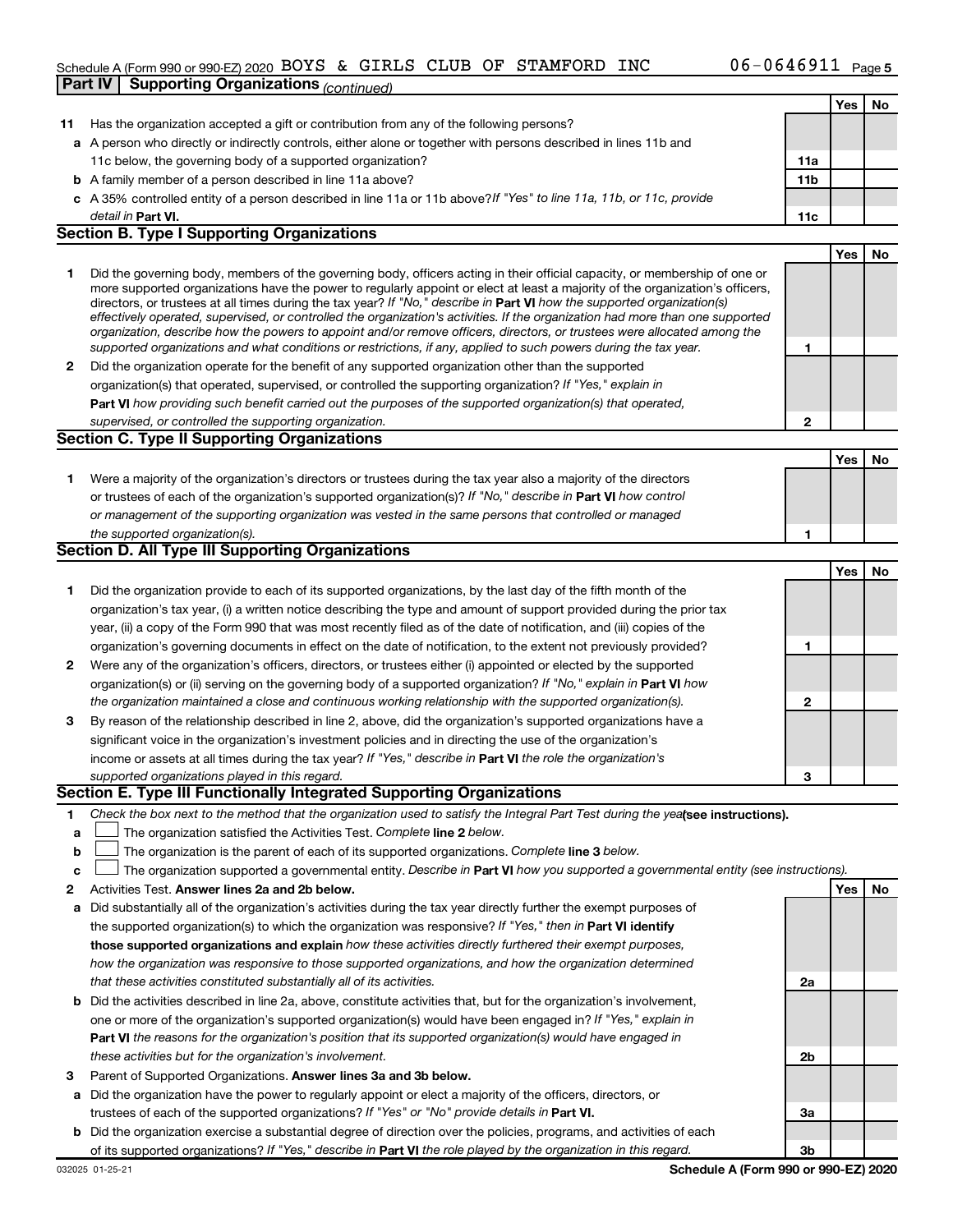### Schedule A (Form 990 or 990-EZ) 2020 BOYS & GIRLS CLUB OF STAMFORD INC  $06-0646911$  Page **Part V Type III Non-Functionally Integrated 509(a)(3) Supporting Organizations**

1 **Letter See instructions.** Check here if the organization satisfied the Integral Part Test as a qualifying trust on Nov. 20, 1970 (*explain in* Part **VI**). See instructions. All other Type III non-functionally integrated supporting organizations must complete Sections A through E.

|              | Section A - Adjusted Net Income                                             | (A) Prior Year | (B) Current Year<br>(optional) |                                |
|--------------|-----------------------------------------------------------------------------|----------------|--------------------------------|--------------------------------|
| 1            | Net short-term capital gain                                                 | 1              |                                |                                |
| 2            | Recoveries of prior-year distributions                                      | $\mathbf{2}$   |                                |                                |
| 3            | Other gross income (see instructions)                                       | 3              |                                |                                |
| 4            | Add lines 1 through 3.                                                      | 4              |                                |                                |
| 5            | Depreciation and depletion                                                  | 5              |                                |                                |
| 6            | Portion of operating expenses paid or incurred for production or            |                |                                |                                |
|              | collection of gross income or for management, conservation, or              |                |                                |                                |
|              | maintenance of property held for production of income (see instructions)    | 6              |                                |                                |
| 7            | Other expenses (see instructions)                                           | $\overline{7}$ |                                |                                |
| 8            | Adjusted Net Income (subtract lines 5, 6, and 7 from line 4)                | 8              |                                |                                |
|              | <b>Section B - Minimum Asset Amount</b>                                     |                | (A) Prior Year                 | (B) Current Year<br>(optional) |
| 1.           | Aggregate fair market value of all non-exempt-use assets (see               |                |                                |                                |
|              | instructions for short tax year or assets held for part of year):           |                |                                |                                |
|              | a Average monthly value of securities                                       | 1a             |                                |                                |
|              | <b>b</b> Average monthly cash balances                                      | 1b             |                                |                                |
|              | c Fair market value of other non-exempt-use assets                          | 1c             |                                |                                |
|              | d Total (add lines 1a, 1b, and 1c)                                          | 1d             |                                |                                |
|              | <b>e</b> Discount claimed for blockage or other factors                     |                |                                |                                |
|              | (explain in detail in <b>Part VI</b> ):                                     |                |                                |                                |
| 2            | Acquisition indebtedness applicable to non-exempt-use assets                | $\mathbf{2}$   |                                |                                |
| З            | Subtract line 2 from line 1d.                                               | 3              |                                |                                |
| 4            | Cash deemed held for exempt use. Enter 0.015 of line 3 (for greater amount, |                |                                |                                |
|              | see instructions)                                                           | 4              |                                |                                |
| 5            | Net value of non-exempt-use assets (subtract line 4 from line 3)            | 5              |                                |                                |
| 6            | Multiply line 5 by 0.035.                                                   | 6              |                                |                                |
| 7            | Recoveries of prior-year distributions                                      | 7              |                                |                                |
| 8            | Minimum Asset Amount (add line 7 to line 6)                                 | 8              |                                |                                |
|              | <b>Section C - Distributable Amount</b>                                     |                |                                | <b>Current Year</b>            |
| $\mathbf 1$  | Adjusted net income for prior year (from Section A, line 8, column A)       | 1              |                                |                                |
| $\mathbf{2}$ | Enter 0.85 of line 1.                                                       | $\mathbf{2}$   |                                |                                |
| 3            | Minimum asset amount for prior year (from Section B, line 8, column A)      | 3              |                                |                                |
| 4            | Enter greater of line 2 or line 3.                                          | 4              |                                |                                |
| 5            | Income tax imposed in prior year                                            | 5              |                                |                                |
| 6            | <b>Distributable Amount.</b> Subtract line 5 from line 4, unless subject to |                |                                |                                |
|              | emergency temporary reduction (see instructions).                           | 6              |                                |                                |
|              |                                                                             |                |                                |                                |

**7** Let Check here if the current year is the organization's first as a non-functionally integrated Type III supporting organization (see instructions).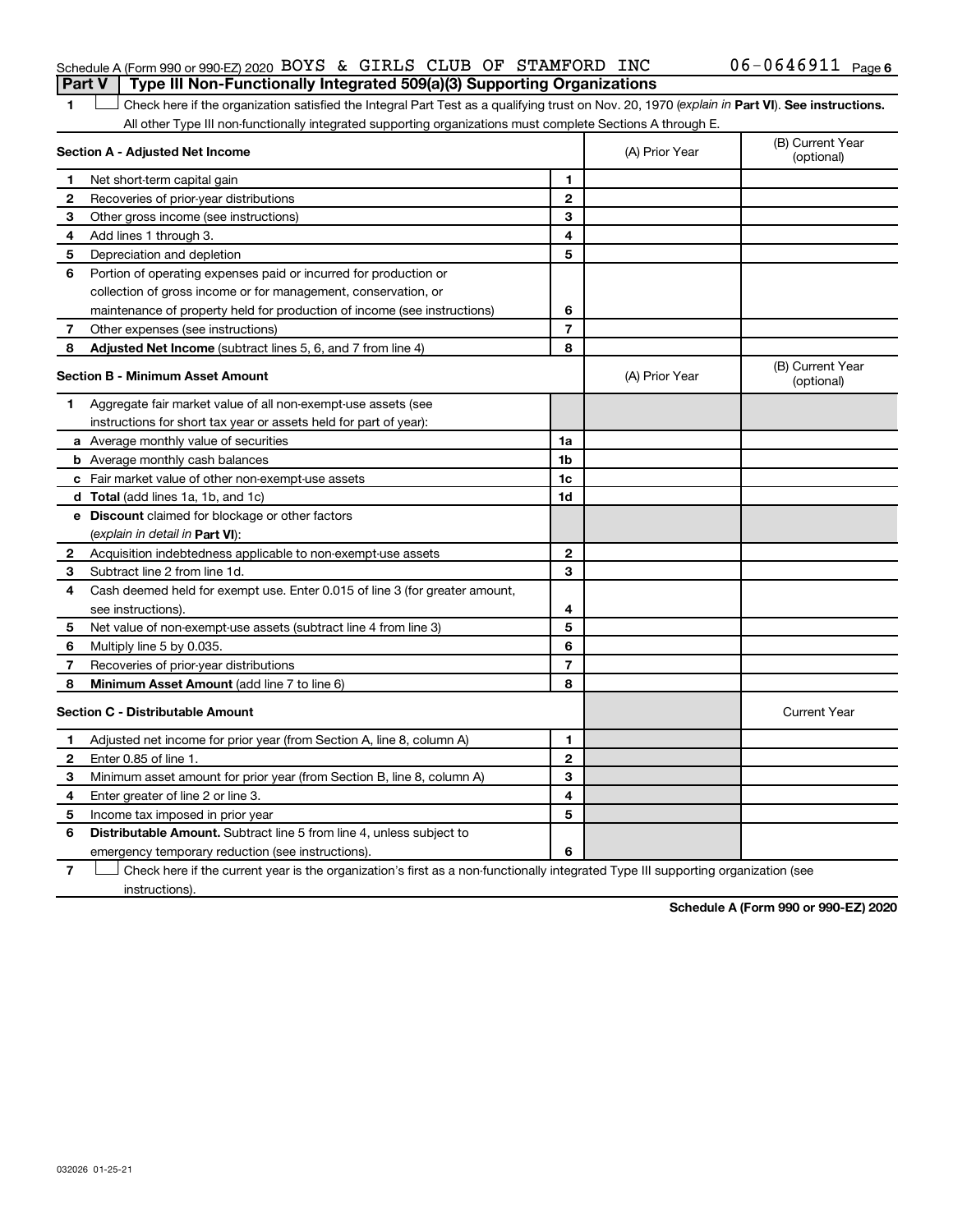#### Schedule A (Form 990 or 990-EZ) 2020 BOYS & GIRLS CLUB OF STAMFORD INC  $0 - 0.046911$  Page BOYS & GIRLS CLUB OF STAMFORD INC 06-0646911

| <b>Part V</b> | Type III Non-Functionally Integrated 509(a)(3) Supporting Organizations (continued)        |                             |                                       |    |                                                |
|---------------|--------------------------------------------------------------------------------------------|-----------------------------|---------------------------------------|----|------------------------------------------------|
|               | <b>Section D - Distributions</b>                                                           |                             |                                       |    | <b>Current Year</b>                            |
| 1             | Amounts paid to supported organizations to accomplish exempt purposes                      |                             | $\mathbf{1}$                          |    |                                                |
| 2             | Amounts paid to perform activity that directly furthers exempt purposes of supported       |                             |                                       |    |                                                |
|               | organizations, in excess of income from activity                                           |                             | $\mathbf{2}$                          |    |                                                |
| 3             | Administrative expenses paid to accomplish exempt purposes of supported organizations      |                             | 3                                     |    |                                                |
| 4             | Amounts paid to acquire exempt-use assets                                                  |                             |                                       | 4  |                                                |
| 5             | Qualified set-aside amounts (prior IRS approval required - provide details in Part VI)     |                             |                                       | 5  |                                                |
| 6             | Other distributions ( <i>describe in Part VI</i> ). See instructions.                      |                             |                                       | 6  |                                                |
| 7             | Total annual distributions. Add lines 1 through 6.                                         |                             |                                       | 7  |                                                |
| 8             | Distributions to attentive supported organizations to which the organization is responsive |                             |                                       |    |                                                |
|               | (provide details in Part VI). See instructions.                                            |                             |                                       | 8  |                                                |
| 9             | Distributable amount for 2020 from Section C, line 6                                       |                             |                                       | 9  |                                                |
| 10            | Line 8 amount divided by line 9 amount                                                     |                             |                                       | 10 |                                                |
|               |                                                                                            | (i)                         | (ii)                                  |    | (iii)                                          |
|               | <b>Section E - Distribution Allocations (see instructions)</b>                             | <b>Excess Distributions</b> | <b>Underdistributions</b><br>Pre-2020 |    | <b>Distributable</b><br><b>Amount for 2020</b> |
| 1             | Distributable amount for 2020 from Section C, line 6                                       |                             |                                       |    |                                                |
| 2             | Underdistributions, if any, for years prior to 2020 (reason-                               |                             |                                       |    |                                                |
|               | able cause required - explain in Part VI). See instructions.                               |                             |                                       |    |                                                |
| 3             | Excess distributions carryover, if any, to 2020                                            |                             |                                       |    |                                                |
|               | a From 2015                                                                                |                             |                                       |    |                                                |
|               | <b>b</b> From 2016                                                                         |                             |                                       |    |                                                |
|               | c From 2017                                                                                |                             |                                       |    |                                                |
|               | d From 2018                                                                                |                             |                                       |    |                                                |
|               | e From 2019                                                                                |                             |                                       |    |                                                |
|               | f Total of lines 3a through 3e                                                             |                             |                                       |    |                                                |
|               | g Applied to underdistributions of prior years                                             |                             |                                       |    |                                                |
|               | <b>h</b> Applied to 2020 distributable amount                                              |                             |                                       |    |                                                |
| Ť.            | Carryover from 2015 not applied (see instructions)                                         |                             |                                       |    |                                                |
|               | Remainder. Subtract lines 3g, 3h, and 3i from line 3f.                                     |                             |                                       |    |                                                |
| 4             | Distributions for 2020 from Section D,                                                     |                             |                                       |    |                                                |
|               | line $7:$                                                                                  |                             |                                       |    |                                                |
|               | a Applied to underdistributions of prior years                                             |                             |                                       |    |                                                |
|               | <b>b</b> Applied to 2020 distributable amount                                              |                             |                                       |    |                                                |
|               | c Remainder. Subtract lines 4a and 4b from line 4.                                         |                             |                                       |    |                                                |
| 5             | Remaining underdistributions for years prior to 2020, if                                   |                             |                                       |    |                                                |
|               | any. Subtract lines 3g and 4a from line 2. For result greater                              |                             |                                       |    |                                                |
|               | than zero, explain in Part VI. See instructions.                                           |                             |                                       |    |                                                |
| 6             | Remaining underdistributions for 2020. Subtract lines 3h                                   |                             |                                       |    |                                                |
|               | and 4b from line 1. For result greater than zero, explain in                               |                             |                                       |    |                                                |
|               | <b>Part VI.</b> See instructions.                                                          |                             |                                       |    |                                                |
| 7             | Excess distributions carryover to 2021. Add lines 3j                                       |                             |                                       |    |                                                |
|               | and 4c.                                                                                    |                             |                                       |    |                                                |
| 8             | Breakdown of line 7:                                                                       |                             |                                       |    |                                                |
|               | a Excess from 2016                                                                         |                             |                                       |    |                                                |
|               | <b>b</b> Excess from 2017                                                                  |                             |                                       |    |                                                |
|               | c Excess from 2018                                                                         |                             |                                       |    |                                                |
|               | d Excess from 2019                                                                         |                             |                                       |    |                                                |
|               | e Excess from 2020                                                                         |                             |                                       |    |                                                |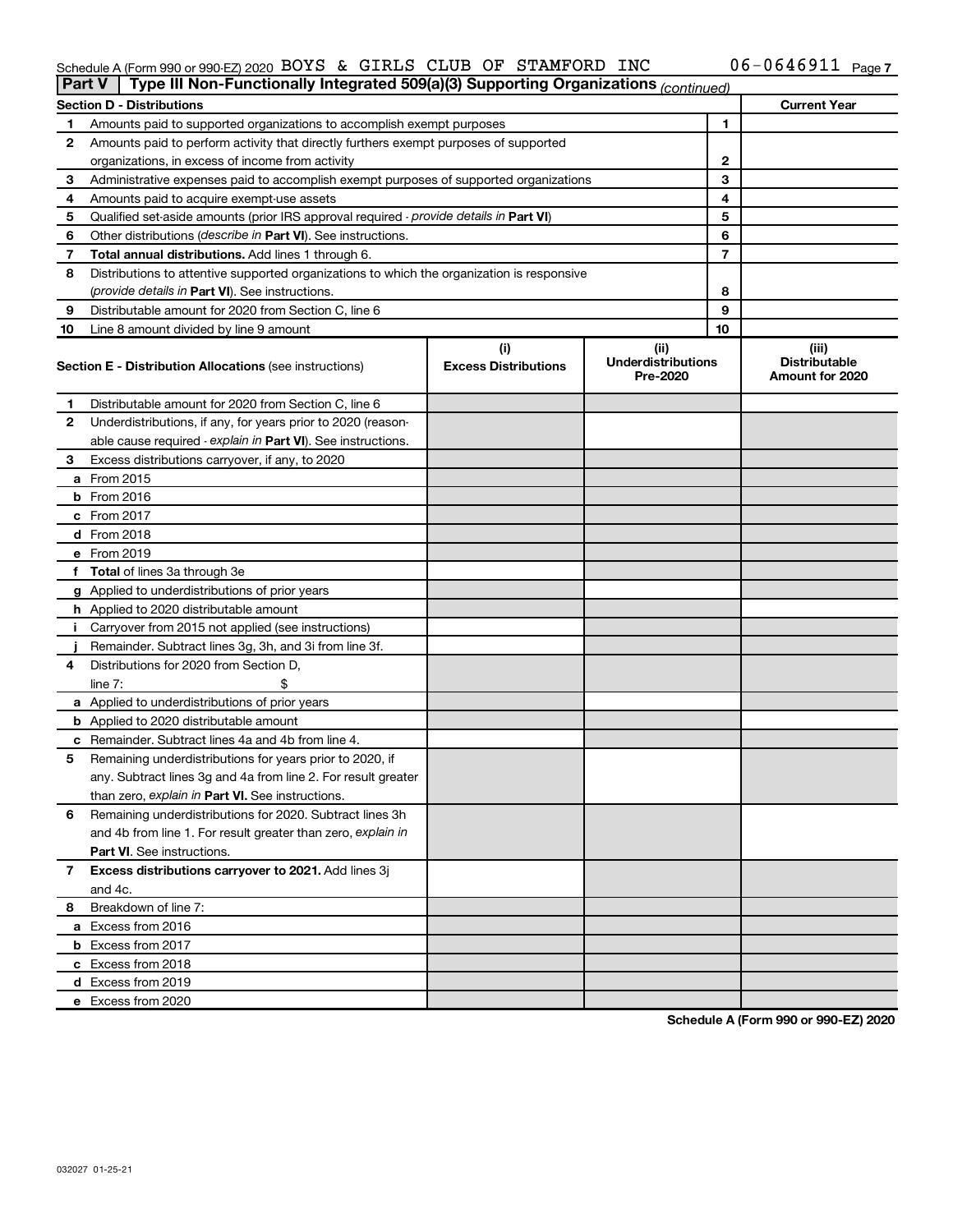|                | Schedule A (Form 990 or 990-EZ) 2020 BOYS & GIRLS CLUB OF STAMFORD INC                                                                                                                                                                                                                  |  |  | $06 - 0646911$ Page 8                                                                                                                                                                                                                                                                            |
|----------------|-----------------------------------------------------------------------------------------------------------------------------------------------------------------------------------------------------------------------------------------------------------------------------------------|--|--|--------------------------------------------------------------------------------------------------------------------------------------------------------------------------------------------------------------------------------------------------------------------------------------------------|
| <b>Part VI</b> | Supplemental Information. Provide the explanations required by Part II, line 10; Part II, line 17a or 17b; Part III, line 12;<br>Section D, lines 5, 6, and 8; and Part V, Section E, lines 2, 5, and 6. Also complete this part for any additional information.<br>(See instructions.) |  |  | Part IV, Section A, lines 1, 2, 3b, 3c, 4b, 4c, 5a, 6, 9a, 9b, 9c, 11a, 11b, and 11c; Part IV, Section B, lines 1 and 2; Part IV, Section C,<br>line 1; Part IV, Section D, lines 2 and 3; Part IV, Section E, lines 1c, 2a, 2b, 3a, and 3b; Part V, line 1; Part V, Section B, line 1e; Part V, |
|                |                                                                                                                                                                                                                                                                                         |  |  |                                                                                                                                                                                                                                                                                                  |
|                |                                                                                                                                                                                                                                                                                         |  |  |                                                                                                                                                                                                                                                                                                  |
|                |                                                                                                                                                                                                                                                                                         |  |  |                                                                                                                                                                                                                                                                                                  |
|                |                                                                                                                                                                                                                                                                                         |  |  |                                                                                                                                                                                                                                                                                                  |
|                |                                                                                                                                                                                                                                                                                         |  |  |                                                                                                                                                                                                                                                                                                  |
|                |                                                                                                                                                                                                                                                                                         |  |  |                                                                                                                                                                                                                                                                                                  |
|                |                                                                                                                                                                                                                                                                                         |  |  |                                                                                                                                                                                                                                                                                                  |
|                |                                                                                                                                                                                                                                                                                         |  |  |                                                                                                                                                                                                                                                                                                  |
|                |                                                                                                                                                                                                                                                                                         |  |  |                                                                                                                                                                                                                                                                                                  |
|                |                                                                                                                                                                                                                                                                                         |  |  |                                                                                                                                                                                                                                                                                                  |
|                |                                                                                                                                                                                                                                                                                         |  |  |                                                                                                                                                                                                                                                                                                  |
|                |                                                                                                                                                                                                                                                                                         |  |  |                                                                                                                                                                                                                                                                                                  |
|                |                                                                                                                                                                                                                                                                                         |  |  |                                                                                                                                                                                                                                                                                                  |
|                |                                                                                                                                                                                                                                                                                         |  |  |                                                                                                                                                                                                                                                                                                  |
|                |                                                                                                                                                                                                                                                                                         |  |  |                                                                                                                                                                                                                                                                                                  |
|                |                                                                                                                                                                                                                                                                                         |  |  |                                                                                                                                                                                                                                                                                                  |
|                |                                                                                                                                                                                                                                                                                         |  |  |                                                                                                                                                                                                                                                                                                  |
|                |                                                                                                                                                                                                                                                                                         |  |  |                                                                                                                                                                                                                                                                                                  |
|                |                                                                                                                                                                                                                                                                                         |  |  |                                                                                                                                                                                                                                                                                                  |
|                |                                                                                                                                                                                                                                                                                         |  |  |                                                                                                                                                                                                                                                                                                  |
|                |                                                                                                                                                                                                                                                                                         |  |  |                                                                                                                                                                                                                                                                                                  |
|                |                                                                                                                                                                                                                                                                                         |  |  |                                                                                                                                                                                                                                                                                                  |
|                |                                                                                                                                                                                                                                                                                         |  |  |                                                                                                                                                                                                                                                                                                  |
|                |                                                                                                                                                                                                                                                                                         |  |  |                                                                                                                                                                                                                                                                                                  |
|                |                                                                                                                                                                                                                                                                                         |  |  |                                                                                                                                                                                                                                                                                                  |
|                |                                                                                                                                                                                                                                                                                         |  |  |                                                                                                                                                                                                                                                                                                  |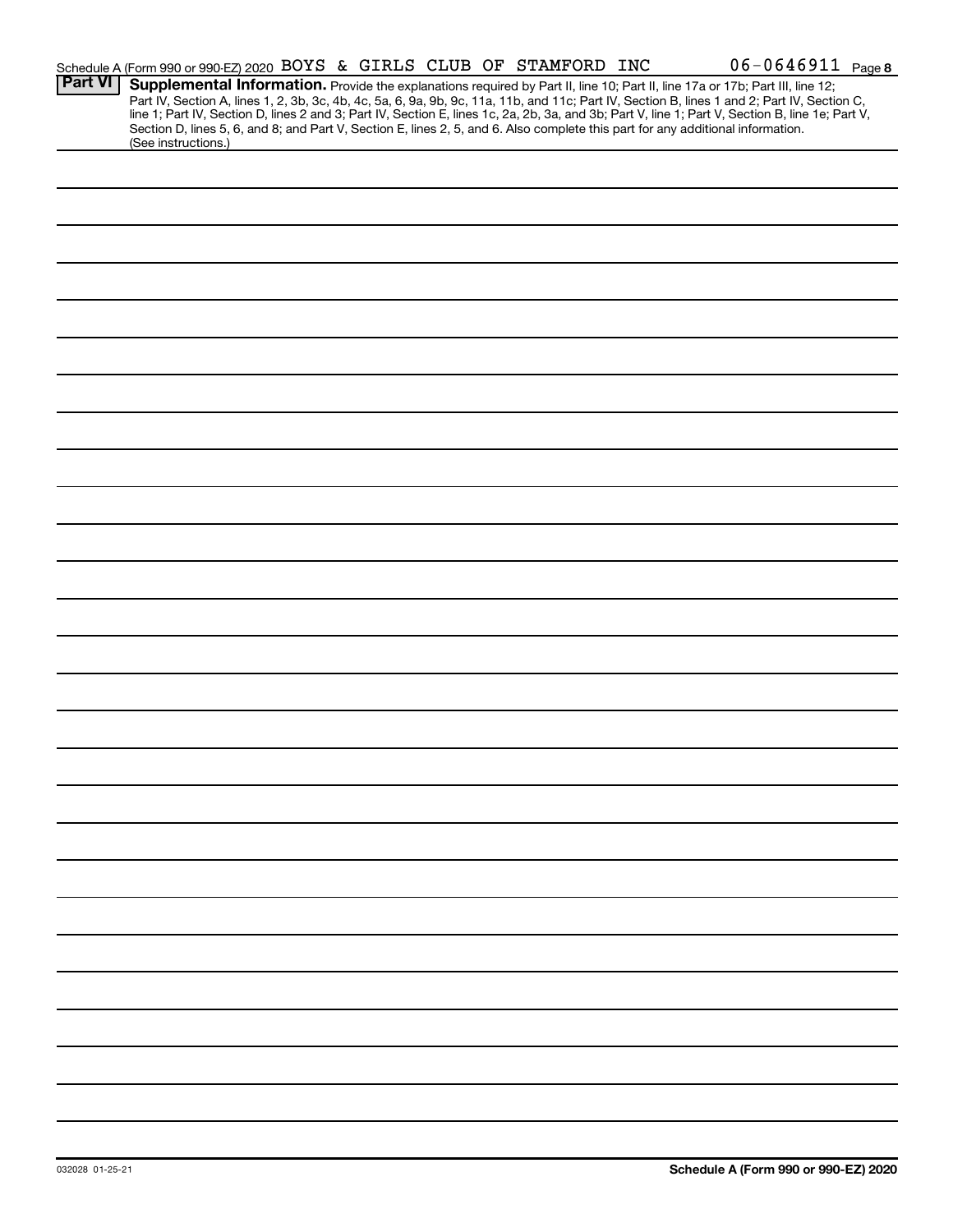023171 04-01-20

### **Identification of Excess Contributions Included on Part II, Line 5 Schedule A <sup>2020</sup>**

### **\*\* Do Not File \*\* \*\*\* Not Open to Public Inspection \*\*\***

| <b>Contributor's Name</b>                                 | Total<br><b>Contributions</b> | <b>Excess</b><br><b>Contributions</b> |
|-----------------------------------------------------------|-------------------------------|---------------------------------------|
| GARY WENDT                                                | 1,025,000.                    | 720,595.                              |
| VINCE AND LINDA MCMAHON FAMILY FOUNDATION                 | 600,000.                      | 295,595.                              |
|                                                           |                               |                                       |
|                                                           |                               |                                       |
|                                                           |                               |                                       |
|                                                           |                               |                                       |
|                                                           |                               |                                       |
|                                                           |                               |                                       |
|                                                           |                               |                                       |
|                                                           |                               |                                       |
|                                                           |                               |                                       |
|                                                           |                               |                                       |
|                                                           |                               |                                       |
|                                                           |                               |                                       |
|                                                           |                               |                                       |
|                                                           |                               |                                       |
|                                                           |                               |                                       |
|                                                           |                               |                                       |
|                                                           |                               |                                       |
|                                                           |                               |                                       |
|                                                           |                               |                                       |
|                                                           |                               |                                       |
|                                                           |                               |                                       |
| Total Excess Contributions to Schedule A, Part II, Line 5 |                               | 1,016,190.                            |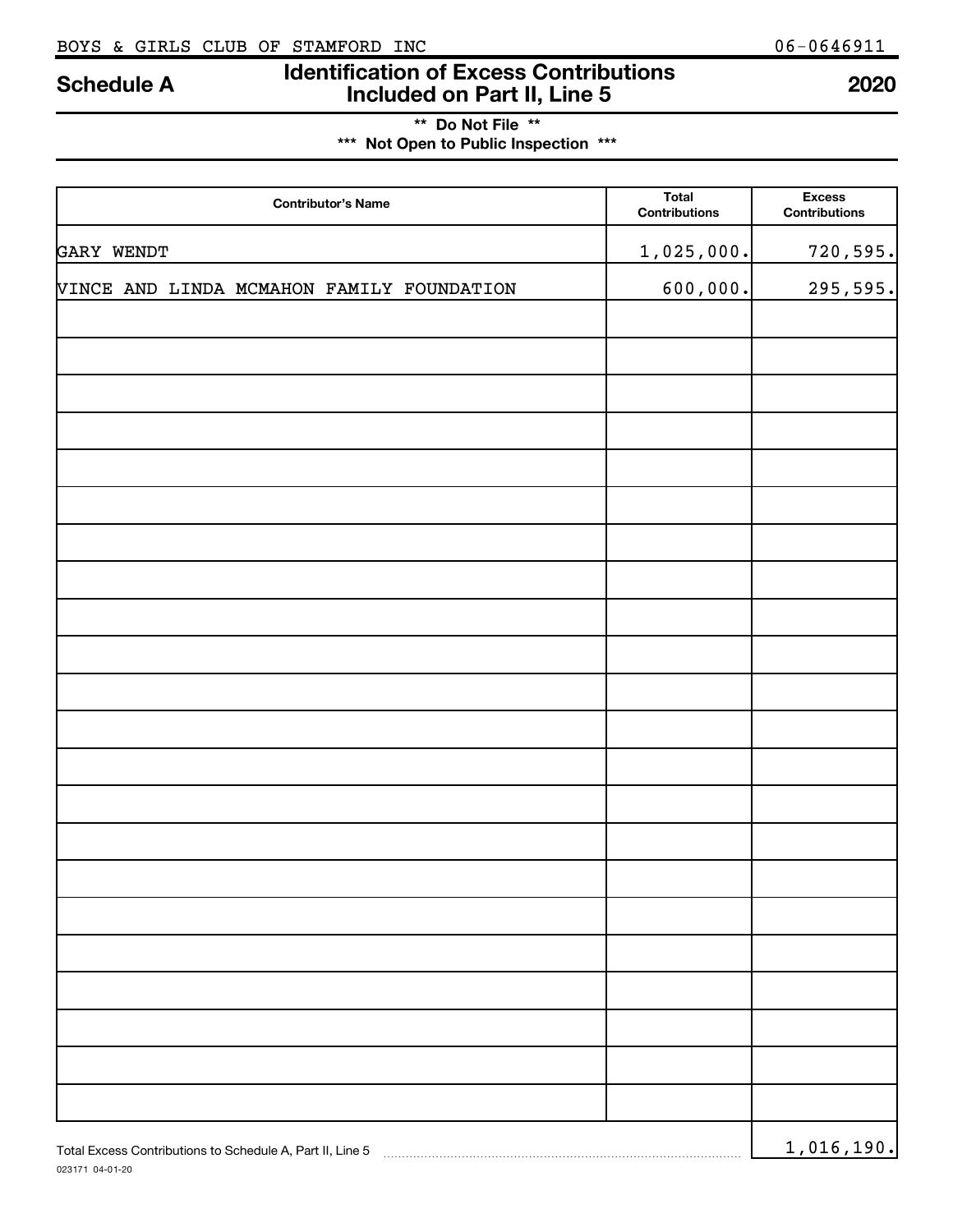### **Schedule B Schedule of Contributors**

**or 990-PF) | Attach to Form 990, Form 990-EZ, or Form 990-PF. | Go to www.irs.gov/Form990 for the latest information.** OMB No. 1545-0047

**2020**

**Employer identification number**

| Name of the organization       | <b>Employer identification num</b>                                        |            |
|--------------------------------|---------------------------------------------------------------------------|------------|
|                                | BOYS & GIRLS CLUB OF STAMFORD INC                                         | 06-0646911 |
| Organization type (check one): |                                                                           |            |
| Filers of:                     | Section:                                                                  |            |
| Form 990 or 990-EZ             | $\lfloor x \rfloor$ 501(c)( 3) (enter number) organization                |            |
|                                | 4947(a)(1) nonexempt charitable trust not treated as a private foundation |            |
|                                | 527 political organization                                                |            |
| Form 990-PF                    | 501(c)(3) exempt private foundation                                       |            |
|                                | 4947(a)(1) nonexempt charitable trust treated as a private foundation     |            |
|                                | 501(c)(3) taxable private foundation                                      |            |

Check if your organization is covered by the General Rule or a Special Rule.

#### **Note:**  Only a section 501(c)(7), (8), or (10) organization can check boxes for both the General Rule and a Special Rule. See instructions.

#### **General Rule**

 $\Box$ 

 $\Box$ 

For an organization filing Form 990, 990-EZ, or 990-PF that received, during the year, contributions totaling \$5,000 or more (in money or property) from any one contributor. Complete Parts I and II. See instructions for determining a contributor's total contributions.

#### **Special Rules**

- any one contributor, during the year, total contributions of the greater of (1) \$5,000; or (2) 2% of the amount on (i) Form 990, Part VIII, line 1h;  $\boxed{\text{X}}$  For an organization described in section 501(c)(3) filing Form 990 or 990-EZ that met the 33 1/3% support test of the regulations under sections 509(a)(1) and 170(b)(1)(A)(vi), that checked Schedule A (Form 990 or 990-EZ), Part II, line 13, 16a, or 16b, and that received from or (ii) Form 990-EZ, line 1. Complete Parts I and II.
- For an organization described in section 501(c)(7), (8), or (10) filing Form 990 or 990-EZ that received from any one contributor, during the year, total contributions of more than \$1,000 exclusively for religious, charitable, scientific, literary, or educational purposes, or for the prevention of cruelty to children or animals. Complete Parts I (entering "N/A" in column (b) instead of the contributor name and address), II, and III.  $\Box$

purpose. Don't complete any of the parts unless the General Rule applies to this organization because it received nonexclusively year, contributions exclusively for religious, charitable, etc., purposes, but no such contributions totaled more than \$1,000. If this box is checked, enter here the total contributions that were received during the year for an exclusively religious, charitable, etc., For an organization described in section 501(c)(7), (8), or (10) filing Form 990 or 990-EZ that received from any one contributor, during the religious, charitable, etc., contributions totaling \$5,000 or more during the year  $~\ldots\ldots\ldots\ldots\ldots\ldots\ldots\ldots\blacktriangleright~$ \$

**Caution:**  An organization that isn't covered by the General Rule and/or the Special Rules doesn't file Schedule B (Form 990, 990-EZ, or 990-PF),  **must** but it answer "No" on Part IV, line 2, of its Form 990; or check the box on line H of its Form 990-EZ or on its Form 990-PF, Part I, line 2, to certify that it doesn't meet the filing requirements of Schedule B (Form 990, 990-EZ, or 990-PF).

**For Paperwork Reduction Act Notice, see the instructions for Form 990, 990-EZ, or 990-PF. Schedule B (Form 990, 990-EZ, or 990-PF) (2020)** LHA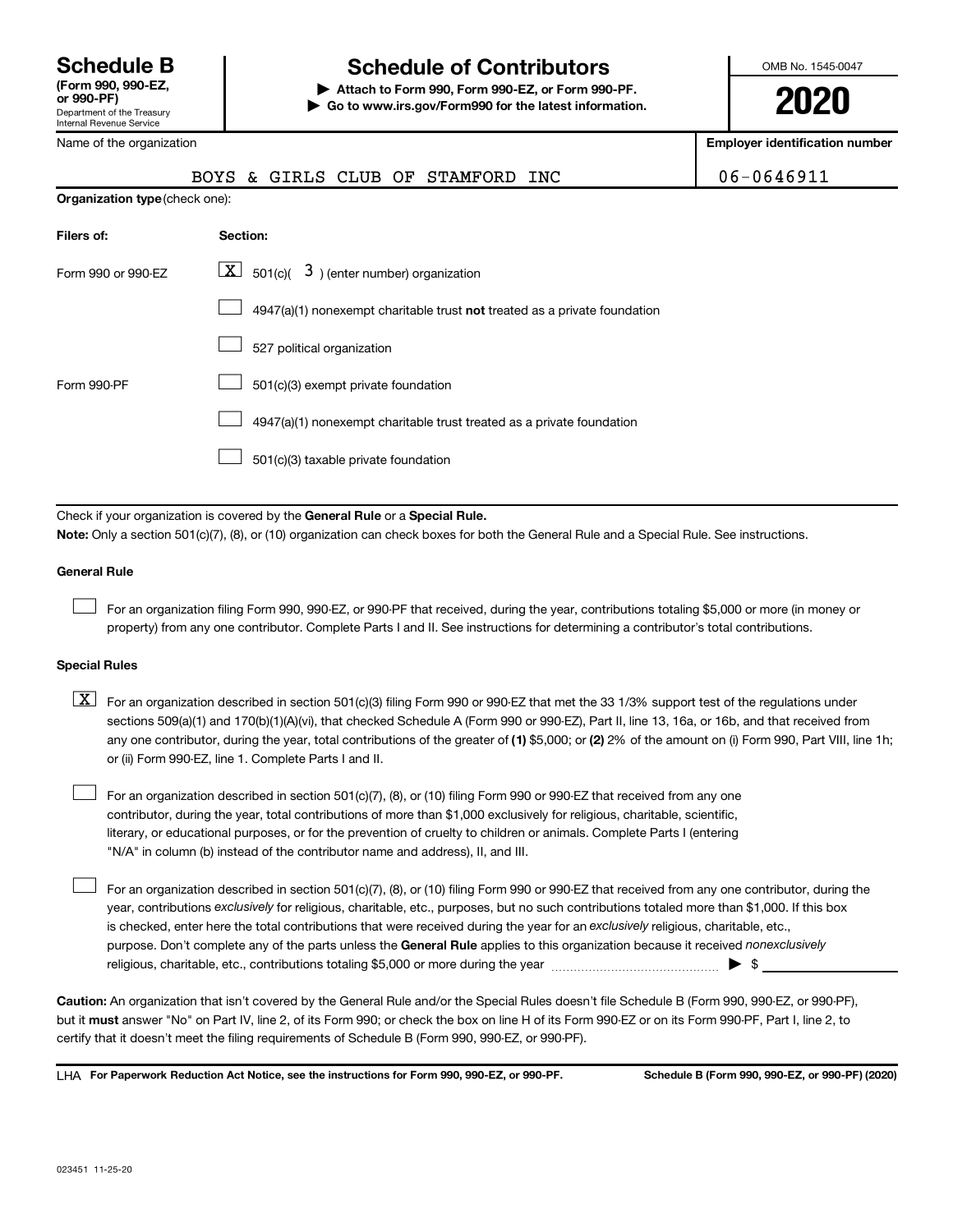**Employer identification number**

### BOYS & GIRLS CLUB OF STAMFORD INC 06-0646911

**Part I** Contributors (see instructions). Use duplicate copies of Part I if additional space is needed.

| (a)        | (b)                                                                                                          | (c)                               | (d)                                                                                                              |
|------------|--------------------------------------------------------------------------------------------------------------|-----------------------------------|------------------------------------------------------------------------------------------------------------------|
| No.        | Name, address, and ZIP + 4                                                                                   | <b>Total contributions</b>        | Type of contribution                                                                                             |
| 1          | STATE OF CONNECTICUT<br>165 CAPITOL AVE<br>HARTFORD, CT 06106                                                | 17,783.<br>\$                     | $\overline{\text{X}}$<br>Person<br>Payroll<br>Noncash<br>(Complete Part II for<br>noncash contributions.)        |
| (a)<br>No. | (b)<br>Name, address, and ZIP + 4                                                                            | (c)<br><b>Total contributions</b> | (d)<br>Type of contribution                                                                                      |
| 2          | CITY OF STAMFORD                                                                                             |                                   | $\overline{\text{X}}$<br>Person                                                                                  |
|            | 888 WASHINGTON BLVD<br>STAMFORD, CT 06901                                                                    | 414,967.<br>\$                    | Payroll<br>Noncash<br>(Complete Part II for<br>noncash contributions.)                                           |
| (a)<br>No. | (b)<br>Name, address, and ZIP + 4                                                                            | (c)<br><b>Total contributions</b> | (d)<br>Type of contribution                                                                                      |
| 3          | OFFICE OF JUSTICE<br>810 7TH ST NW<br>WASHINGTON, DC 20531                                                   | 88,516.<br>\$                     | $\overline{\text{X}}$<br>Person<br>Payroll<br>Noncash<br>(Complete Part II for<br>noncash contributions.)        |
| (a)<br>No. | (b)<br>Name, address, and ZIP + 4                                                                            | (c)<br><b>Total contributions</b> | (d)<br>Type of contribution                                                                                      |
| 4          | SMALL BUSINESS ADMINISTRATION<br>409<br>THIRD STREET<br>SW<br>WASHINGTON, DC 20024                           | 352,383.<br>\$                    | $\overline{\text{X}}$<br>Person<br>Payroll<br><b>Noncash</b><br>(Complete Part II for<br>noncash contributions.) |
| (a)<br>No. | (b)<br>Name, address, and ZIP + 4                                                                            | (c)<br><b>Total contributions</b> | (d)<br>Type of contribution                                                                                      |
| 5          | <b>U.S DEPARTMENT OF HOUSING AND URBAN</b><br><b>DEVELOPMENT</b><br>7TH ST SW<br>451<br>WASHINGTON, DC 20410 | 224,820.<br>\$                    | $\overline{\text{X}}$<br>Person<br>Payroll<br><b>Noncash</b><br>(Complete Part II for<br>noncash contributions.) |
| (a)<br>No. | (b)<br>Name, address, and ZIP + 4                                                                            | (c)<br><b>Total contributions</b> | (d)<br>Type of contribution                                                                                      |
|            |                                                                                                              | \$                                | Person<br>Payroll<br><b>Noncash</b><br>(Complete Part II for<br>noncash contributions.)                          |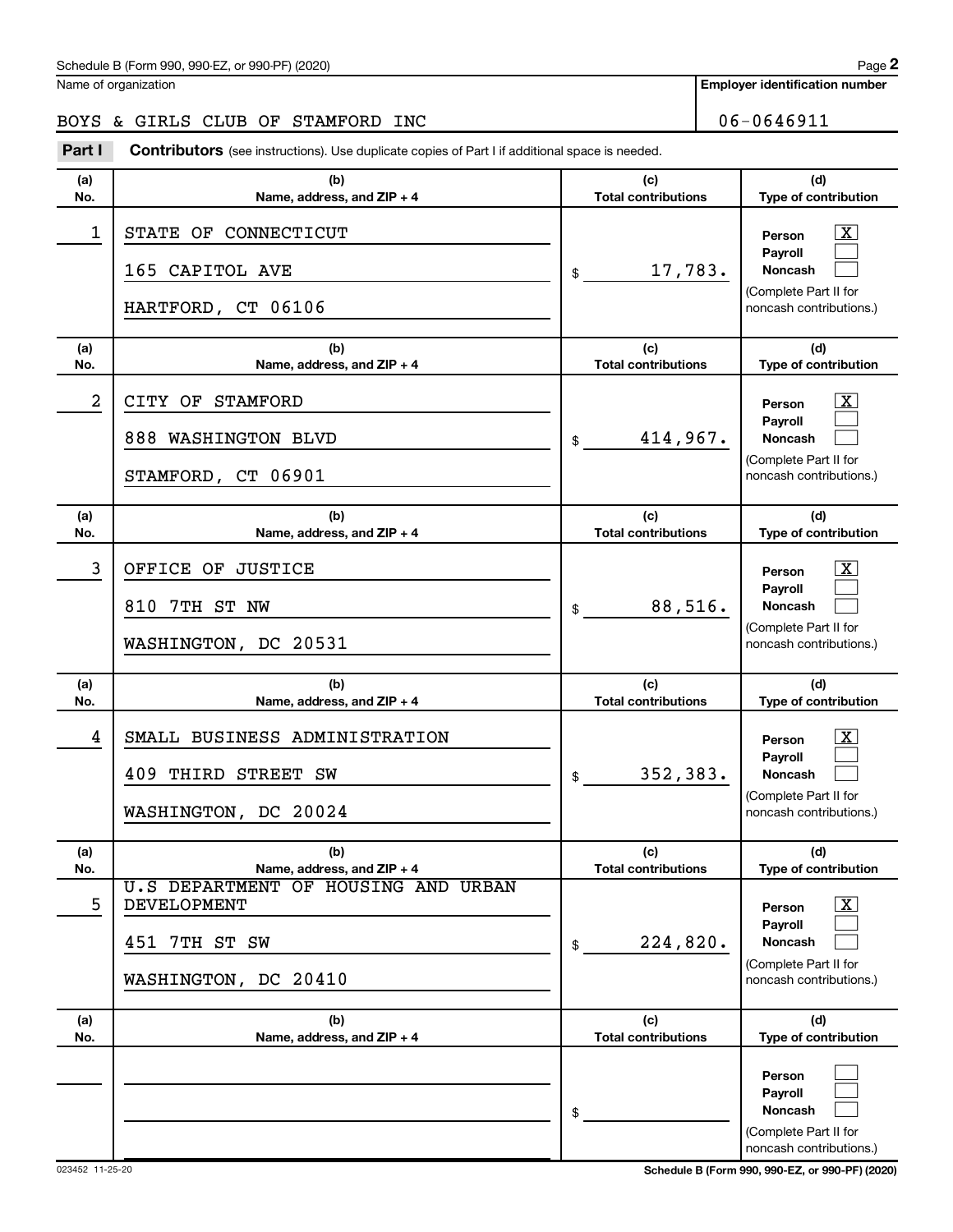Name of organization

**Employer identification number**

### BOYS & GIRLS CLUB OF STAMFORD INC 06-0646911

Part II Noncash Property (see instructions). Use duplicate copies of Part II if additional space is needed.

| (a)<br>No.<br>from<br>Part I | (b)<br>Description of noncash property given | (c)<br>FMV (or estimate)<br>(See instructions.) | (d)<br>Date received |
|------------------------------|----------------------------------------------|-------------------------------------------------|----------------------|
|                              |                                              |                                                 |                      |
|                              |                                              | $$\mathbb{S}$$                                  |                      |
| (a)<br>No.<br>from<br>Part I | (b)<br>Description of noncash property given | (c)<br>FMV (or estimate)<br>(See instructions.) | (d)<br>Date received |
|                              |                                              |                                                 |                      |
|                              |                                              | $$\mathbb{S}$$                                  |                      |
| (a)<br>No.<br>from<br>Part I | (b)<br>Description of noncash property given | (c)<br>FMV (or estimate)<br>(See instructions.) | (d)<br>Date received |
|                              |                                              |                                                 |                      |
|                              |                                              | \$                                              |                      |
| (a)<br>No.<br>from<br>Part I | (b)<br>Description of noncash property given | (c)<br>FMV (or estimate)<br>(See instructions.) | (d)<br>Date received |
|                              |                                              |                                                 |                      |
|                              |                                              | $\$$                                            |                      |
| (a)<br>No.<br>from<br>Part I | (b)<br>Description of noncash property given | (c)<br>FMV (or estimate)<br>(See instructions.) | (d)<br>Date received |
|                              |                                              |                                                 |                      |
|                              |                                              | $\$$                                            |                      |
| (a)<br>No.<br>from<br>Part I | (b)<br>Description of noncash property given | (c)<br>FMV (or estimate)<br>(See instructions.) | (d)<br>Date received |
|                              |                                              |                                                 |                      |
|                              |                                              | \$                                              |                      |

023453 11-25-20 **Schedule B (Form 990, 990-EZ, or 990-PF) (2020)**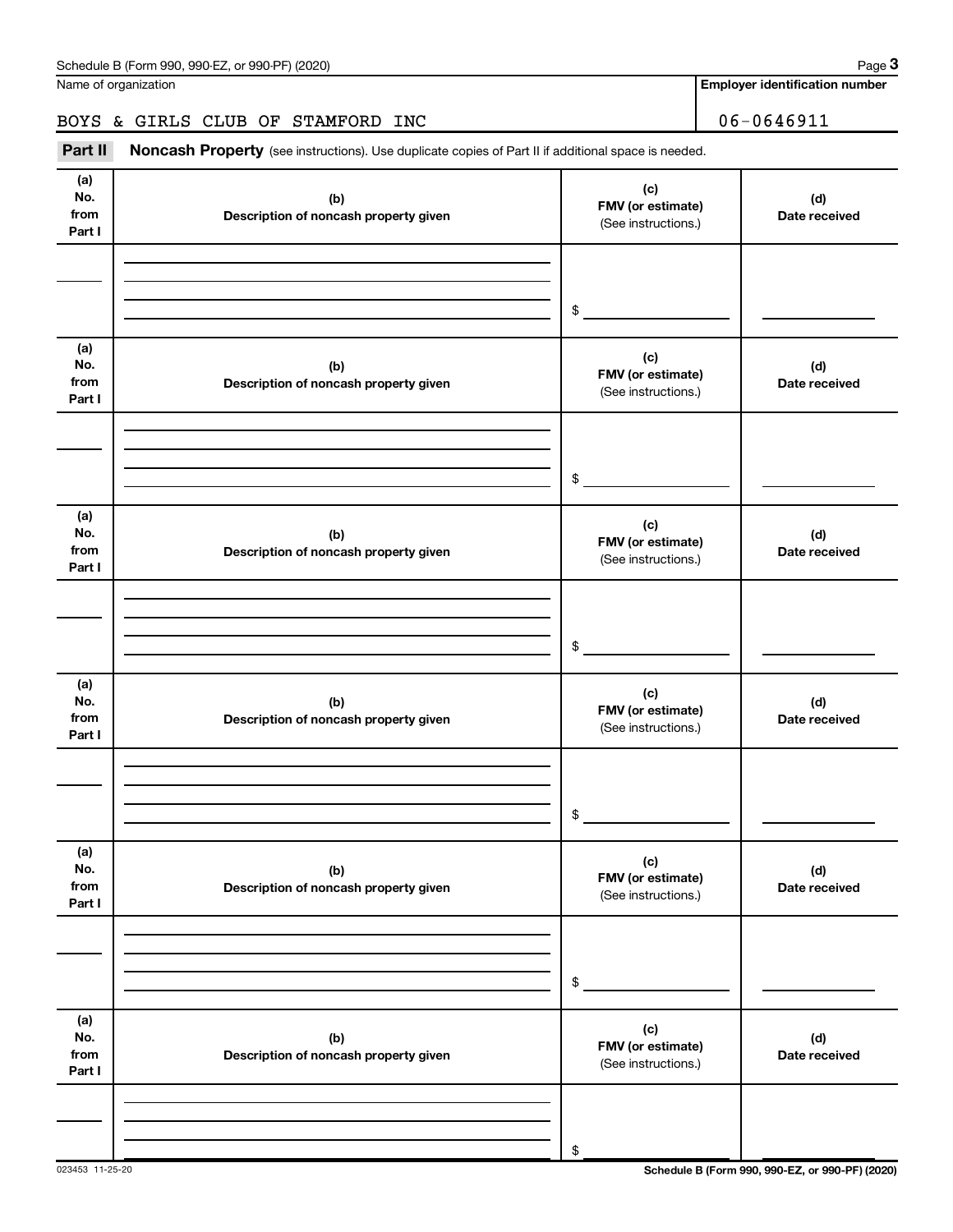|                           | Schedule B (Form 990, 990-EZ, or 990-PF) (2020)                                                                                                                                                                                                                                                 |                      | Page 4                                                                                                                                                         |  |  |
|---------------------------|-------------------------------------------------------------------------------------------------------------------------------------------------------------------------------------------------------------------------------------------------------------------------------------------------|----------------------|----------------------------------------------------------------------------------------------------------------------------------------------------------------|--|--|
| Name of organization      |                                                                                                                                                                                                                                                                                                 |                      | <b>Employer identification number</b>                                                                                                                          |  |  |
| BOYS                      | & GIRLS CLUB OF STAMFORD INC                                                                                                                                                                                                                                                                    |                      | 06-0646911                                                                                                                                                     |  |  |
| Part III                  | from any one contributor. Complete columns (a) through (e) and the following line entry. For organizations<br>completing Part III, enter the total of exclusively religious, charitable, etc., contributions of \$1,000 or less for the year. (Enter this info. once.) $\blacktriangleright$ \$ |                      | Exclusively religious, charitable, etc., contributions to organizations described in section 501(c)(7), (8), or (10) that total more than \$1,000 for the year |  |  |
|                           | Use duplicate copies of Part III if additional space is needed.                                                                                                                                                                                                                                 |                      |                                                                                                                                                                |  |  |
| (a) No.<br>from<br>Part I | (b) Purpose of gift                                                                                                                                                                                                                                                                             | (c) Use of gift      | (d) Description of how gift is held                                                                                                                            |  |  |
|                           |                                                                                                                                                                                                                                                                                                 |                      |                                                                                                                                                                |  |  |
|                           |                                                                                                                                                                                                                                                                                                 |                      |                                                                                                                                                                |  |  |
|                           |                                                                                                                                                                                                                                                                                                 | (e) Transfer of gift |                                                                                                                                                                |  |  |
|                           | Transferee's name, address, and ZIP + 4                                                                                                                                                                                                                                                         |                      | Relationship of transferor to transferee                                                                                                                       |  |  |
|                           |                                                                                                                                                                                                                                                                                                 |                      |                                                                                                                                                                |  |  |
| (a) No.<br>from<br>Part I | (b) Purpose of gift                                                                                                                                                                                                                                                                             | (c) Use of gift      | (d) Description of how gift is held                                                                                                                            |  |  |
|                           |                                                                                                                                                                                                                                                                                                 |                      |                                                                                                                                                                |  |  |
|                           |                                                                                                                                                                                                                                                                                                 |                      |                                                                                                                                                                |  |  |
|                           |                                                                                                                                                                                                                                                                                                 | (e) Transfer of gift |                                                                                                                                                                |  |  |
|                           | Transferee's name, address, and ZIP + 4                                                                                                                                                                                                                                                         |                      | Relationship of transferor to transferee                                                                                                                       |  |  |
|                           |                                                                                                                                                                                                                                                                                                 |                      |                                                                                                                                                                |  |  |
| (a) No.<br>from<br>Part I | (b) Purpose of gift                                                                                                                                                                                                                                                                             | (c) Use of gift      | (d) Description of how gift is held                                                                                                                            |  |  |
|                           |                                                                                                                                                                                                                                                                                                 |                      |                                                                                                                                                                |  |  |
|                           |                                                                                                                                                                                                                                                                                                 |                      |                                                                                                                                                                |  |  |
|                           |                                                                                                                                                                                                                                                                                                 | (e) Transfer of gift |                                                                                                                                                                |  |  |
|                           | Transferee's name, address, and ZIP + 4                                                                                                                                                                                                                                                         |                      | Relationship of transferor to transferee                                                                                                                       |  |  |
|                           |                                                                                                                                                                                                                                                                                                 |                      |                                                                                                                                                                |  |  |
| (a) No.<br>from           |                                                                                                                                                                                                                                                                                                 |                      |                                                                                                                                                                |  |  |
| Part I                    | (b) Purpose of gift                                                                                                                                                                                                                                                                             | (c) Use of gift      | (d) Description of how gift is held                                                                                                                            |  |  |
|                           |                                                                                                                                                                                                                                                                                                 |                      |                                                                                                                                                                |  |  |
|                           |                                                                                                                                                                                                                                                                                                 | (e) Transfer of gift |                                                                                                                                                                |  |  |
|                           | Transferee's name, address, and ZIP + 4                                                                                                                                                                                                                                                         |                      | Relationship of transferor to transferee                                                                                                                       |  |  |
|                           |                                                                                                                                                                                                                                                                                                 |                      |                                                                                                                                                                |  |  |
|                           |                                                                                                                                                                                                                                                                                                 |                      |                                                                                                                                                                |  |  |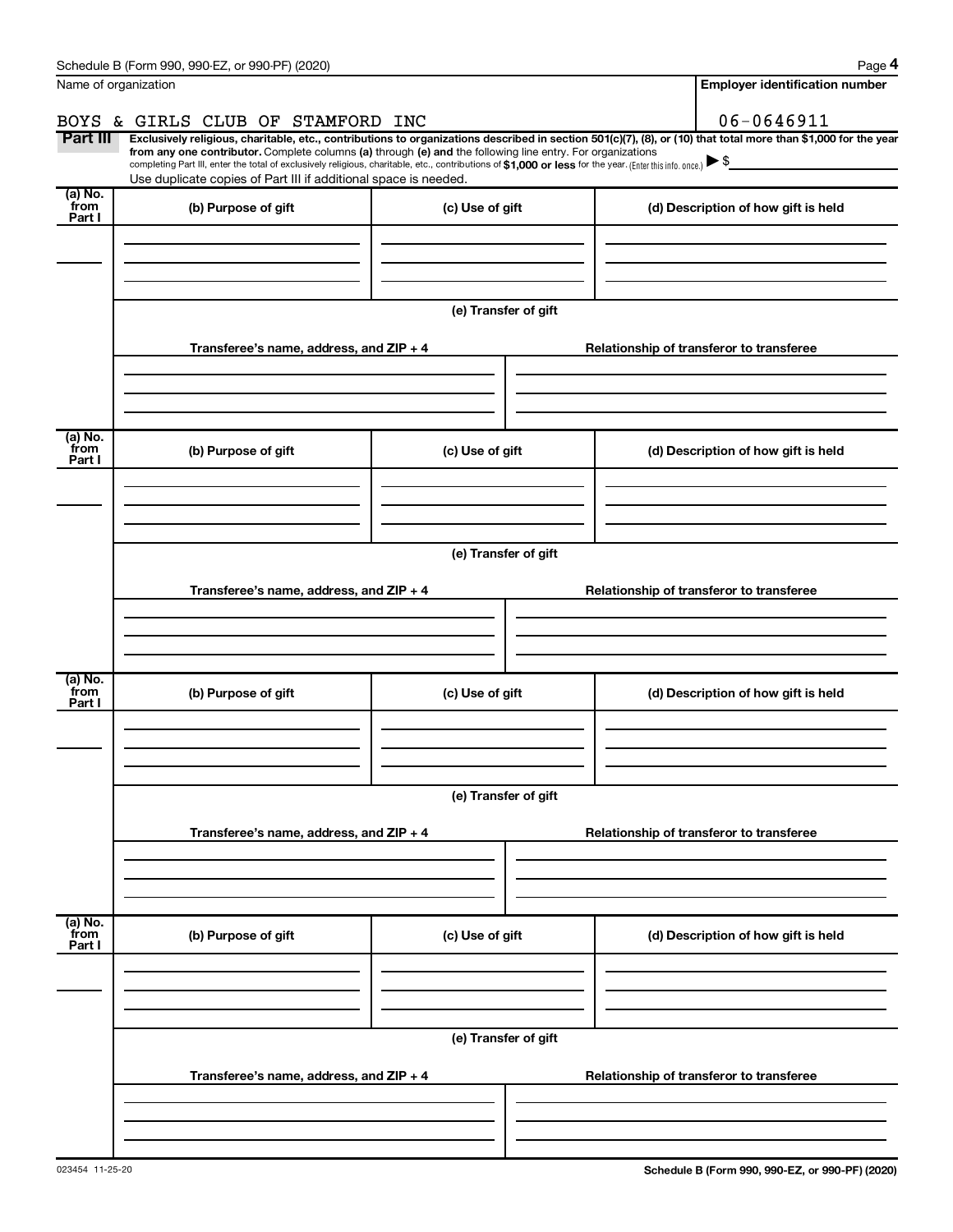| (Form 990) |  |
|------------|--|
|------------|--|

032051 12-01-20

# **SCHEDULE D Supplemental Financial Statements**<br> **Form 990 2020**<br> **Part IV** line 6.7.8.9.10, 11a, 11b, 11d, 11d, 11d, 11d, 11d, 12a, 0r, 12b

**(Form 990) | Complete if the organization answered "Yes" on Form 990, Part IV, line 6, 7, 8, 9, 10, 11a, 11b, 11c, 11d, 11e, 11f, 12a, or 12b.**



Department of the Treasury Internal Revenue Service

**| Attach to Form 990. |Go to www.irs.gov/Form990 for instructions and the latest information.**

|              | Name of the organization<br>BOYS & GIRLS CLUB OF STAMFORD INC                                                                                  | <b>Employer identification number</b><br>06-0646911 |
|--------------|------------------------------------------------------------------------------------------------------------------------------------------------|-----------------------------------------------------|
| Part I       | Organizations Maintaining Donor Advised Funds or Other Similar Funds or Accounts. Complete if the                                              |                                                     |
|              | organization answered "Yes" on Form 990, Part IV, line 6.                                                                                      |                                                     |
|              | (a) Donor advised funds                                                                                                                        | (b) Funds and other accounts                        |
| 1            |                                                                                                                                                |                                                     |
| 2            | Aggregate value of contributions to (during year)                                                                                              |                                                     |
| З            | Aggregate value of grants from (during year)                                                                                                   |                                                     |
| 4            |                                                                                                                                                |                                                     |
| 5            | Did the organization inform all donors and donor advisors in writing that the assets held in donor advised funds                               |                                                     |
|              |                                                                                                                                                | <b>No</b><br>Yes                                    |
| 6            | Did the organization inform all grantees, donors, and donor advisors in writing that grant funds can be used only                              |                                                     |
|              | for charitable purposes and not for the benefit of the donor or donor advisor, or for any other purpose conferring                             |                                                     |
|              | impermissible private benefit?                                                                                                                 | Yes<br>No                                           |
| Part II      | Conservation Easements. Complete if the organization answered "Yes" on Form 990, Part IV, line 7.                                              |                                                     |
|              | Purpose(s) of conservation easements held by the organization (check all that apply).                                                          |                                                     |
|              | Preservation of land for public use (for example, recreation or education)                                                                     | Preservation of a historically important land area  |
|              | Protection of natural habitat<br>Preservation of a certified historic structure                                                                |                                                     |
|              | Preservation of open space                                                                                                                     |                                                     |
| 2            | Complete lines 2a through 2d if the organization held a qualified conservation contribution in the form of a conservation easement on the last |                                                     |
|              | day of the tax year.                                                                                                                           | Held at the End of the Tax Year                     |
| а            |                                                                                                                                                | 2a                                                  |
|              | Total acreage restricted by conservation easements [11] [12] Total acreage restricted by conservation easements                                | 2b                                                  |
| с            |                                                                                                                                                | 2c                                                  |
| d            | Number of conservation easements included in (c) acquired after 7/25/06, and not on a historic structure                                       |                                                     |
|              |                                                                                                                                                | 2d                                                  |
| 3            | Number of conservation easements modified, transferred, released, extinguished, or terminated by the organization during the tax               |                                                     |
|              | vear                                                                                                                                           |                                                     |
| 4            | Number of states where property subject to conservation easement is located >                                                                  |                                                     |
| 5            | Does the organization have a written policy regarding the periodic monitoring, inspection, handling of                                         |                                                     |
|              | violations, and enforcement of the conservation easements it holds?                                                                            | Yes<br><b>No</b>                                    |
| 6            | Staff and volunteer hours devoted to monitoring, inspecting, handling of violations, and enforcing conservation easements during the year      |                                                     |
|              |                                                                                                                                                |                                                     |
| 7            | Amount of expenses incurred in monitoring, inspecting, handling of violations, and enforcing conservation easements during the year            |                                                     |
|              | $\blacktriangleright$ \$                                                                                                                       |                                                     |
| 8            | Does each conservation easement reported on line 2(d) above satisfy the requirements of section 170(h)(4)(B)(i)                                | Yes<br>No                                           |
|              | In Part XIII, describe how the organization reports conservation easements in its revenue and expense statement and                            |                                                     |
|              | balance sheet, and include, if applicable, the text of the footnote to the organization's financial statements that describes the              |                                                     |
|              | organization's accounting for conservation easements.                                                                                          |                                                     |
| Part III     | Organizations Maintaining Collections of Art, Historical Treasures, or Other Similar Assets.                                                   |                                                     |
|              | Complete if the organization answered "Yes" on Form 990, Part IV, line 8.                                                                      |                                                     |
|              | 1a If the organization elected, as permitted under FASB ASC 958, not to report in its revenue statement and balance sheet works                |                                                     |
|              | of art, historical treasures, or other similar assets held for public exhibition, education, or research in furtherance of public              |                                                     |
|              | service, provide in Part XIII the text of the footnote to its financial statements that describes these items.                                 |                                                     |
| b            | If the organization elected, as permitted under FASB ASC 958, to report in its revenue statement and balance sheet works of                    |                                                     |
|              | art, historical treasures, or other similar assets held for public exhibition, education, or research in furtherance of public service,        |                                                     |
|              | provide the following amounts relating to these items:                                                                                         |                                                     |
|              |                                                                                                                                                | \$                                                  |
|              | (ii) Assets included in Form 990, Part X                                                                                                       | \$                                                  |
| $\mathbf{2}$ | If the organization received or held works of art, historical treasures, or other similar assets for financial gain, provide                   |                                                     |
|              | the following amounts required to be reported under FASB ASC 958 relating to these items:                                                      |                                                     |
|              |                                                                                                                                                | \$                                                  |
|              |                                                                                                                                                | $\blacktriangleright$ s                             |
|              | LHA For Paperwork Reduction Act Notice, see the Instructions for Form 990.                                                                     | Schedule D (Form 990) 2020                          |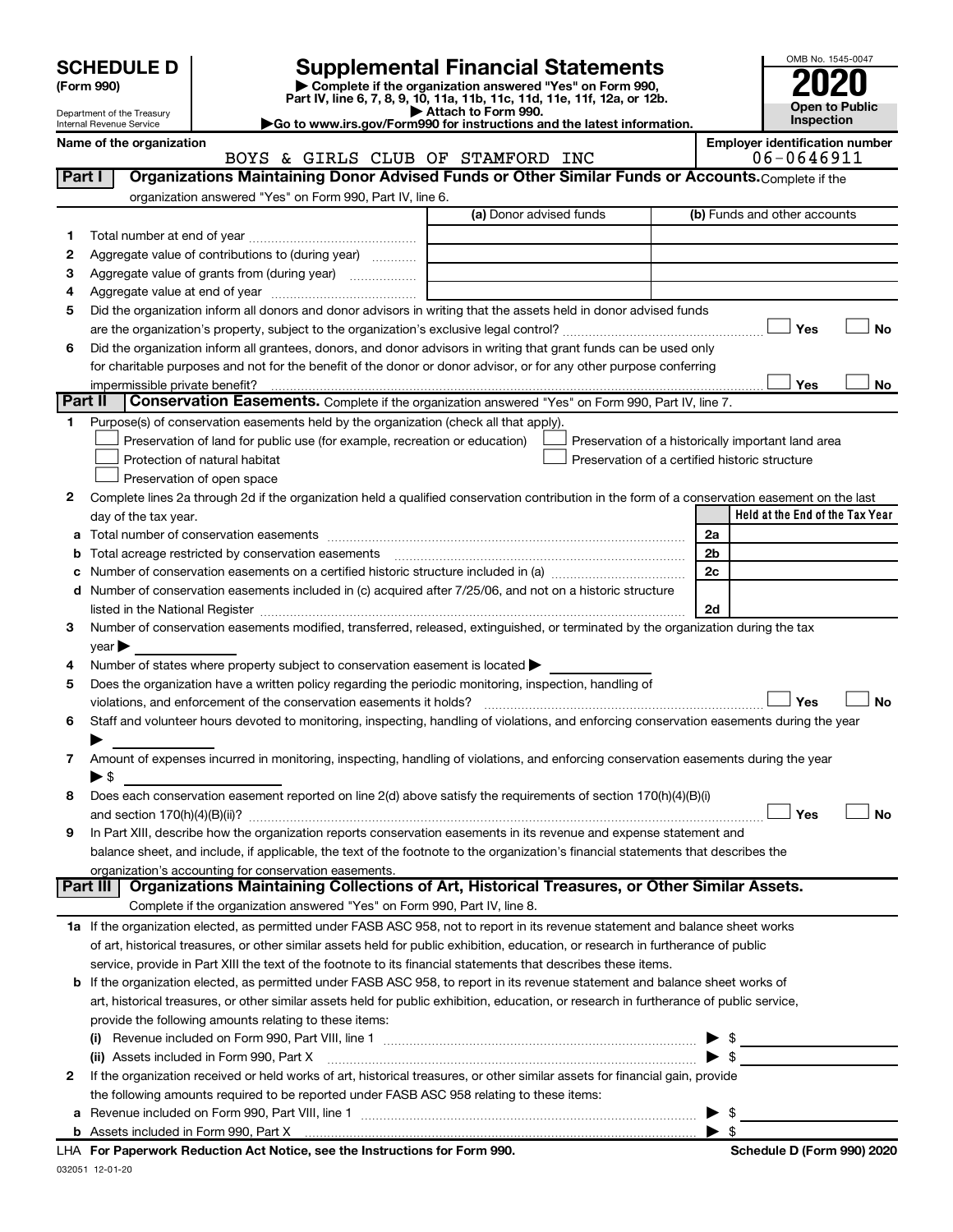|        | Schedule D (Form 990) 2020                                                                                                                                                                                                     | BOYS & GIRLS CLUB OF STAMFORD INC |   |                   |                                                                                                                                                                                                                               |            |                        | $06 - 0646911$ Page 2 |                |            |    |
|--------|--------------------------------------------------------------------------------------------------------------------------------------------------------------------------------------------------------------------------------|-----------------------------------|---|-------------------|-------------------------------------------------------------------------------------------------------------------------------------------------------------------------------------------------------------------------------|------------|------------------------|-----------------------|----------------|------------|----|
|        | Part III<br>Organizations Maintaining Collections of Art, Historical Treasures, or Other Similar Assets (continued)                                                                                                            |                                   |   |                   |                                                                                                                                                                                                                               |            |                        |                       |                |            |    |
| 3      | Using the organization's acquisition, accession, and other records, check any of the following that make significant use of its                                                                                                |                                   |   |                   |                                                                                                                                                                                                                               |            |                        |                       |                |            |    |
|        | collection items (check all that apply):                                                                                                                                                                                       |                                   |   |                   |                                                                                                                                                                                                                               |            |                        |                       |                |            |    |
| a      | Public exhibition                                                                                                                                                                                                              |                                   |   |                   | Loan or exchange program                                                                                                                                                                                                      |            |                        |                       |                |            |    |
| b      | Scholarly research                                                                                                                                                                                                             | e                                 |   |                   | Other and the contract of the contract of the contract of the contract of the contract of the contract of the contract of the contract of the contract of the contract of the contract of the contract of the contract of the |            |                        |                       |                |            |    |
| c      | Preservation for future generations                                                                                                                                                                                            |                                   |   |                   |                                                                                                                                                                                                                               |            |                        |                       |                |            |    |
| 4      | Provide a description of the organization's collections and explain how they further the organization's exempt purpose in Part XIII.                                                                                           |                                   |   |                   |                                                                                                                                                                                                                               |            |                        |                       |                |            |    |
| 5      | During the year, did the organization solicit or receive donations of art, historical treasures, or other similar assets                                                                                                       |                                   |   |                   |                                                                                                                                                                                                                               |            |                        |                       |                |            |    |
|        |                                                                                                                                                                                                                                |                                   |   |                   |                                                                                                                                                                                                                               |            |                        |                       | Yes            |            | No |
|        | <b>Part IV</b><br>Escrow and Custodial Arrangements. Complete if the organization answered "Yes" on Form 990, Part IV, line 9, or                                                                                              |                                   |   |                   |                                                                                                                                                                                                                               |            |                        |                       |                |            |    |
|        | reported an amount on Form 990, Part X, line 21.                                                                                                                                                                               |                                   |   |                   |                                                                                                                                                                                                                               |            |                        |                       |                |            |    |
|        | 1a Is the organization an agent, trustee, custodian or other intermediary for contributions or other assets not included                                                                                                       |                                   |   |                   |                                                                                                                                                                                                                               |            |                        |                       |                |            |    |
|        |                                                                                                                                                                                                                                |                                   |   |                   |                                                                                                                                                                                                                               |            |                        |                       | Yes            |            | No |
|        | b If "Yes," explain the arrangement in Part XIII and complete the following table:                                                                                                                                             |                                   |   |                   |                                                                                                                                                                                                                               |            |                        |                       |                |            |    |
|        |                                                                                                                                                                                                                                |                                   |   |                   |                                                                                                                                                                                                                               |            |                        |                       | Amount         |            |    |
|        | c Beginning balance measurements and the contract of the contract of the contract of the contract of the contract of the contract of the contract of the contract of the contract of the contract of the contract of the contr |                                   |   |                   |                                                                                                                                                                                                                               |            | 1c                     |                       |                |            |    |
|        |                                                                                                                                                                                                                                |                                   |   |                   |                                                                                                                                                                                                                               |            | 1d                     |                       |                |            |    |
|        | e Distributions during the year manufactured and continuum control of the control of the control of the state of the control of the control of the control of the control of the control of the control of the control of the  |                                   |   |                   |                                                                                                                                                                                                                               |            | 1e                     |                       |                |            |    |
|        | 2a Did the organization include an amount on Form 990, Part X, line 21, for escrow or custodial account liability?                                                                                                             |                                   |   |                   |                                                                                                                                                                                                                               |            | 1f                     |                       | Yes            |            | No |
|        | <b>b</b> If "Yes," explain the arrangement in Part XIII. Check here if the explanation has been provided on Part XIII                                                                                                          |                                   |   |                   |                                                                                                                                                                                                                               |            |                        |                       |                |            |    |
| Part V | Endowment Funds. Complete if the organization answered "Yes" on Form 990, Part IV, line 10.                                                                                                                                    |                                   |   |                   |                                                                                                                                                                                                                               |            |                        |                       |                |            |    |
|        |                                                                                                                                                                                                                                | (a) Current year                  |   | (b) Prior year    | (c) Two years back $\vert$ (d) Three years back $\vert$ (e) Four years back                                                                                                                                                   |            |                        |                       |                |            |    |
|        | <b>1a</b> Beginning of year balance                                                                                                                                                                                            | 1,707,522.                        |   | 1,707,522.        |                                                                                                                                                                                                                               | 1,707,522. |                        | 1,707,522.            |                | 1,707,522. |    |
|        |                                                                                                                                                                                                                                |                                   |   |                   |                                                                                                                                                                                                                               |            |                        |                       |                |            |    |
|        | Net investment earnings, gains, and losses                                                                                                                                                                                     |                                   |   |                   |                                                                                                                                                                                                                               |            |                        |                       |                |            |    |
|        |                                                                                                                                                                                                                                |                                   |   |                   |                                                                                                                                                                                                                               |            |                        |                       |                |            |    |
|        | e Other expenditures for facilities                                                                                                                                                                                            |                                   |   |                   |                                                                                                                                                                                                                               |            |                        |                       |                |            |    |
|        | and programs                                                                                                                                                                                                                   |                                   |   |                   |                                                                                                                                                                                                                               |            |                        |                       |                |            |    |
|        |                                                                                                                                                                                                                                |                                   |   |                   |                                                                                                                                                                                                                               |            |                        |                       |                |            |    |
| g      | End of year balance                                                                                                                                                                                                            | 1,707,522.                        |   | 1,707,522.        |                                                                                                                                                                                                                               | 1,707,522. |                        | 1,707,522.            |                | 1,707,522. |    |
| 2      | Provide the estimated percentage of the current year end balance (line 1g, column (a)) held as:                                                                                                                                |                                   |   |                   |                                                                                                                                                                                                                               |            |                        |                       |                |            |    |
|        | Board designated or quasi-endowment                                                                                                                                                                                            |                                   | % |                   |                                                                                                                                                                                                                               |            |                        |                       |                |            |    |
|        | 100<br>Permanent endowment                                                                                                                                                                                                     | %                                 |   |                   |                                                                                                                                                                                                                               |            |                        |                       |                |            |    |
|        | <b>c</b> Term endowment $\blacktriangleright$                                                                                                                                                                                  | %                                 |   |                   |                                                                                                                                                                                                                               |            |                        |                       |                |            |    |
|        | The percentages on lines 2a, 2b, and 2c should equal 100%.                                                                                                                                                                     |                                   |   |                   |                                                                                                                                                                                                                               |            |                        |                       |                |            |    |
|        | 3a Are there endowment funds not in the possession of the organization that are held and administered for the organization                                                                                                     |                                   |   |                   |                                                                                                                                                                                                                               |            |                        |                       |                |            |    |
|        | by:                                                                                                                                                                                                                            |                                   |   |                   |                                                                                                                                                                                                                               |            |                        |                       |                | Yes        | No |
|        | (i)                                                                                                                                                                                                                            |                                   |   |                   |                                                                                                                                                                                                                               |            |                        |                       | 3a(i)          |            | х  |
|        |                                                                                                                                                                                                                                |                                   |   |                   |                                                                                                                                                                                                                               |            |                        |                       | 3a(ii)         |            | х  |
|        |                                                                                                                                                                                                                                |                                   |   |                   |                                                                                                                                                                                                                               |            |                        |                       | 3b             |            |    |
|        | Describe in Part XIII the intended uses of the organization's endowment funds.                                                                                                                                                 |                                   |   |                   |                                                                                                                                                                                                                               |            |                        |                       |                |            |    |
|        | Land, Buildings, and Equipment.<br>Part VI                                                                                                                                                                                     |                                   |   |                   |                                                                                                                                                                                                                               |            |                        |                       |                |            |    |
|        | Complete if the organization answered "Yes" on Form 990, Part IV, line 11a. See Form 990, Part X, line 10.                                                                                                                     |                                   |   |                   |                                                                                                                                                                                                                               |            |                        |                       |                |            |    |
|        | Description of property                                                                                                                                                                                                        | (a) Cost or other                 |   | (b) Cost or other |                                                                                                                                                                                                                               |            | (c) Accumulated        |                       | (d) Book value |            |    |
|        |                                                                                                                                                                                                                                | basis (investment)                |   | basis (other)     |                                                                                                                                                                                                                               |            | depreciation           |                       |                |            |    |
|        |                                                                                                                                                                                                                                |                                   |   |                   | 161,894.<br>6,784,892.                                                                                                                                                                                                        |            |                        |                       |                | 161,894.   |    |
|        |                                                                                                                                                                                                                                |                                   |   |                   | 536, 164.                                                                                                                                                                                                                     |            | 2,415,671.<br>190,842. |                       | 4,369,221.     | 345, 322.  |    |
|        |                                                                                                                                                                                                                                |                                   |   |                   | 600,051.                                                                                                                                                                                                                      |            | 478,117.               |                       |                | 121,934.   |    |
|        |                                                                                                                                                                                                                                |                                   |   |                   | 999, 128.                                                                                                                                                                                                                     |            | 157,129.               |                       |                | 841,999.   |    |
|        | Total. Add lines 1a through 1e. (Column (d) must equal Form 990, Part X, column (B), line 10c.)                                                                                                                                |                                   |   |                   |                                                                                                                                                                                                                               |            |                        |                       | 5,840,370.     |            |    |
|        |                                                                                                                                                                                                                                |                                   |   |                   |                                                                                                                                                                                                                               |            |                        |                       |                |            |    |

**Schedule D (Form 990) 2020**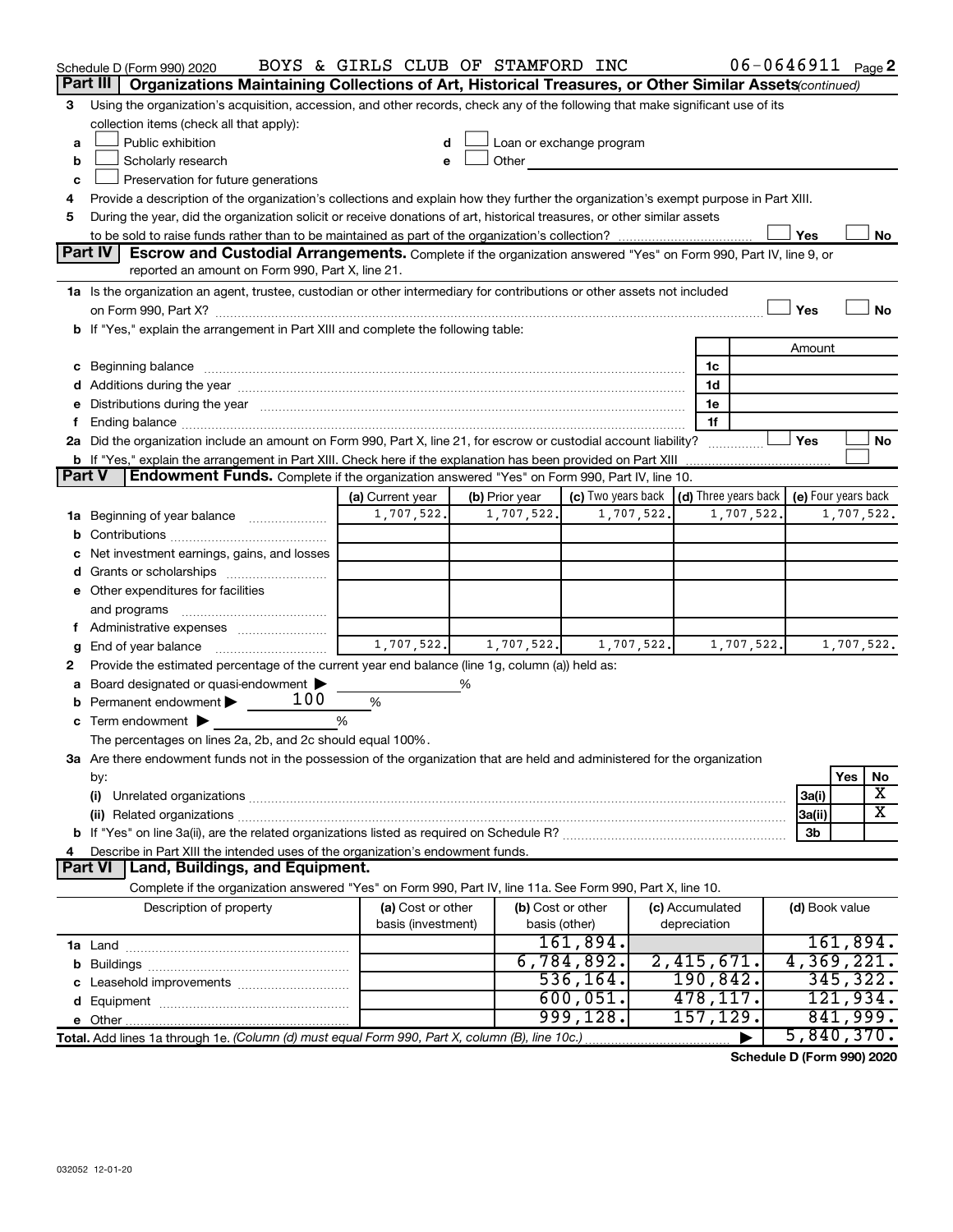|             | Part VII Investments - Other Securities.                                                                                                                                           |                 |                                                           |                |
|-------------|------------------------------------------------------------------------------------------------------------------------------------------------------------------------------------|-----------------|-----------------------------------------------------------|----------------|
|             | Complete if the organization answered "Yes" on Form 990, Part IV, line 11b. See Form 990, Part X, line 12.<br>(a) Description of security or category (including name of security) | (b) Book value  | (c) Method of valuation: Cost or end-of-year market value |                |
|             |                                                                                                                                                                                    |                 |                                                           |                |
|             | (1) Financial derivatives                                                                                                                                                          |                 |                                                           |                |
| $(3)$ Other |                                                                                                                                                                                    |                 |                                                           |                |
| (A)         |                                                                                                                                                                                    |                 |                                                           |                |
| (B)         |                                                                                                                                                                                    |                 |                                                           |                |
| (C)         |                                                                                                                                                                                    |                 |                                                           |                |
| (D)         |                                                                                                                                                                                    |                 |                                                           |                |
| (E)         |                                                                                                                                                                                    |                 |                                                           |                |
| (F)         |                                                                                                                                                                                    |                 |                                                           |                |
| (G)         |                                                                                                                                                                                    |                 |                                                           |                |
| (H)         |                                                                                                                                                                                    |                 |                                                           |                |
|             | Total. (Col. (b) must equal Form 990, Part X, col. (B) line 12.)                                                                                                                   |                 |                                                           |                |
|             | Part VIII Investments - Program Related.                                                                                                                                           |                 |                                                           |                |
|             | Complete if the organization answered "Yes" on Form 990, Part IV, line 11c. See Form 990, Part X, line 13.                                                                         |                 |                                                           |                |
|             | (a) Description of investment                                                                                                                                                      | (b) Book value  | (c) Method of valuation: Cost or end-of-year market value |                |
| (1)         |                                                                                                                                                                                    |                 |                                                           |                |
| (2)         |                                                                                                                                                                                    |                 |                                                           |                |
| (3)         |                                                                                                                                                                                    |                 |                                                           |                |
| (4)<br>(5)  |                                                                                                                                                                                    |                 |                                                           |                |
| (6)         |                                                                                                                                                                                    |                 |                                                           |                |
| (7)         |                                                                                                                                                                                    |                 |                                                           |                |
| (8)         |                                                                                                                                                                                    |                 |                                                           |                |
| (9)         |                                                                                                                                                                                    |                 |                                                           |                |
|             | Total. (Col. (b) must equal Form 990, Part X, col. (B) line 13.) $\blacktriangleright$                                                                                             |                 |                                                           |                |
| Part IX     | <b>Other Assets.</b>                                                                                                                                                               |                 |                                                           |                |
|             | Complete if the organization answered "Yes" on Form 990, Part IV, line 11d. See Form 990, Part X, line 15.                                                                         |                 |                                                           |                |
|             |                                                                                                                                                                                    | (a) Description |                                                           | (b) Book value |
| (1)         | DEFERRED IN-KIND RENT EXPENSES                                                                                                                                                     |                 |                                                           | 5, 183, 758.   |
| (2)         | PROMISES TO GIVE AVAILABLE FOR OPERATIONS                                                                                                                                          |                 |                                                           | 205,625.       |
| (3)         |                                                                                                                                                                                    |                 |                                                           |                |
| (4)         |                                                                                                                                                                                    |                 |                                                           |                |
| (5)         |                                                                                                                                                                                    |                 |                                                           |                |
| (6)         |                                                                                                                                                                                    |                 |                                                           |                |
| (7)         |                                                                                                                                                                                    |                 |                                                           |                |
| (8)         |                                                                                                                                                                                    |                 |                                                           |                |
| (9)         | Total. (Column (b) must equal Form 990, Part X, col. (B) line 15.)                                                                                                                 |                 |                                                           | 5,389,383.     |
| Part X      | <b>Other Liabilities.</b>                                                                                                                                                          |                 |                                                           |                |
|             | Complete if the organization answered "Yes" on Form 990, Part IV, line 11e or 11f. See Form 990, Part X, line 25.                                                                  |                 |                                                           |                |
| 1.          | (a) Description of liability                                                                                                                                                       |                 |                                                           | (b) Book value |
| (1)         | Federal income taxes                                                                                                                                                               |                 |                                                           |                |
| (2)         | TENANT SECURITY DEPOSITS                                                                                                                                                           |                 |                                                           | 10,000.        |
| (3)         | REFUNDABLE ADVANCES ON GRANTS                                                                                                                                                      |                 |                                                           | 5,538,016.     |
| (4)         |                                                                                                                                                                                    |                 |                                                           |                |
| (5)         |                                                                                                                                                                                    |                 |                                                           |                |
| (6)         |                                                                                                                                                                                    |                 |                                                           |                |
| (7)         |                                                                                                                                                                                    |                 |                                                           |                |
| (8)         |                                                                                                                                                                                    |                 |                                                           |                |
| (9)         |                                                                                                                                                                                    |                 |                                                           |                |
|             | 2 Lighility for uncertain tay positions In Part YIII provide the text of the footnote to the organization's financial statements that reports the                                  |                 |                                                           | 5,548,016.     |

Schedule D (Form 990) 2020  $\;$  BOYS & GIRLS CLUB OF STAMFORD INC  $\;$  06-0646911  $_{\rm Page}$ 

**2.** Liability for uncertain tax positions. In Part XIII, provide the text of the footnote to the organization's financial statements that reports the organization's liability for uncertain tax positions under FASB ASC 740. Check here if the text of the footnote has been provided in Part XIII.

†

06-0646911 Page 3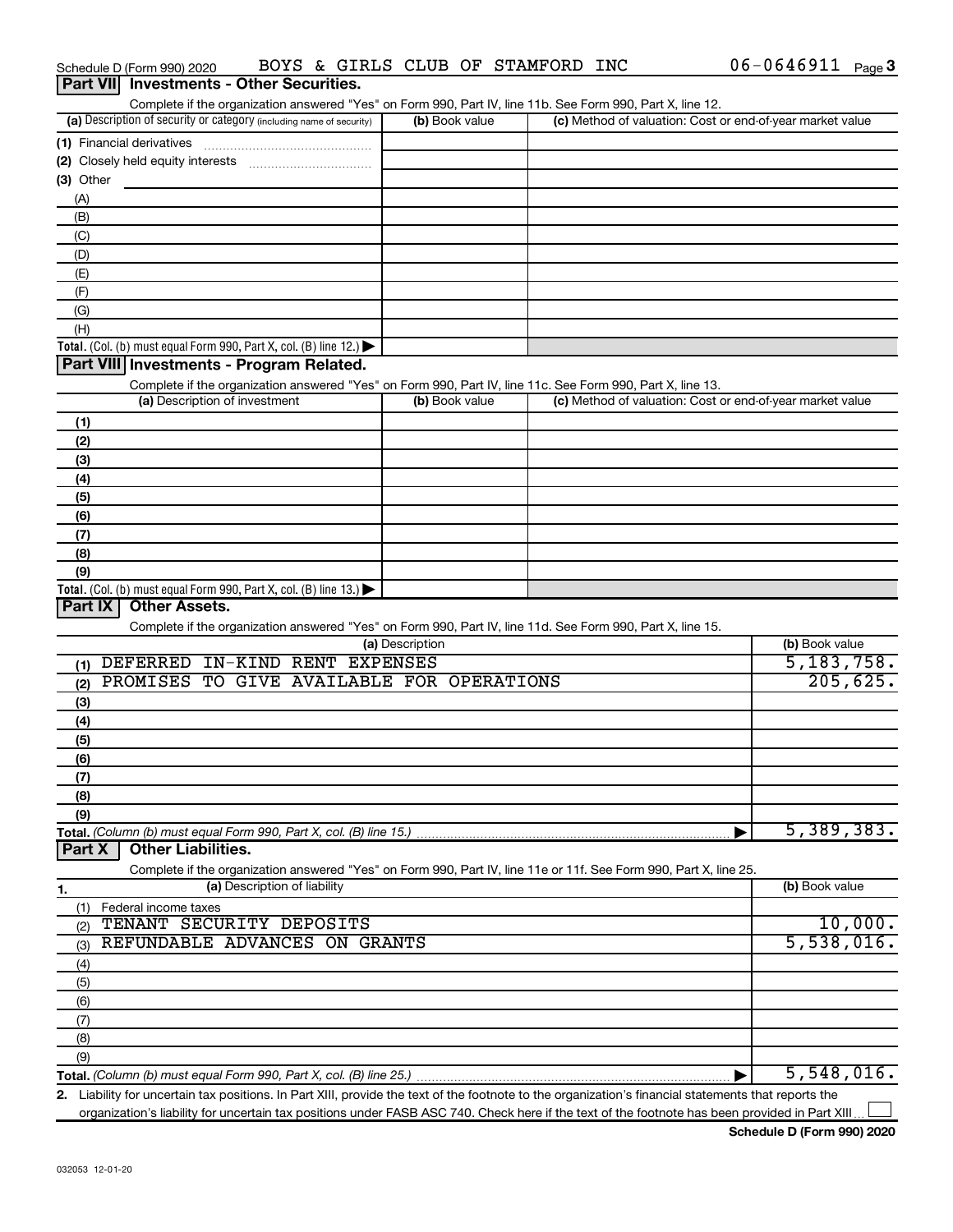|    | BOYS & GIRLS CLUB OF STAMFORD INC<br>Schedule D (Form 990) 2020                                                |                |           |                | $06 - 0646911$ Page 4 |
|----|----------------------------------------------------------------------------------------------------------------|----------------|-----------|----------------|-----------------------|
|    | Reconciliation of Revenue per Audited Financial Statements With Revenue per Return.<br>Part XI                 |                |           |                |                       |
|    | Complete if the organization answered "Yes" on Form 990, Part IV, line 12a.                                    |                |           |                |                       |
| 1  | Total revenue, gains, and other support per audited financial statements                                       |                |           | $\blacksquare$ | 3,701,283.            |
| 2  | Amounts included on line 1 but not on Form 990, Part VIII, line 12:                                            |                |           |                |                       |
| a  |                                                                                                                | 2a             | 266,000.  |                |                       |
|    |                                                                                                                | 2 <sub>b</sub> | 275,811.  |                |                       |
| c  |                                                                                                                | 2c             |           |                |                       |
| d  |                                                                                                                | 2d             | 131, 304. |                |                       |
| е  | Add lines 2a through 2d                                                                                        |                |           | 2e             | 673, 115.             |
| з  |                                                                                                                |                |           | 3              | 3,028,168.            |
| 4  | Amounts included on Form 990, Part VIII, line 12, but not on line 1:                                           |                |           |                |                       |
|    | Investment expenses not included on Form 990, Part VIII, line 7b [100] [2006]   4a                             |                | 26,707.   |                |                       |
|    |                                                                                                                | 4 <sub>h</sub> |           |                |                       |
| c. | Add lines 4a and 4b                                                                                            |                |           | 4c             | 26,707.               |
|    |                                                                                                                |                |           | 5              | 3,054,875.            |
|    |                                                                                                                |                |           |                |                       |
|    | Part XII   Reconciliation of Expenses per Audited Financial Statements With Expenses per Return.               |                |           |                |                       |
|    | Complete if the organization answered "Yes" on Form 990, Part IV, line 12a.                                    |                |           |                |                       |
| 1  |                                                                                                                |                |           | $\mathbf{1}$   | 3,720,380.            |
| 2  | Amounts included on line 1 but not on Form 990, Part IX, line 25:                                              |                |           |                |                       |
| a  |                                                                                                                | 2a             | 303, 212. |                |                       |
| b  | Prior year adjustments [11,111] Prior year adjustments [11,111] All material materials and the contract of the | 2 <sub>b</sub> |           |                |                       |
| C. |                                                                                                                | 2 <sub>c</sub> |           |                |                       |
| d  |                                                                                                                | 2d             | 131, 304. |                |                       |
|    |                                                                                                                |                |           | 2e             | 434,516.              |
| 3  |                                                                                                                |                |           | 3              | 3, 285, 864.          |
| 4  | Amounts included on Form 990, Part IX, line 25, but not on line 1:                                             |                |           |                |                       |
| a  | Investment expenses not included on Form 990, Part VIII, line 7b [                                             | 4a             | 26,707.   |                |                       |
|    |                                                                                                                | 4 <sub>b</sub> |           |                |                       |
| C. | Add lines 4a and 4b                                                                                            |                |           | 4с             | 26,707.               |
|    | Part XIII Supplemental Information.                                                                            |                |           | 5              | 3,312,571.            |

Provide the descriptions required for Part II, lines 3, 5, and 9; Part III, lines 1a and 4; Part IV, lines 1b and 2b; Part V, line 4; Part X, line 2; Part XI, lines 2d and 4b; and Part XII, lines 2d and 4b. Also complete this part to provide any additional information.

PART V, LINE 4:

THE NET EARNINGS ON \$500,000 OF THE \$1,707,522 OF THE PERMANENTLY

RESTRICTED NET ASSETS MUST BE USED FOR THE MAINTENANCE OF THE FACILITY.

THE BALANCE OF THE NET EARNINGS ARE AVAILABLE FOR UNRESTRICTED USE.

| PART XI, LINE 2D - OTHER ADJUSTMENTS: |          |
|---------------------------------------|----------|
| COSTS OF DIRECT BENEFITS TO DONORS    | 48,490.  |
| COSTS ASSOCIATED WITH RENTAL INCOME   | 82,814.  |
| TOTAL TO SCHEDULE D, PART XI, LINE 2D | 131,304. |
|                                       |          |

### PART XII, LINE 2D - OTHER ADJUSTMENTS:

COSTS OF DIRECT BENEFITS TO DONORS 48,490.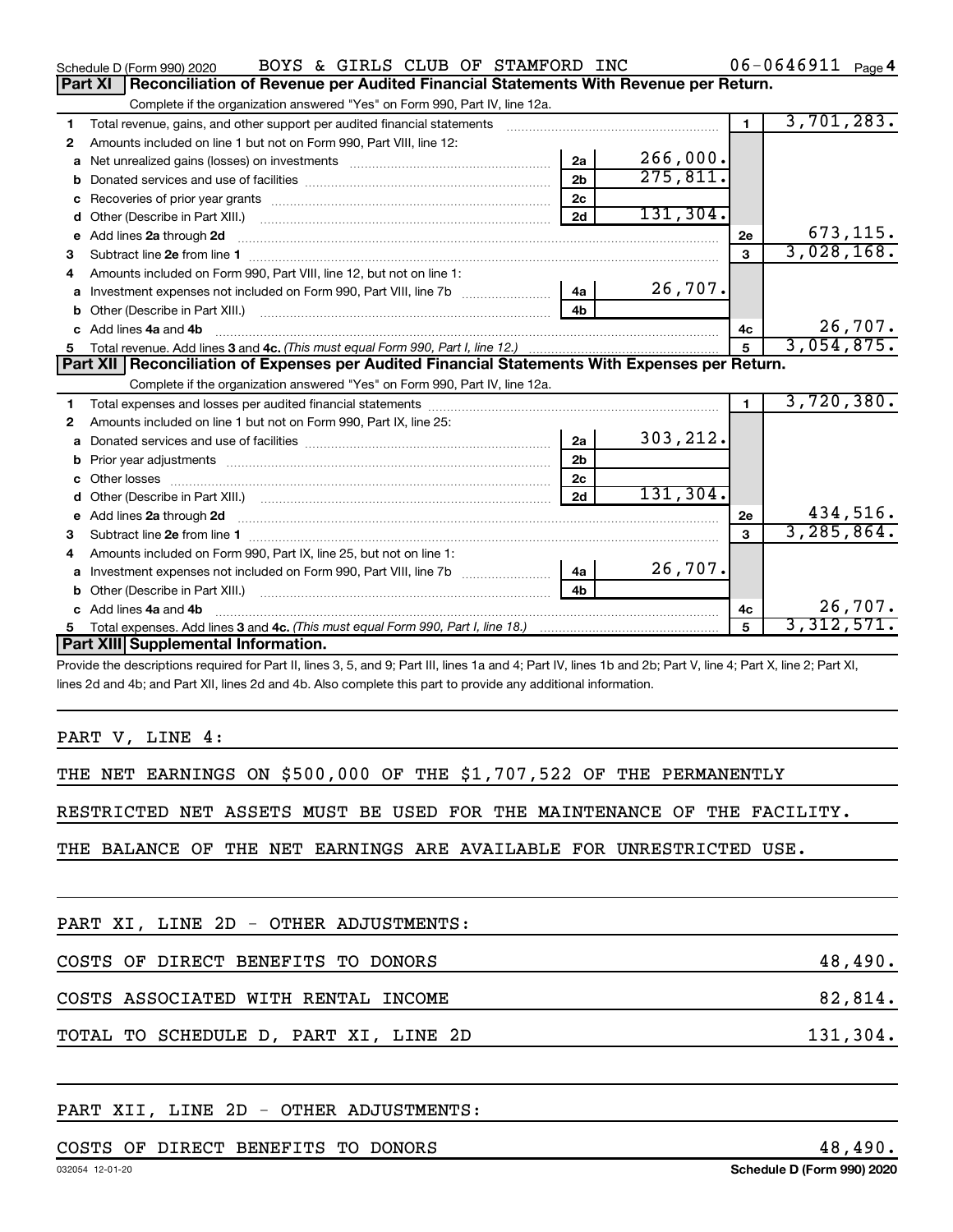| BOYS & GIRLS CLUB OF STAMFORD INC<br>Schedule D (Form 990) 2020 BOYS & GIR<br><b>Part XIII Supplemental Information</b> (continued) | $06 - 0646911$ Page 5 |
|-------------------------------------------------------------------------------------------------------------------------------------|-----------------------|
|                                                                                                                                     |                       |
| COSTS ASSOCIATED WITH RENTAL INCOME                                                                                                 | 82,814.               |
| TOTAL TO SCHEDULE D, PART XII, LINE 2D                                                                                              | 131,304.              |
|                                                                                                                                     |                       |
|                                                                                                                                     |                       |
|                                                                                                                                     |                       |
|                                                                                                                                     |                       |
|                                                                                                                                     |                       |
|                                                                                                                                     |                       |
|                                                                                                                                     |                       |
|                                                                                                                                     |                       |
|                                                                                                                                     |                       |
|                                                                                                                                     |                       |
|                                                                                                                                     |                       |
|                                                                                                                                     |                       |
|                                                                                                                                     |                       |
|                                                                                                                                     |                       |
|                                                                                                                                     |                       |
|                                                                                                                                     |                       |
|                                                                                                                                     |                       |
|                                                                                                                                     |                       |
|                                                                                                                                     |                       |
|                                                                                                                                     |                       |
|                                                                                                                                     |                       |
|                                                                                                                                     |                       |
|                                                                                                                                     |                       |
|                                                                                                                                     |                       |
|                                                                                                                                     |                       |
|                                                                                                                                     |                       |
|                                                                                                                                     |                       |
|                                                                                                                                     |                       |
|                                                                                                                                     |                       |
|                                                                                                                                     |                       |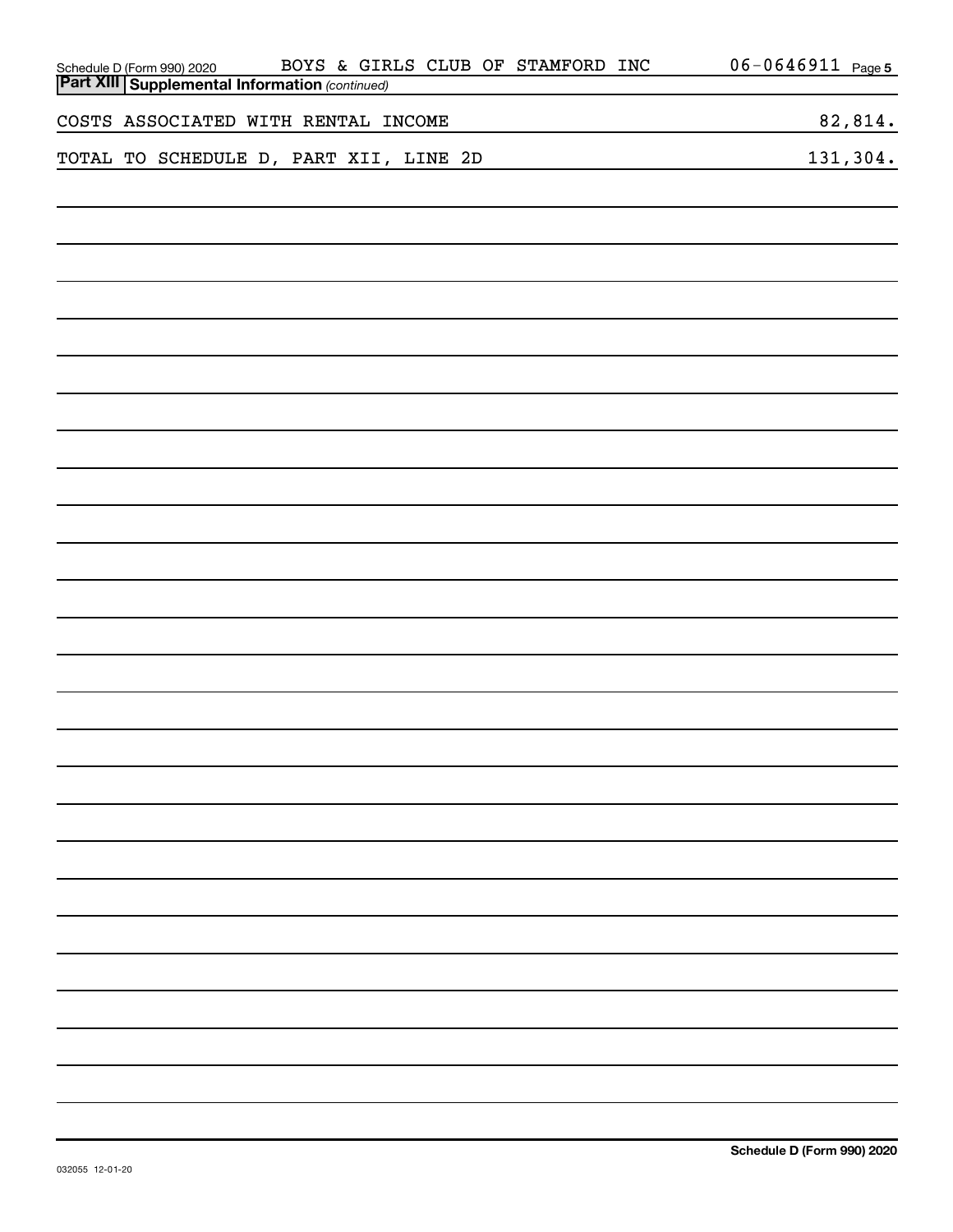| <b>SCHEDULE G</b>                                                                                                                                                                                                                                                                                                        |                                   |               |                                    |                            |                                           |                               | <b>Supplemental Information Regarding Fundraising or Gaming Activities</b>                                                                                          |                                                                            | OMB No. 1545-0047                                       |
|--------------------------------------------------------------------------------------------------------------------------------------------------------------------------------------------------------------------------------------------------------------------------------------------------------------------------|-----------------------------------|---------------|------------------------------------|----------------------------|-------------------------------------------|-------------------------------|---------------------------------------------------------------------------------------------------------------------------------------------------------------------|----------------------------------------------------------------------------|---------------------------------------------------------|
| (Form 990 or 990-EZ)                                                                                                                                                                                                                                                                                                     |                                   |               |                                    |                            |                                           |                               | Complete if the organization answered "Yes" on Form 990, Part IV, line 17, 18, or 19, or if the<br>organization entered more than \$15,000 on Form 990-EZ, line 6a. |                                                                            |                                                         |
| Department of the Treasury                                                                                                                                                                                                                                                                                               |                                   |               | Attach to Form 990 or Form 990-EZ. |                            |                                           |                               |                                                                                                                                                                     |                                                                            | <b>Open to Public</b>                                   |
| Internal Revenue Service                                                                                                                                                                                                                                                                                                 |                                   |               |                                    |                            |                                           |                               | Go to www.irs.gov/Form990 for instructions and the latest information.                                                                                              |                                                                            | Inspection                                              |
| Name of the organization                                                                                                                                                                                                                                                                                                 |                                   |               |                                    |                            |                                           |                               |                                                                                                                                                                     |                                                                            | <b>Employer identification number</b>                   |
|                                                                                                                                                                                                                                                                                                                          | BOYS & GIRLS CLUB OF STAMFORD INC |               |                                    |                            |                                           |                               |                                                                                                                                                                     | 06-0646911                                                                 |                                                         |
| Part I                                                                                                                                                                                                                                                                                                                   | required to complete this part.   |               |                                    |                            |                                           |                               | Fundraising Activities. Complete if the organization answered "Yes" on Form 990, Part IV, line 17. Form 990-EZ filers are not                                       |                                                                            |                                                         |
| 1 Indicate whether the organization raised funds through any of the following activities. Check all that apply.<br>Mail solicitations<br>a<br>b<br>Phone solicitations<br>c<br>In-person solicitations<br>d                                                                                                              | Internet and email solicitations  |               | е<br>f<br>g                        | Special fundraising events |                                           |                               | Solicitation of non-government grants<br>Solicitation of government grants                                                                                          |                                                                            |                                                         |
| 2 a Did the organization have a written or oral agreement with any individual (including officers, directors, trustees, or<br>b If "Yes," list the 10 highest paid individuals or entities (fundraisers) pursuant to agreements under which the fundraiser is to be<br>compensated at least \$5,000 by the organization. |                                   |               |                                    |                            |                                           |                               | key employees listed in Form 990, Part VII) or entity in connection with professional fundraising services?                                                         |                                                                            | Yes<br><b>No</b>                                        |
| (i) Name and address of individual<br>or entity (fundraiser)                                                                                                                                                                                                                                                             |                                   | (ii) Activity |                                    |                            | (iii) Did<br>fundraiser<br>contributions? | have custody<br>or control of | (iv) Gross receipts<br>from activity                                                                                                                                | (v) Amount paid<br>to (or retained by)<br>fundraiser<br>listed in col. (i) | (vi) Amount paid<br>to (or retained by)<br>organization |
|                                                                                                                                                                                                                                                                                                                          |                                   |               |                                    |                            | Yes                                       | No                            |                                                                                                                                                                     |                                                                            |                                                         |
|                                                                                                                                                                                                                                                                                                                          |                                   |               |                                    |                            |                                           |                               |                                                                                                                                                                     |                                                                            |                                                         |
|                                                                                                                                                                                                                                                                                                                          |                                   |               |                                    |                            |                                           |                               |                                                                                                                                                                     |                                                                            |                                                         |
|                                                                                                                                                                                                                                                                                                                          |                                   |               |                                    |                            |                                           |                               |                                                                                                                                                                     |                                                                            |                                                         |
|                                                                                                                                                                                                                                                                                                                          |                                   |               |                                    |                            |                                           |                               |                                                                                                                                                                     |                                                                            |                                                         |
|                                                                                                                                                                                                                                                                                                                          |                                   |               |                                    |                            |                                           |                               |                                                                                                                                                                     |                                                                            |                                                         |
|                                                                                                                                                                                                                                                                                                                          |                                   |               |                                    |                            |                                           |                               |                                                                                                                                                                     |                                                                            |                                                         |
|                                                                                                                                                                                                                                                                                                                          |                                   |               |                                    |                            |                                           |                               |                                                                                                                                                                     |                                                                            |                                                         |
|                                                                                                                                                                                                                                                                                                                          |                                   |               |                                    |                            |                                           |                               |                                                                                                                                                                     |                                                                            |                                                         |
|                                                                                                                                                                                                                                                                                                                          |                                   |               |                                    |                            |                                           |                               |                                                                                                                                                                     |                                                                            |                                                         |
| Total                                                                                                                                                                                                                                                                                                                    |                                   |               |                                    |                            |                                           |                               |                                                                                                                                                                     |                                                                            |                                                         |
| 3 List all states in which the organization is registered or licensed to solicit contributions or has been notified it is exempt from registration<br>or licensing.                                                                                                                                                      |                                   |               |                                    |                            |                                           |                               |                                                                                                                                                                     |                                                                            |                                                         |
|                                                                                                                                                                                                                                                                                                                          |                                   |               |                                    |                            |                                           |                               |                                                                                                                                                                     |                                                                            |                                                         |
|                                                                                                                                                                                                                                                                                                                          |                                   |               |                                    |                            |                                           |                               |                                                                                                                                                                     |                                                                            |                                                         |

**For Paperwork Reduction Act Notice, see the Instructions for Form 990 or 990-EZ. Schedule G (Form 990 or 990-EZ) 2020** LHA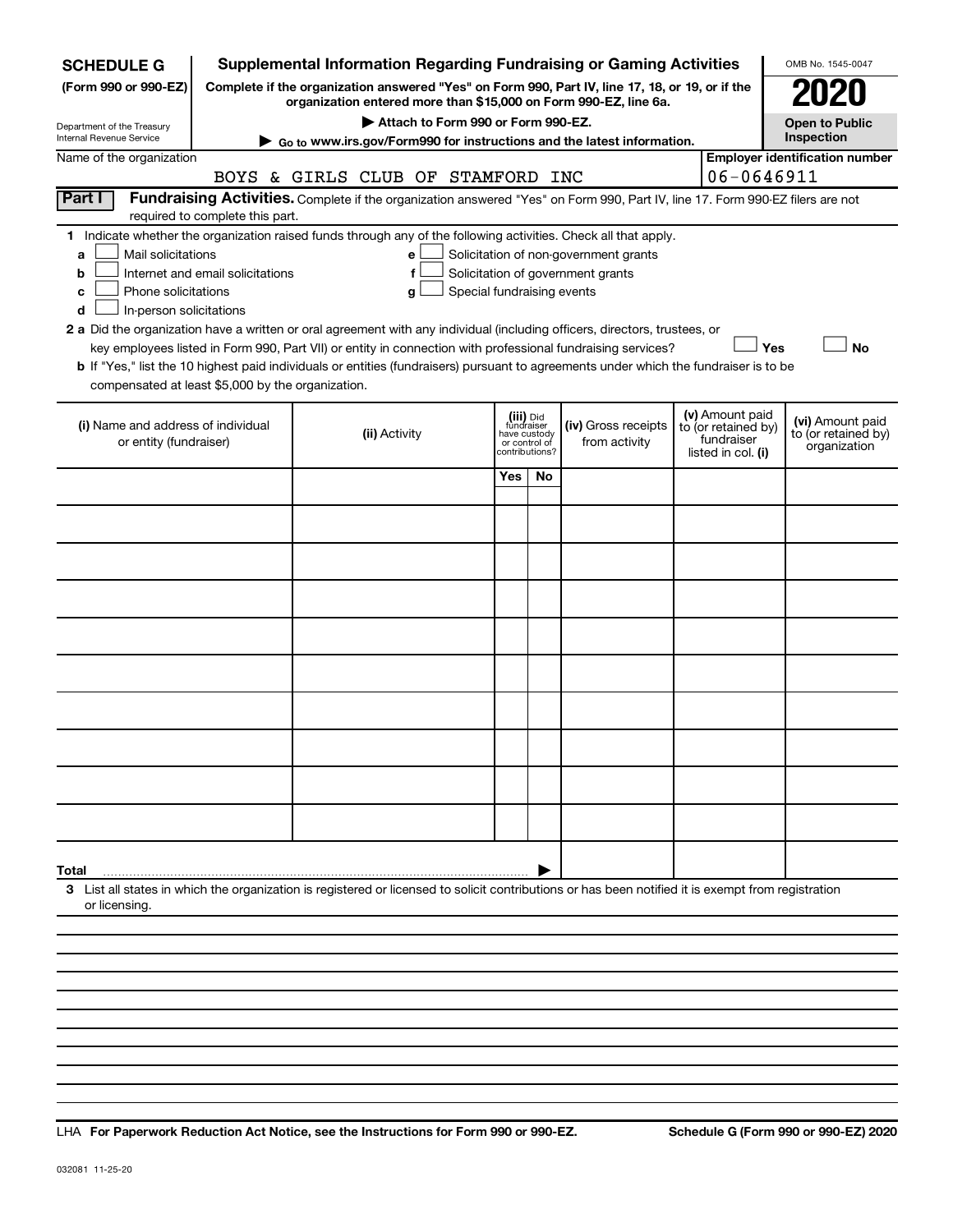Part II | Fundraising Events. Complete if the organization answered "Yes" on Form 990, Part IV, line 18, or reported more than \$15,000 of fundraising event contributions and gross income on Form 990-EZ, lines 1 and 6b. List events with gross receipts greater than \$5,000.

|                 |              |                                                                                                          | $(a)$ Event #1 | (b) Event #2                                     | (c) Other events | (d) Total events                                    |
|-----------------|--------------|----------------------------------------------------------------------------------------------------------|----------------|--------------------------------------------------|------------------|-----------------------------------------------------|
|                 |              |                                                                                                          |                |                                                  | 5                | (add col. (a) through                               |
|                 |              |                                                                                                          | 5K RUN         | <b>GOLF EVENT</b>                                |                  | col. (c)                                            |
|                 |              |                                                                                                          | (event type)   | (event type)                                     | (total number)   |                                                     |
| Revenue         | 1.           |                                                                                                          | 186,393.       | 133,030.                                         | 283,747.         | 603,170.                                            |
|                 | $\mathbf{2}$ |                                                                                                          | 181,945.       | 102,280.                                         | 270,456.         | 554,681.                                            |
|                 | 3            | Gross income (line 1 minus line 2)                                                                       | 4,448.         | 30,750.                                          | 13,291.          | 48,489.                                             |
|                 |              |                                                                                                          |                |                                                  |                  |                                                     |
|                 | 5.           |                                                                                                          |                |                                                  |                  |                                                     |
|                 | 6            |                                                                                                          |                |                                                  |                  |                                                     |
| Direct Expenses | 7            | Food and beverages                                                                                       |                |                                                  |                  |                                                     |
|                 | 8            |                                                                                                          |                |                                                  |                  |                                                     |
|                 | 9            |                                                                                                          | 4,448.         | 30,750.                                          | 13,291.          | 48,489.                                             |
|                 | 10           | Direct expense summary. Add lines 4 through 9 in column (d)                                              |                |                                                  |                  | 48,489.                                             |
|                 |              | 11 Net income summary. Subtract line 10 from line 3, column (d)                                          |                |                                                  |                  | $\overline{0}$ .                                    |
| <b>Part III</b> |              | Gaming. Complete if the organization answered "Yes" on Form 990, Part IV, line 19, or reported more than |                |                                                  |                  |                                                     |
|                 |              | \$15,000 on Form 990-EZ, line 6a.                                                                        |                |                                                  |                  |                                                     |
| Revenue         |              |                                                                                                          | (a) Bingo      | (b) Pull tabs/instant<br>bingo/progressive bingo | (c) Other gaming | (d) Total gaming (add<br>col. (a) through col. (c)) |
|                 |              |                                                                                                          |                |                                                  |                  |                                                     |
|                 |              |                                                                                                          |                |                                                  |                  |                                                     |
|                 |              |                                                                                                          |                |                                                  |                  |                                                     |
|                 | 3            |                                                                                                          |                |                                                  |                  |                                                     |
| Direct Expenses |              |                                                                                                          |                |                                                  |                  |                                                     |
|                 | 4            |                                                                                                          |                |                                                  |                  |                                                     |
|                 |              |                                                                                                          |                |                                                  |                  |                                                     |
|                 |              |                                                                                                          | Yes<br>%       | Yes<br>%                                         | Yes<br>%         |                                                     |
|                 | 6            | Volunteer labor                                                                                          | No             | No                                               | No               |                                                     |
|                 | 7            | Direct expense summary. Add lines 2 through 5 in column (d)                                              |                |                                                  |                  |                                                     |
|                 | 8            |                                                                                                          |                |                                                  |                  |                                                     |
|                 |              |                                                                                                          |                |                                                  |                  |                                                     |
| 9               |              | Enter the state(s) in which the organization conducts gaming activities:                                 |                |                                                  |                  |                                                     |
|                 |              |                                                                                                          |                |                                                  |                  | Yes<br>No                                           |
|                 |              | <b>b</b> If "No," explain:<br>the control of the control of the control of the control of the control of |                |                                                  |                  |                                                     |
|                 |              |                                                                                                          |                |                                                  |                  |                                                     |
|                 |              |                                                                                                          |                |                                                  |                  |                                                     |
|                 |              |                                                                                                          |                |                                                  |                  | Yes<br>No                                           |
|                 |              | <b>b</b> If "Yes," explain:                                                                              |                |                                                  |                  |                                                     |
|                 |              |                                                                                                          |                |                                                  |                  |                                                     |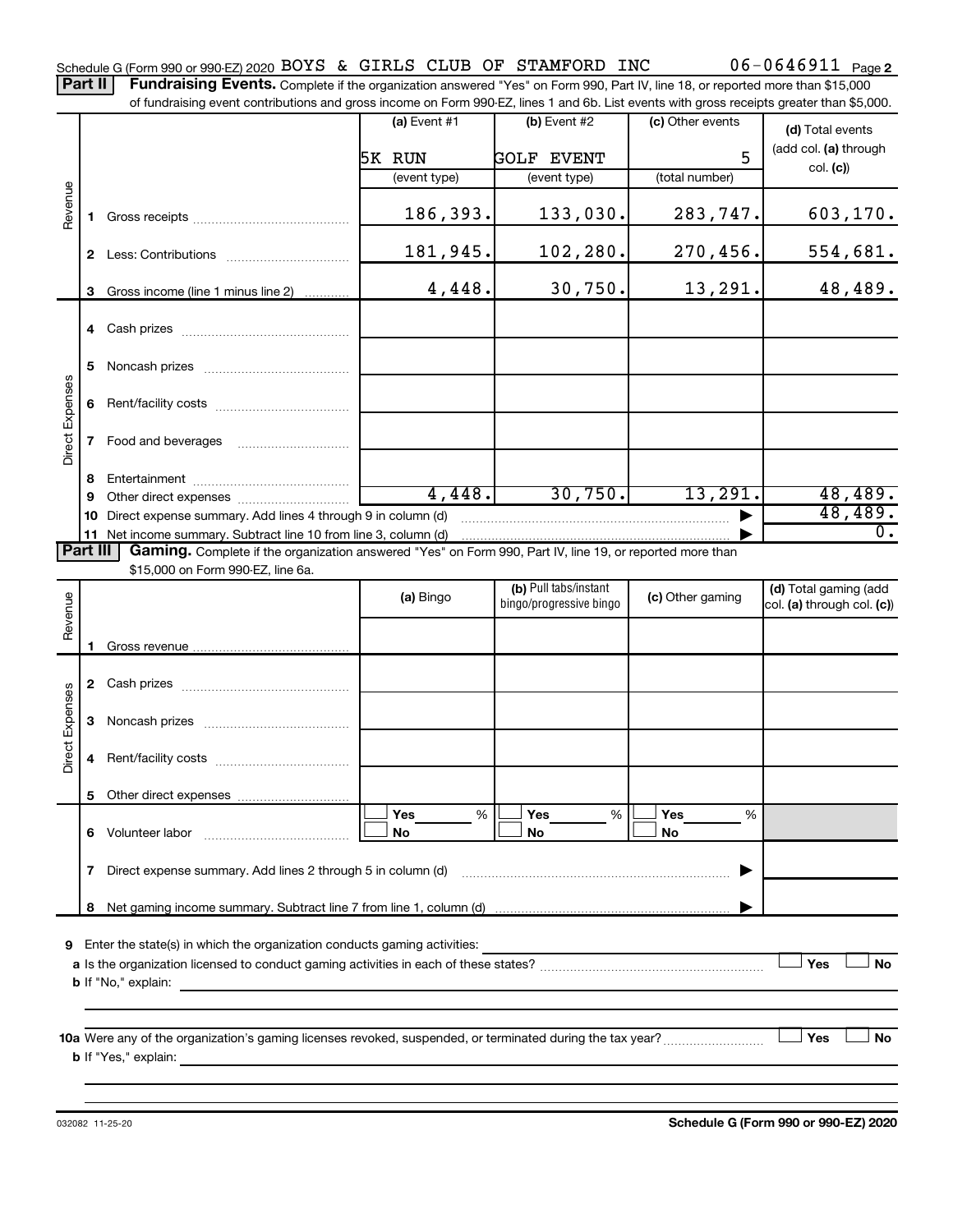| Schedule G (Form 990 or 990-EZ) 2020 BOYS & GIRLS CLUB OF STAMFORD INC                                                                                   |     |     | $06 - 0646911$ Page 3 |
|----------------------------------------------------------------------------------------------------------------------------------------------------------|-----|-----|-----------------------|
|                                                                                                                                                          |     | Yes | No                    |
| 12 Is the organization a grantor, beneficiary or trustee of a trust, or a member of a partnership or other entity formed                                 |     |     |                       |
|                                                                                                                                                          |     | Yes | No                    |
| 13 Indicate the percentage of gaming activity conducted in:                                                                                              |     |     |                       |
|                                                                                                                                                          |     |     | %                     |
| <b>b</b> An outside facility <i>www.communicality.communicality.communicality www.communicality.communicality.communicality.com</i>                      | 13b |     | %                     |
| 14 Enter the name and address of the person who prepares the organization's gaming/special events books and records:                                     |     |     |                       |
|                                                                                                                                                          |     |     |                       |
| 15a Does the organization have a contract with a third party from whom the organization receives gaming revenue?                                         |     | Yes | <b>No</b>             |
|                                                                                                                                                          |     |     |                       |
|                                                                                                                                                          |     |     |                       |
| of gaming revenue retained by the third party $\triangleright$ \$                                                                                        |     |     |                       |
| c If "Yes," enter name and address of the third party:                                                                                                   |     |     |                       |
| Name $\blacktriangleright$ $\_\_\_\_\_\_\_\_\$                                                                                                           |     |     |                       |
|                                                                                                                                                          |     |     |                       |
| <b>16</b> Gaming manager information:                                                                                                                    |     |     |                       |
| <u> 1989 - Johann Barnett, fransk politiker (d. 1989)</u><br>Name $\blacktriangleright$                                                                  |     |     |                       |
| Gaming manager compensation > \$                                                                                                                         |     |     |                       |
|                                                                                                                                                          |     |     |                       |
|                                                                                                                                                          |     |     |                       |
|                                                                                                                                                          |     |     |                       |
|                                                                                                                                                          |     |     |                       |
| Employee<br>Director/officer<br>Independent contractor                                                                                                   |     |     |                       |
| <b>17</b> Mandatory distributions:                                                                                                                       |     |     |                       |
| a Is the organization required under state law to make charitable distributions from the gaming proceeds to                                              |     |     |                       |
| retain the state gaming license?                                                                                                                         |     |     | $\Box$ Yes $\Box$ No  |
| <b>b</b> Enter the amount of distributions required under state law to be distributed to other exempt organizations or spent in the                      |     |     |                       |
| organization's own exempt activities during the tax year $\triangleright$ \$                                                                             |     |     |                       |
| Supplemental Information. Provide the explanations required by Part I, line 2b, columns (iii) and (v); and Part III, lines 9, 9b, 10b,<br><b>Part IV</b> |     |     |                       |
| 15b, 15c, 16, and 17b, as applicable. Also provide any additional information. See instructions.                                                         |     |     |                       |
|                                                                                                                                                          |     |     |                       |
|                                                                                                                                                          |     |     |                       |
|                                                                                                                                                          |     |     |                       |
|                                                                                                                                                          |     |     |                       |
|                                                                                                                                                          |     |     |                       |
|                                                                                                                                                          |     |     |                       |
|                                                                                                                                                          |     |     |                       |
|                                                                                                                                                          |     |     |                       |
|                                                                                                                                                          |     |     |                       |
|                                                                                                                                                          |     |     |                       |
|                                                                                                                                                          |     |     |                       |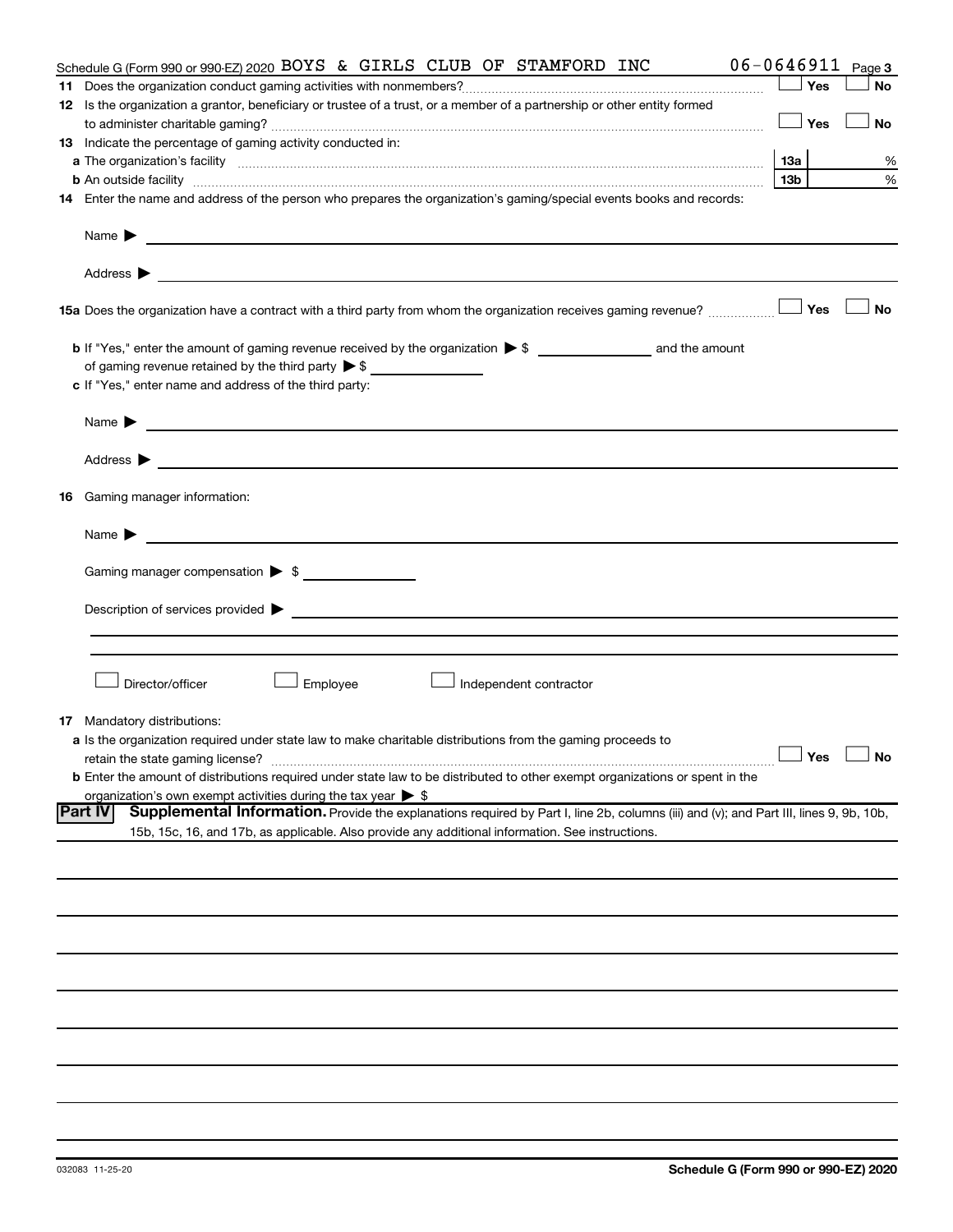| Schedule G (Form 990 or 990-EZ)                       |  |  | BOYS & GIRLS CLUB OF STAMFORD INC | $06 - 0646911$ Page 4 |  |
|-------------------------------------------------------|--|--|-----------------------------------|-----------------------|--|
| <b>Part IV   Supplemental Information (continued)</b> |  |  |                                   |                       |  |

| $\cdots$ | <b>Puppiemental information</b> (commaca) |  |
|----------|-------------------------------------------|--|
|          |                                           |  |
|          |                                           |  |
|          |                                           |  |
|          |                                           |  |
|          |                                           |  |
|          |                                           |  |
|          |                                           |  |
|          |                                           |  |
|          |                                           |  |
|          |                                           |  |
|          |                                           |  |
|          |                                           |  |
|          |                                           |  |
|          |                                           |  |
|          |                                           |  |
|          |                                           |  |
|          |                                           |  |
|          |                                           |  |
|          |                                           |  |
|          |                                           |  |
|          |                                           |  |
|          |                                           |  |
| —        |                                           |  |
|          |                                           |  |
|          |                                           |  |
|          |                                           |  |
|          |                                           |  |
|          |                                           |  |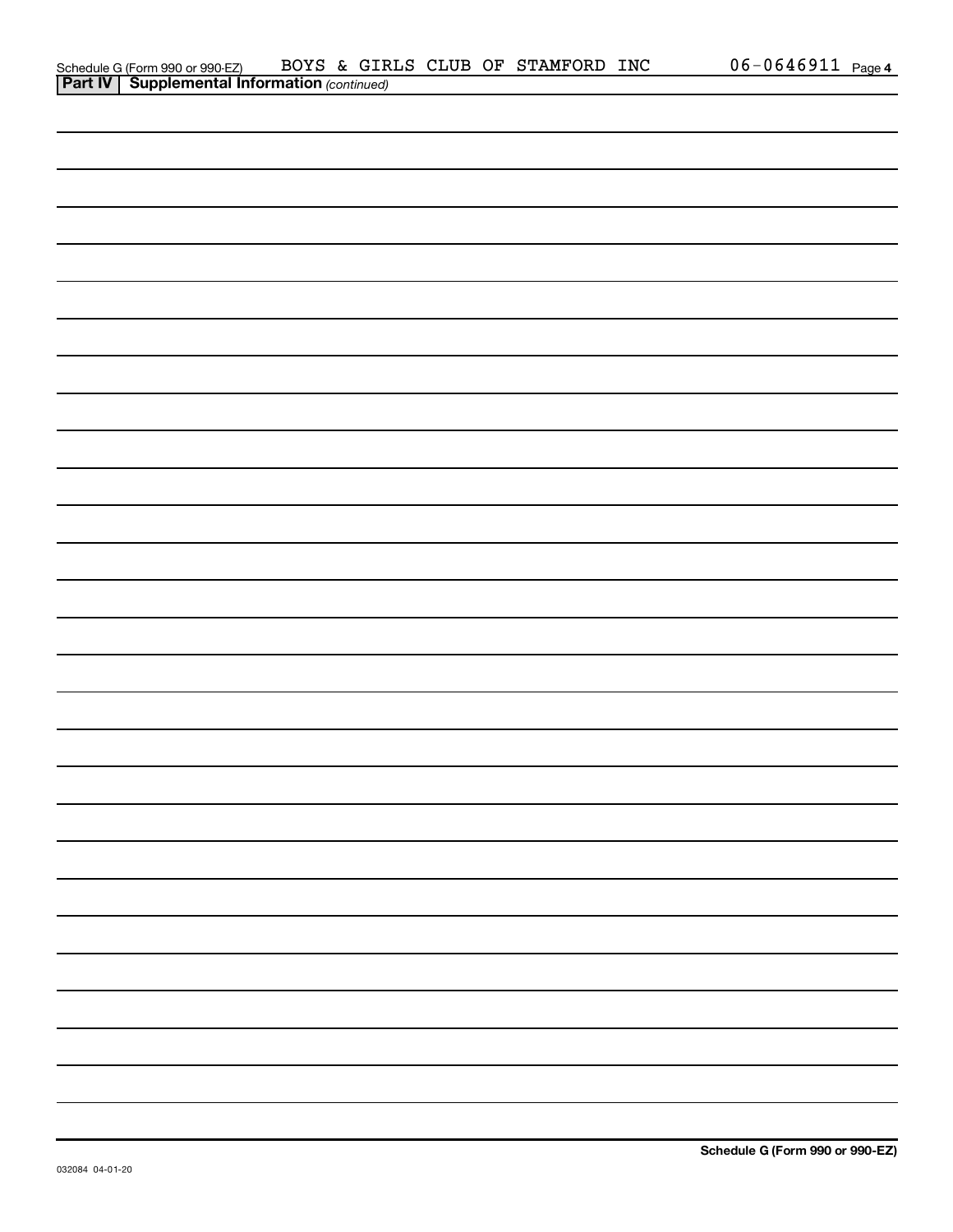|   | <b>SCHEDULE J</b>                                                                                                                                                                                                                    |                                                                       |  |  | <b>Compensation Information</b>   |                                                                            |                                       | OMB No. 1545-0047          |            |                              |
|---|--------------------------------------------------------------------------------------------------------------------------------------------------------------------------------------------------------------------------------------|-----------------------------------------------------------------------|--|--|-----------------------------------|----------------------------------------------------------------------------|---------------------------------------|----------------------------|------------|------------------------------|
|   | (Form 990)                                                                                                                                                                                                                           | For certain Officers, Directors, Trustees, Key Employees, and Highest |  |  |                                   | 2020                                                                       |                                       |                            |            |                              |
|   |                                                                                                                                                                                                                                      |                                                                       |  |  | <b>Compensated Employees</b>      |                                                                            |                                       |                            |            |                              |
|   |                                                                                                                                                                                                                                      |                                                                       |  |  | Attach to Form 990.               | Complete if the organization answered "Yes" on Form 990, Part IV, line 23. |                                       | <b>Open to Public</b>      |            |                              |
|   | Department of the Treasury<br>Internal Revenue Service                                                                                                                                                                               |                                                                       |  |  |                                   | Go to www.irs.gov/Form990 for instructions and the latest information.     |                                       |                            | Inspection |                              |
|   | Name of the organization                                                                                                                                                                                                             |                                                                       |  |  |                                   |                                                                            | <b>Employer identification number</b> |                            |            |                              |
|   |                                                                                                                                                                                                                                      |                                                                       |  |  | BOYS & GIRLS CLUB OF STAMFORD INC |                                                                            |                                       | 06-0646911                 |            |                              |
|   | <b>Questions Regarding Compensation</b><br>Part I                                                                                                                                                                                    |                                                                       |  |  |                                   |                                                                            |                                       |                            |            |                              |
|   |                                                                                                                                                                                                                                      |                                                                       |  |  |                                   |                                                                            |                                       |                            | Yes        | No                           |
|   | 1a Check the appropriate box(es) if the organization provided any of the following to or for a person listed on Form 990,                                                                                                            |                                                                       |  |  |                                   |                                                                            |                                       |                            |            |                              |
|   | Part VII, Section A, line 1a. Complete Part III to provide any relevant information regarding these items.                                                                                                                           |                                                                       |  |  |                                   |                                                                            |                                       |                            |            |                              |
|   | First-class or charter travel                                                                                                                                                                                                        |                                                                       |  |  |                                   | Housing allowance or residence for personal use                            |                                       |                            |            |                              |
|   | Travel for companions                                                                                                                                                                                                                |                                                                       |  |  |                                   | Payments for business use of personal residence                            |                                       |                            |            |                              |
|   | Tax indemnification and gross-up payments                                                                                                                                                                                            |                                                                       |  |  |                                   | Health or social club dues or initiation fees                              |                                       |                            |            |                              |
|   | Discretionary spending account                                                                                                                                                                                                       |                                                                       |  |  |                                   | Personal services (such as maid, chauffeur, chef)                          |                                       |                            |            |                              |
|   |                                                                                                                                                                                                                                      |                                                                       |  |  |                                   |                                                                            |                                       |                            |            |                              |
|   | <b>b</b> If any of the boxes on line 1a are checked, did the organization follow a written policy regarding payment or                                                                                                               |                                                                       |  |  |                                   |                                                                            |                                       |                            |            |                              |
|   | reimbursement or provision of all of the expenses described above? If "No," complete Part III to explain                                                                                                                             |                                                                       |  |  |                                   |                                                                            |                                       | 1b                         |            |                              |
| 2 | Did the organization require substantiation prior to reimbursing or allowing expenses incurred by all directors,                                                                                                                     |                                                                       |  |  |                                   |                                                                            |                                       |                            |            |                              |
|   |                                                                                                                                                                                                                                      |                                                                       |  |  |                                   |                                                                            |                                       | $\mathbf{2}$               |            |                              |
|   |                                                                                                                                                                                                                                      |                                                                       |  |  |                                   |                                                                            |                                       |                            |            |                              |
| з | Indicate which, if any, of the following the organization used to establish the compensation of the organization's                                                                                                                   |                                                                       |  |  |                                   |                                                                            |                                       |                            |            |                              |
|   | CEO/Executive Director. Check all that apply. Do not check any boxes for methods used by a related organization to                                                                                                                   |                                                                       |  |  |                                   |                                                                            |                                       |                            |            |                              |
|   | establish compensation of the CEO/Executive Director, but explain in Part III.                                                                                                                                                       |                                                                       |  |  |                                   |                                                                            |                                       |                            |            |                              |
|   | $ \mathbf{X} $ Compensation committee                                                                                                                                                                                                |                                                                       |  |  | Written employment contract       |                                                                            |                                       |                            |            |                              |
|   | Independent compensation consultant                                                                                                                                                                                                  |                                                                       |  |  | Compensation survey or study      |                                                                            |                                       |                            |            |                              |
|   | Form 990 of other organizations                                                                                                                                                                                                      |                                                                       |  |  |                                   | $\mathbf{X}$ Approval by the board or compensation committee               |                                       |                            |            |                              |
|   |                                                                                                                                                                                                                                      |                                                                       |  |  |                                   |                                                                            |                                       |                            |            |                              |
| 4 | During the year, did any person listed on Form 990, Part VII, Section A, line 1a, with respect to the filing                                                                                                                         |                                                                       |  |  |                                   |                                                                            |                                       |                            |            |                              |
|   | organization or a related organization:                                                                                                                                                                                              |                                                                       |  |  |                                   |                                                                            |                                       |                            |            |                              |
| а | Receive a severance payment or change-of-control payment?                                                                                                                                                                            |                                                                       |  |  |                                   |                                                                            |                                       | 4a                         |            | х                            |
| b |                                                                                                                                                                                                                                      |                                                                       |  |  |                                   |                                                                            |                                       | 4b                         |            | $\overline{\mathbf{X}}$      |
| с |                                                                                                                                                                                                                                      |                                                                       |  |  |                                   |                                                                            |                                       | 4c                         |            | $\mathbf x$                  |
|   | If "Yes" to any of lines 4a-c, list the persons and provide the applicable amounts for each item in Part III.                                                                                                                        |                                                                       |  |  |                                   |                                                                            |                                       |                            |            |                              |
|   |                                                                                                                                                                                                                                      |                                                                       |  |  |                                   |                                                                            |                                       |                            |            |                              |
|   | Only section 501(c)(3), 501(c)(4), and 501(c)(29) organizations must complete lines 5-9.                                                                                                                                             |                                                                       |  |  |                                   |                                                                            |                                       |                            |            |                              |
|   | For persons listed on Form 990, Part VII, Section A, line 1a, did the organization pay or accrue any compensation                                                                                                                    |                                                                       |  |  |                                   |                                                                            |                                       |                            |            |                              |
|   | contingent on the revenues of:                                                                                                                                                                                                       |                                                                       |  |  |                                   |                                                                            |                                       |                            |            |                              |
|   |                                                                                                                                                                                                                                      |                                                                       |  |  |                                   |                                                                            |                                       | 5a                         |            | х                            |
|   |                                                                                                                                                                                                                                      |                                                                       |  |  |                                   |                                                                            |                                       | 5b                         |            | X                            |
|   | If "Yes" on line 5a or 5b, describe in Part III.                                                                                                                                                                                     |                                                                       |  |  |                                   |                                                                            |                                       |                            |            |                              |
| 6 | For persons listed on Form 990, Part VII, Section A, line 1a, did the organization pay or accrue any compensation                                                                                                                    |                                                                       |  |  |                                   |                                                                            |                                       |                            |            |                              |
|   | contingent on the net earnings of:                                                                                                                                                                                                   |                                                                       |  |  |                                   |                                                                            |                                       |                            |            |                              |
| a | The organization? <b>With the contract of the contract of the contract of the contract of the contract of the contract of the contract of the contract of the contract of the contract of the contract of the contract of the co</b> |                                                                       |  |  |                                   |                                                                            |                                       | 6а                         |            | х<br>$\overline{\mathbf{X}}$ |
|   |                                                                                                                                                                                                                                      |                                                                       |  |  |                                   |                                                                            |                                       | 6b                         |            |                              |
|   | If "Yes" on line 6a or 6b, describe in Part III.                                                                                                                                                                                     |                                                                       |  |  |                                   |                                                                            |                                       |                            |            |                              |
|   | 7 For persons listed on Form 990, Part VII, Section A, line 1a, did the organization provide any nonfixed payments                                                                                                                   |                                                                       |  |  |                                   |                                                                            |                                       |                            |            |                              |
|   |                                                                                                                                                                                                                                      |                                                                       |  |  |                                   |                                                                            |                                       | 7                          |            | x.                           |
| 8 | Were any amounts reported on Form 990, Part VII, paid or accrued pursuant to a contract that was subject to the                                                                                                                      |                                                                       |  |  |                                   |                                                                            |                                       |                            |            |                              |
|   |                                                                                                                                                                                                                                      |                                                                       |  |  |                                   |                                                                            |                                       | 8                          |            | х                            |
| 9 | If "Yes" on line 8, did the organization also follow the rebuttable presumption procedure described in                                                                                                                               |                                                                       |  |  |                                   |                                                                            |                                       |                            |            |                              |
|   |                                                                                                                                                                                                                                      |                                                                       |  |  |                                   |                                                                            |                                       | 9                          |            |                              |
|   | LHA For Paperwork Reduction Act Notice, see the Instructions for Form 990.                                                                                                                                                           |                                                                       |  |  |                                   |                                                                            |                                       | Schedule J (Form 990) 2020 |            |                              |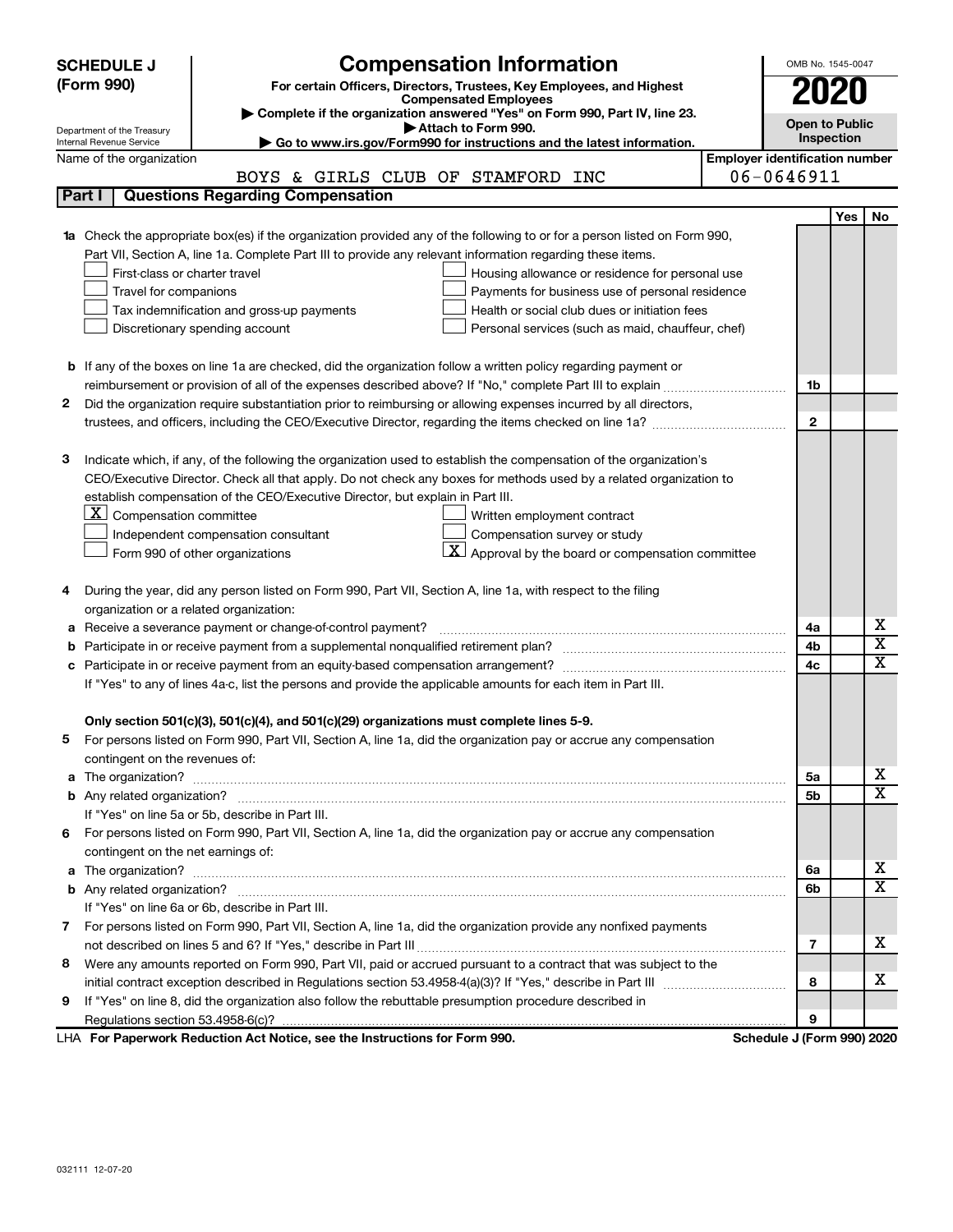#### Part II | Officers, Directors, Trustees, Key Employees, and Highest Compensated Employees. Use duplicate copies if additional space is needed.

For each individual whose compensation must be reported on Schedule J, report compensation from the organization on row (i) and from related organizations, described in the instructions, on row (ii). Do not list any individuals that aren't listed on Form 990, Part VII.

Note: The sum of columns (B)(i)-(iii) for each listed individual must equal the total amount of Form 990, Part VII, Section A, line 1a, applicable column (D) and (E) amounts for that individual.

|                     |             |                          | (B) Breakdown of W-2 and/or 1099-MISC compensation |                                           | (C) Retirement and             | (D) Nontaxable              | (E) Total of columns        | (F) Compensation                                           |  |
|---------------------|-------------|--------------------------|----------------------------------------------------|-------------------------------------------|--------------------------------|-----------------------------|-----------------------------|------------------------------------------------------------|--|
| (A) Name and Title  |             | (i) Base<br>compensation | (ii) Bonus &<br>incentive<br>compensation          | (iii) Other<br>reportable<br>compensation | other deferred<br>compensation | benefits                    | $(B)(i)-(D)$                | in column (B)<br>reported as deferred<br>on prior Form 990 |  |
| ROWENA TRACK<br>(1) | (i)         | 136, 255.                | $\overline{0}$ .                                   | $\overline{0}$ .                          | $\overline{0}$ .               | 35,671.                     | 171,926.                    | $\overline{0}$ .                                           |  |
| EXECUTIVE DIRECTOR  | (ii)        | $\overline{0}$ .         | $\overline{\mathfrak{o}}$ .                        | $\overline{0}$ .                          | $\overline{0}$ .               | $\overline{\mathfrak{o}}$ . | $\overline{\mathfrak{o}}$ . | $\overline{0}$ .                                           |  |
|                     | $(\sf{i})$  |                          |                                                    |                                           |                                |                             |                             |                                                            |  |
|                     | (ii)        |                          |                                                    |                                           |                                |                             |                             |                                                            |  |
|                     | $(\sf{i})$  |                          |                                                    |                                           |                                |                             |                             |                                                            |  |
|                     | (ii)        |                          |                                                    |                                           |                                |                             |                             |                                                            |  |
|                     | $(\sf{i})$  |                          |                                                    |                                           |                                |                             |                             |                                                            |  |
|                     | (ii)        |                          |                                                    |                                           |                                |                             |                             |                                                            |  |
|                     | $(\sf{i})$  |                          |                                                    |                                           |                                |                             |                             |                                                            |  |
|                     | (ii)        |                          |                                                    |                                           |                                |                             |                             |                                                            |  |
|                     | $(\sf{i})$  |                          |                                                    |                                           |                                |                             |                             |                                                            |  |
|                     | (ii)        |                          |                                                    |                                           |                                |                             |                             |                                                            |  |
|                     | $(\sf{i})$  |                          |                                                    |                                           |                                |                             |                             |                                                            |  |
|                     | (ii)        |                          |                                                    |                                           |                                |                             |                             |                                                            |  |
|                     | (i)         |                          |                                                    |                                           |                                |                             |                             |                                                            |  |
|                     | (ii)        |                          |                                                    |                                           |                                |                             |                             |                                                            |  |
|                     | (i)<br>(ii) |                          |                                                    |                                           |                                |                             |                             |                                                            |  |
|                     | (i)         |                          |                                                    |                                           |                                |                             |                             |                                                            |  |
|                     | (ii)        |                          |                                                    |                                           |                                |                             |                             |                                                            |  |
|                     | $(\sf{i})$  |                          |                                                    |                                           |                                |                             |                             |                                                            |  |
|                     | (ii)        |                          |                                                    |                                           |                                |                             |                             |                                                            |  |
|                     | $(\sf{i})$  |                          |                                                    |                                           |                                |                             |                             |                                                            |  |
|                     | (ii)        |                          |                                                    |                                           |                                |                             |                             |                                                            |  |
|                     | $(\sf{i})$  |                          |                                                    |                                           |                                |                             |                             |                                                            |  |
|                     | (ii)        |                          |                                                    |                                           |                                |                             |                             |                                                            |  |
|                     | $(\sf{i})$  |                          |                                                    |                                           |                                |                             |                             |                                                            |  |
|                     | (ii)        |                          |                                                    |                                           |                                |                             |                             |                                                            |  |
|                     | (i)         |                          |                                                    |                                           |                                |                             |                             |                                                            |  |
|                     | (ii)        |                          |                                                    |                                           |                                |                             |                             |                                                            |  |
|                     | (i)         |                          |                                                    |                                           |                                |                             |                             |                                                            |  |
|                     | (ii)        |                          |                                                    |                                           |                                |                             |                             |                                                            |  |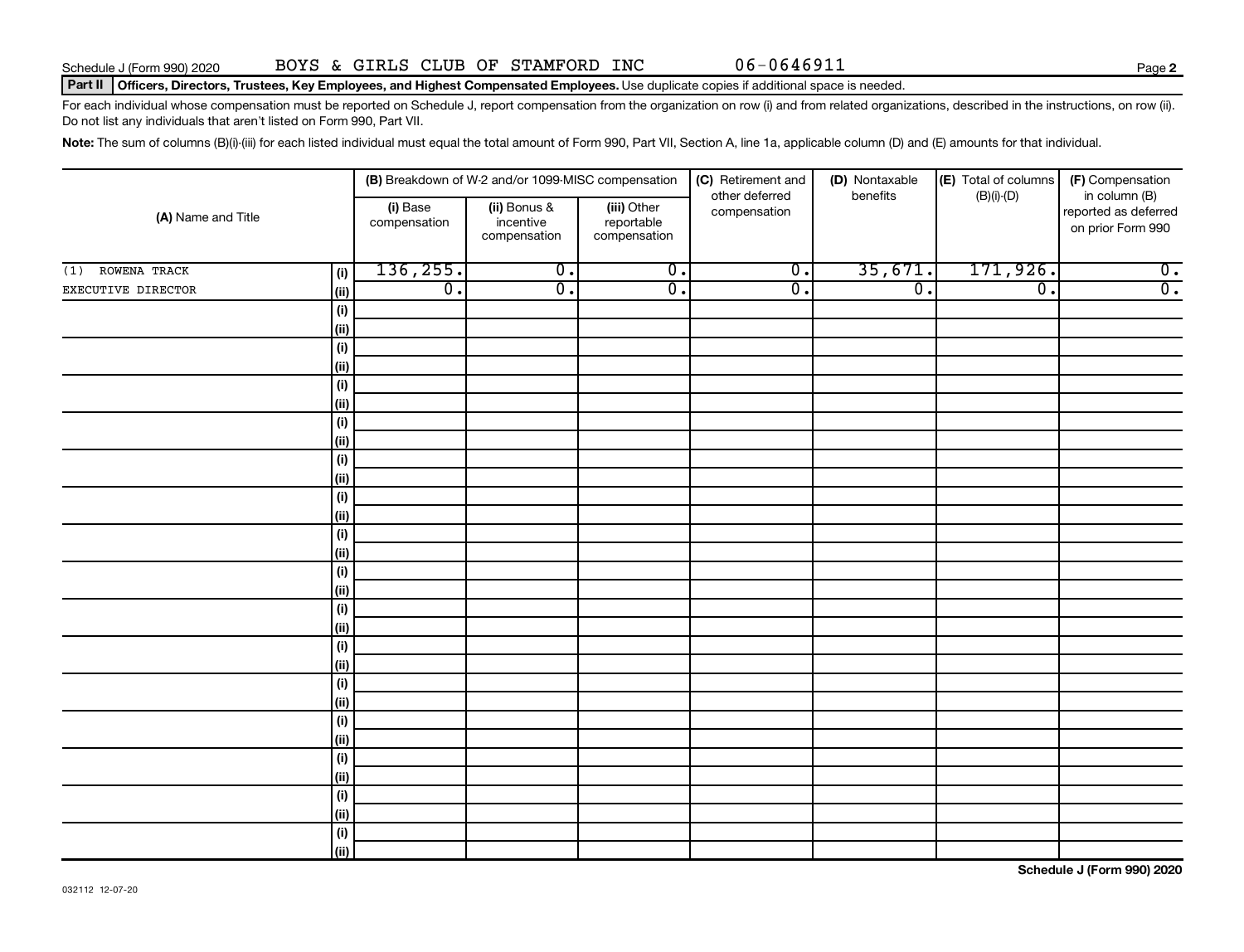### **Part III Supplemental Information**

Provide the information, explanation, or descriptions required for Part I, lines 1a, 1b, 3, 4a, 4b, 4c, 5a, 5b, 6a, 6b, 7, and 8, and for Part II. Also complete this part for any additional information.

PART I, LINE 3:

A HR COMMITTEE AND THE PRESIDENT OF THE BOARD OF DIRECTORS REVIEW

COMPENSATION DURING ANNUAL PERFORMANCE REVIEWS. THE BOARD OF DIRECTORS

THEN APPROVES COMPENSATION.

**Schedule J (Form 990) 2020**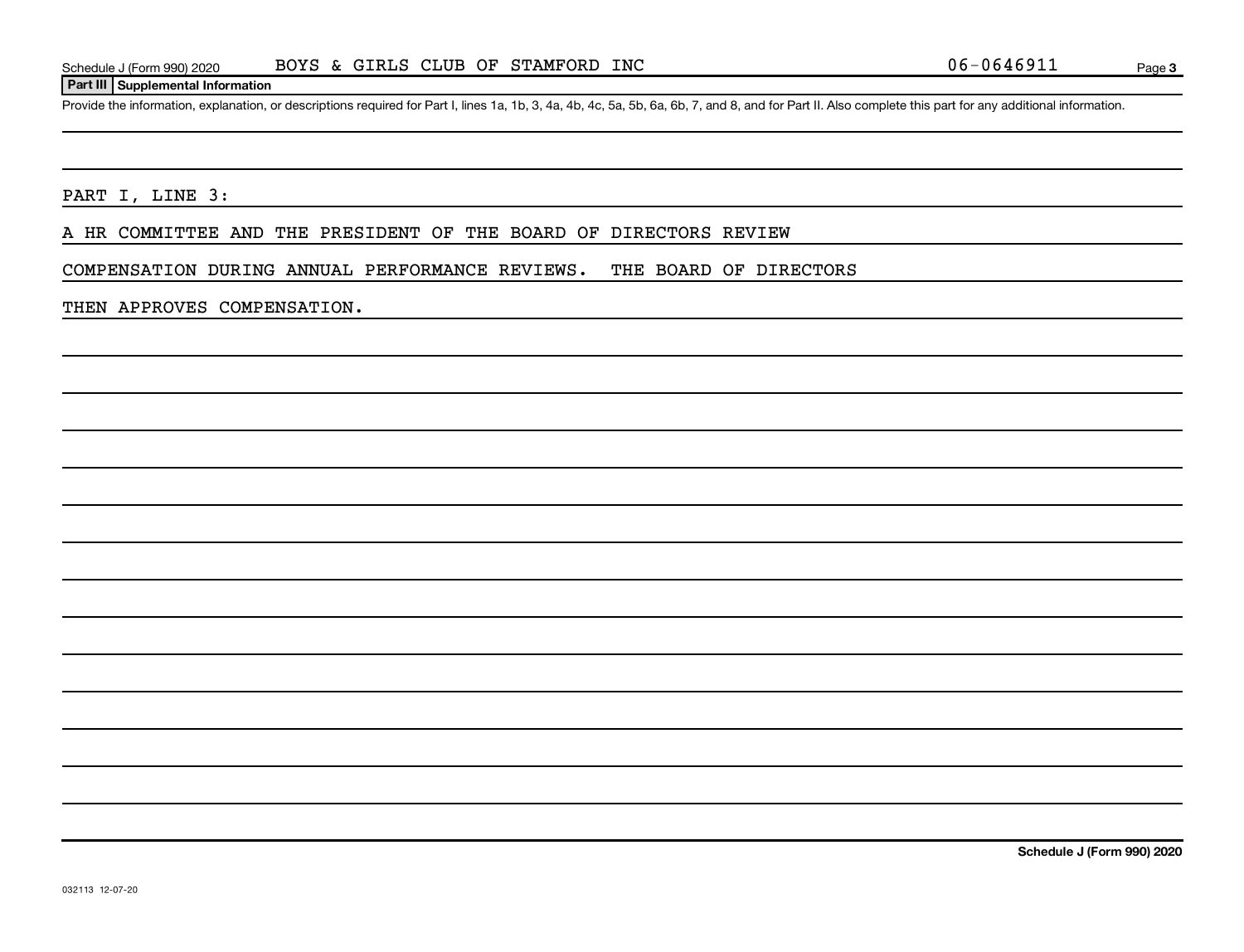**(Form 990 or 990-EZ)**

**SCHEDULE O Supplemental Information to Form 990 or 990-EZ 2020**<br>(Form 990 or 990-EZ) Complete to provide information for responses to specific questions on

**Complete to provide information for responses to specific questions on Form 990 or 990-EZ or to provide any additional information. | Attach to Form 990 or 990-EZ. | Go to www.irs.gov/Form990 for the latest information.**

Department of the Treasury Internal Revenue Service Name of the organization

BOYS & GIRLS CLUB OF STAMFORD INC | 06-0646911

**Employer identification number**

OMB No. 1545-0047

**Open to Public Inspection**

FORM 990, PART I, LINE 1, DESCRIPTION OF ORGANIZATION MISSION:

ACHIEVE THEIR POTENTIAL FOR GROWTH AND DEVELOPMENT AND TO ACQUIRE

SKILLS NECESSARY FOR LIVING IN A COMPLEX PLURALISTIC SOCIETY.

FORM 990, PART III, LINE 4D, OTHER PROGRAM SERVICES:

EDUCATIONAL PROGRAMS - PROVIDE LEARNING OPPORTUNITIES IN THE FIELDS OF

READING, MATH, SCIENCE, HISTORY AND OTHER SCHOOL BASE PROGRAMS.

EXPENSES \$ 320,021. INCLUDING GRANTS OF \$ 0. REVENUE \$ 0.

TEEN PROGRAMS - PROVIDE OPPORTUNITIES FOR TEENS TO EXPLORE CAREERS,

COLLEGE AND VOCATIONAL INTEREST WHILE USING VALUE CLASSIFICATIONS AND

CAREER DEVELOPMENT INITIATIVES

EXPENSES \$ 433,252. INCLUDING GRANTS OF \$ 0. REVENUE \$ 0.

FORM 990, PART VI, SECTION B, LINE 11B:

A COPY OF FORM 990 IS PROVIDED TO THE FULL BOARD OF DIRECTORS FOR REVIEW PRIOR TO FILING.

FORM 990, PART VI, SECTION B, LINE 12C:

COMPLIANCE WITH THE CONFLICT OF INTEREST POLICY IS MONITORED BY PRESIDENT

OF THE BOARD OF DIRECTORS, FINANCE COMMITTEE AND EXECUTIVE DIRECTOR.

FORM 990, PART VI, SECTION B, LINE 15:

THE HR COMMITTEE AND PRESIDENT OF BOARD OF DIRECTORS CONDUCT A PERFORMANCE

AND COMPENSATION REVIEW. THE COMPENSATION REVIEW IS VOTED ON BY FULL BOARD,